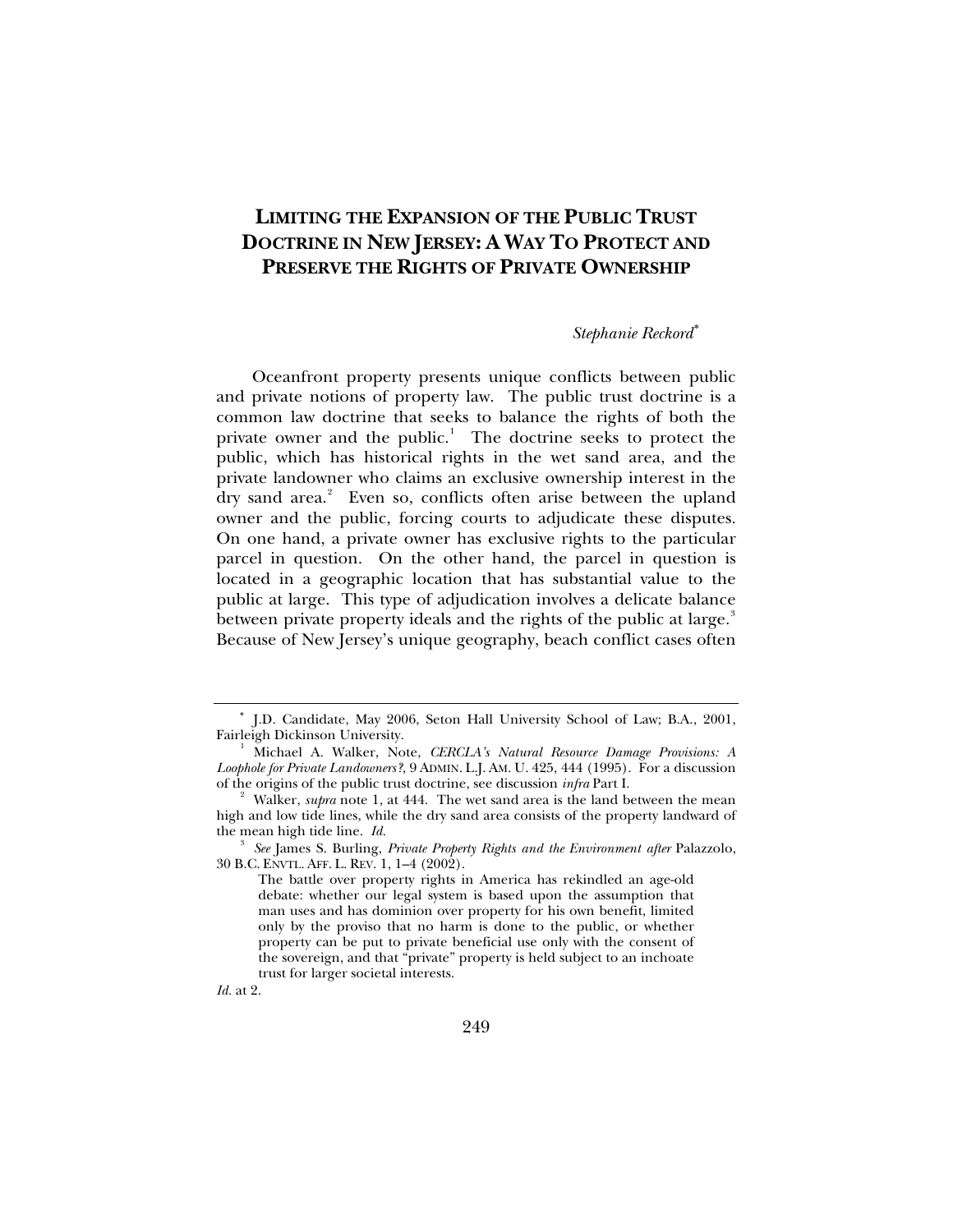arise and a substantial amount of case law in the field has developed, $4$ making New Jersey a pioneer in this area.<sup>[5](#page-1-1)</sup>

Beachfront property law in New Jersey can be broken down into three contexts. The first context involves the application of the public trust doctrine to beaches that are municipally-owned and maintained.<sup>[6](#page-1-2)</sup> Traditional problems in this area often involve beach fees and the permissibility of resident or member classifications.<sup>[7](#page-1-3)</sup> The New Jersey Supreme Court has not permitted such classifications, and the court has held that the doctrine demands that the upland dry sand beaches of municipalities be open equally to all for a wide variety of recreational purposes.<sup>[8](#page-1-4)</sup> The second context involves "quasi-municipal" beaches, which refers to beaches that hold themselves out as providers of recreational services, such as private beach clubs and associations. $10$  In the landmark case, Matthews v. Bay Head Improvement Ass'n,<sup>[11](#page-1-7)</sup> the court subjected such quasi-public beaches to the same rules as municipal beaches, thus

<span id="page-1-1"></span>5 Sean T. Morris, Note, *Taking Stock in the Public Trust Doctrine: Can States Provide for Beach Access Without Running Afoul of the Regulatory Takings Jurisprudence?*, 52 CATH. U. L. REV. 1015, 1020–21 (2003); Gilbert L. Finnel, Jr., *Public Access to Coastal Public Property Judicial Theories and the Taking Issue*, 67 N.C. L. REV. 627, 641 (1989) ("New Jersey's Supreme Court is a leader in applying the public trust doctrine to protect the public's rights to use dry sand beaches.").

<span id="page-1-2"></span> For examples of how New Jersey views the role of municipal beaches and the rule that municipal beaches must be held open to all equally regardless of resident or member status, see *Van Ness*, 393 A.2d at 574, and *Borough of Neptune City v. Borough of Avon-by-the-Sea*, 294 A.2d 47, 55 (N.J. 1972).<br><sup>7</sup> *See Van Ness*, 393 A.2d at 573–74; *Neptune City*, 294 A.2d at 48–49.

- *See Van Ness*, 393 A.2d at 573–74; *Neptune City*, 294 A.2d at 48–49. 8
- *See Van Ness*, 393 A.2d at 574; *Neptune City*, 294 A.2d at 55. 9

<span id="page-1-5"></span><span id="page-1-4"></span><span id="page-1-3"></span> *See* Matthews v. Bay Head Improvement Ass'n, 471 A.2d 355, 368 (N.J. 1984). In *Matthews*, the court deemed the defendant, Bay Head Improvement Association, to be "quasi-municipal" because its "activities paralleled those of a municipality in the operation of the beachfront." *Id.*<br><sup>10</sup> *Id.* The New Jersey Supreme Court considered the totality of the

<span id="page-1-7"></span><span id="page-1-6"></span>circumstances to determine that the particular beach in question was "quasimunicipal." *Id.* The court explained: "[w]hen viewed in its totality—[the Association's] purposes, relationship with the municipality, communal characteristic, activities, and virtual monopoly over the Bay Head beachfront—the quasi-public nature of the Association is apparent."  $Id$ .

<sup>11</sup> 471 A.2d 355 (N.J. 1984).

<span id="page-1-0"></span><sup>4</sup> Van Ness v. Borough of Deal, 393 A.2d 571, 573 (N.J. 1978). In *Van Ness*, the court stated:

The Public Trust Doctrine has always been recognized in New Jersey. It is deeply engrained in our common law, due, no doubt, to New Jersey's unique location on the Atlantic Ocean, Delaware and New York Bays with numerous rivers and tributaries emptying into these bodies, resulting in extensive shorelines and considerable tidal waters and tidal lands in the State.

*Id.* (citation omitted).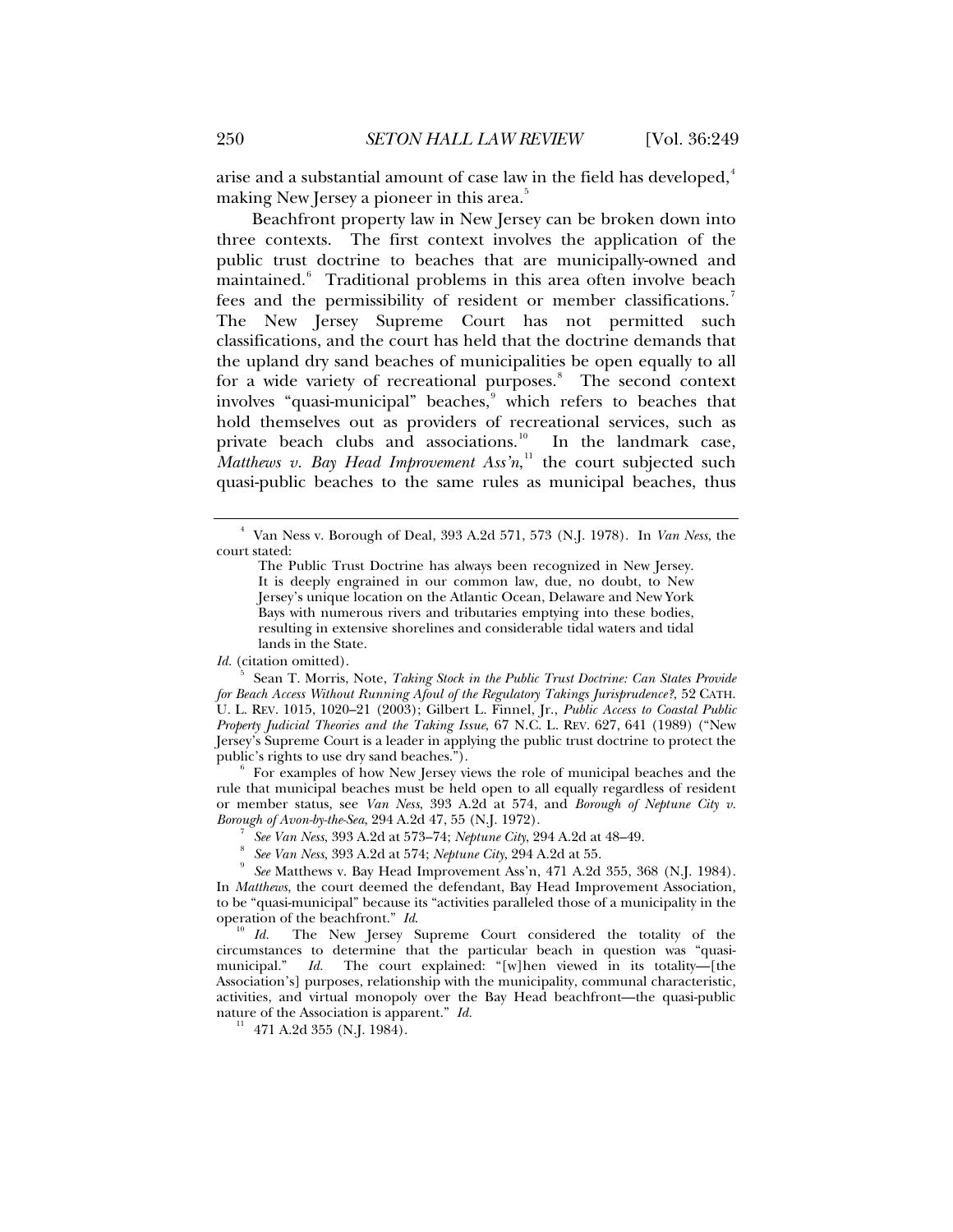holding that access cannot be restricted.<sup>[12](#page-2-0)</sup> Further, the court held that such beaches must allow public use of the upland dry sand areas as well as the traditional wet sand area.<sup>[13](#page-2-1)</sup> The third context is that of the private beachfront homeowner.<sup>[14](#page-2-2)</sup> The holding in *Matthews*, although limited to the quasi-public nature of the beach in the controversy, did determine that "private land is not immune from a possible right of access to the foreshore for swimming or bathing purposes, nor is it immune from the possibility that some of the dry sand may be used by the public incidental to the right of bathing and swimming."<sup>[15](#page-2-3)</sup>

New Jersey has tackled these inherent conflicts between owners and the public within the framework of the three contexts laid out above.<sup>[16](#page-2-4)</sup> New Jersey courts have granted substantial rights to the public at the expense of the private owner in both the first and second contexts.<sup>[17](#page-2-5)</sup> Although there is no precedent with respect to the third context, the natural progression seems to be towards granting the public more rights in private beaches.<sup>[18](#page-2-6)</sup> Yet, it is unclear how the courts will decide cases involving homeowners' associations on the beachfront or an individual homeowner's exclusive possession of the beach adjacent to its home.<sup>[19](#page-2-7)</sup>

On July 26, 2005, the New Jersey Supreme Court decided the most recent case in the line of beach controversies, *Raleigh Avenue Beach Ass'n v. Atlantis Beach Club, Inc.*[20](#page-2-8) The central issue in *Raleigh*  concerned conflicts between the owner of a private beach club and the public over beach access and use.<sup>[21](#page-2-9)</sup> The New Jersey Supreme Court, following *Matthews*, held that access could not be restricted to

<span id="page-2-2"></span><span id="page-2-1"></span><span id="page-2-0"></span><sup>&</sup>lt;sup>12</sup> See id. at 368.<br><sup>13</sup> Id. at 364, 368.<br><sup>14</sup> With respect to this third context, *Matthews* is still the leading case on point in that it demonstrates the court's willingness to extend the public rights under the public trust doctrine to private upland dry sand beaches. See id. at  $369-70$ .

<span id="page-2-4"></span><span id="page-2-3"></span><sup>&</sup>lt;sup>15</sup> Id. at 369.<br><sup>16</sup> See generally Matthews, 471 A.2d at 363; Van Ness v. Borough of Deal, 393 A.2d 571, 573 (N.J. 1978); Borough of Neptune City v. Borough of Avon-by-the-Sea, 294

<span id="page-2-5"></span><sup>&</sup>lt;sup>17</sup> See Matthews, 471 A.2d at 364, 368; *Van Ness*, 393 A.2d at 574; *Neptune City*, 294 A.2d at 55.

<span id="page-2-7"></span><span id="page-2-6"></span><sup>&</sup>lt;sup>18</sup> *Matthews*, 471 A.2d at 369–70.<br><sup>19</sup> In *Matthews*, the court refrained from deciding this issue. It did expressly limit its holding to the quasi-municipal nature of the beach, but conceded that "considerable uncertainty will continue to surround the question of the public's right

<span id="page-2-9"></span><span id="page-2-8"></span>to cross private land and to use a portion of the dry sand . . . ." *Id.* at 370.<br><sup>20</sup> Raleigh Ave. Beach Ass'n v. Atlantis Beach Club, Inc., 879 A.2d 112 (N.J. 2005). <sup>21</sup> *Id.* at 113.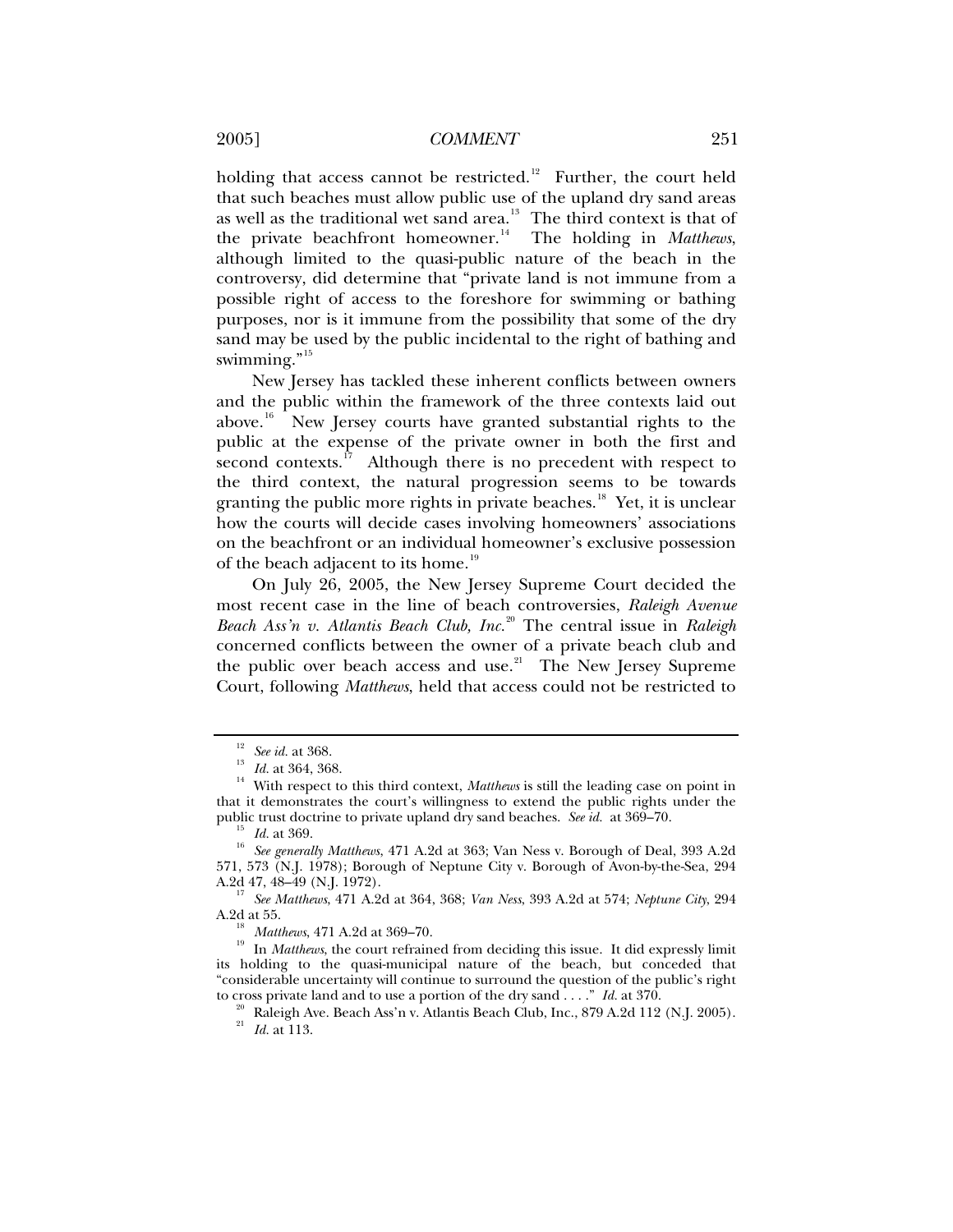members of the beach club only.<sup>[22](#page-3-0)</sup> The court mandated that Atlantis Beach Club ("Atlantis"), a private owner, must permit the public to vertically access the wet sand *and* allow the public to enjoy the entire upland dry sand area.<sup>[23](#page-3-1)</sup> Furthermore, the court found that Atlantis may only charge a reasonable fee for access and use.<sup>[24](#page-3-2)</sup> The court's willingness to follow and expand the holding in *Matthews* demonstrates the court's disregard for the rights and privileges of private ownership.

Since the New Jersey Supreme Court's landmark decision in *Matthews*, the rights of private owners of beachfront property are in a state of concern, if not jeopardy.<sup>[25](#page-3-3)</sup> New Jersey has often expanded the doctrine to fit the changing needs of the public.<sup>[26](#page-3-4)</sup> Although courts have the ability to make changes to a particular field of law, in the case of the public trust doctrine, such changes can be unfair and arbitrary because they affect the rights of landowners who are constitutionally protected from uncompensated seizure of property.<sup>[27](#page-3-5)</sup> Were the legislature or the executive, rather than a court, to mandate a private owner to open private property to the general public, commentator Barton Thompson has suggested that "the United States Supreme Court would almost certainly hold that the state had taken the owners' property in violation of the Constitution."<sup>[28](#page-3-6)</sup>

<span id="page-3-3"></span>(N.J. 2005))). 25 *See* Barton H. Thompson, Jr., *Judicial Takings*, 76 VA. L. REV. 1449, 1451–52 (1990) (discussing the recent trend of restricting private property rights in order to expand those of the public and/or the government).

<span id="page-3-4"></span> $e^{-26}$  Matthews v. Bay Head Improvement Ass'n, 471 A.2d 355, 365 (N.J. 1984);<br>Neptune City v. Borough of Avon-by-the-Sea, 294 A.2d 47, 54 (N.J. 1972).

<span id="page-3-6"></span><sup>28</sup> Thompson, *supra* note 25, at 1450. *National Ass'n of Home Builders*, although applying the public trust doctrine to an allegation of a taking, is not relevant because it involves a claim of a regulatory taking. *See Nat'l Ass'n of Home Builders*, 64 F. Supp.

<span id="page-3-0"></span> $2<sup>22</sup>$  *Id.* (holding that "the public trust doctrine requires the Atlantis property to be open to the general public at a reasonable fee for services provided by the owner and approved by the Department of Environmental Protection").

<span id="page-3-2"></span><span id="page-3-1"></span><sup>&</sup>lt;sup>23</sup> See id. at 124.<br><sup>24</sup> Id. at 125 (affirming the Appellate Division's determination that the Department of Environmental Protection's authority "includes jurisdiction to review fees proposed by Atlantis for use of its beach" and that such fees shall be limited to "an amount 'required to operate and maintain the facility' as a guide, and that fees will not be approved if they operate to 'limit access by placing an unreasonable economic burden on the public'" (quoting Raleigh Ave. Beach Ass'n v. Atlantis Beach Club, 851 A.2d 19, 33 (N.J. Super. Ct. App. Div. 2004), *aff'd*, 879 A.2d 112

<span id="page-3-5"></span>U.S. CONST. amend. V ("Nor shall any person . . . be deprived of life, liberty, or property without due process of law, nor shall private property be taken for public use without just compensation."). *See* Nat'l Ass'n of Home Builders v. N.J. Dep't of Envtl. Protection, 64 F. Supp. 2d 354, 356 (D.N.J. 1999) (plaintiffs alleging a regulatory taking where a building regulation required owners to build and maintain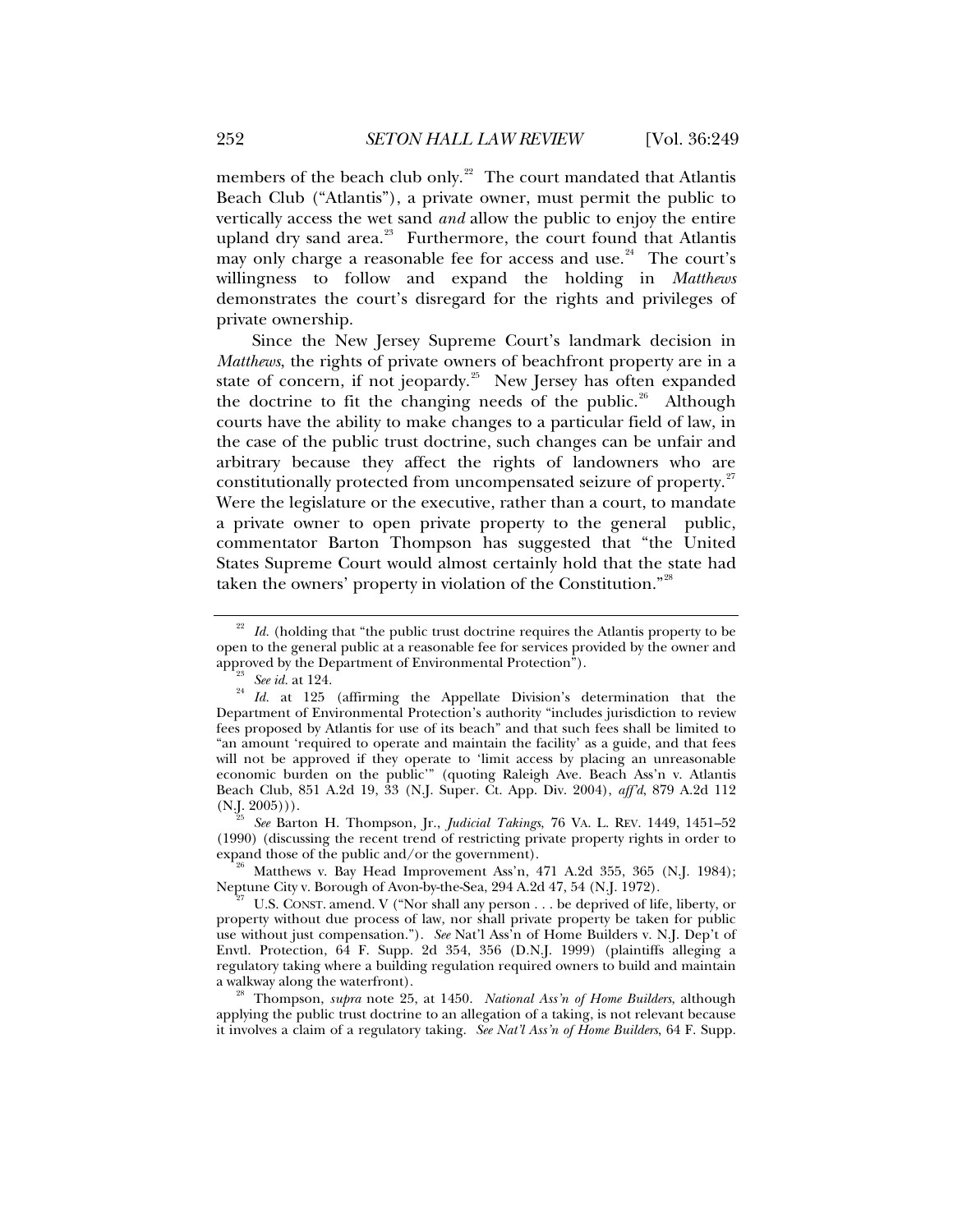### 2005] *COMMENT* 253

This Comment argues that courts should avoid expanding the doctrine to accomplish what legislative and administrative bodies would be constitutionally prohibited from doing. This Comment proposes that courts not use the doctrine to bypass the requirements of the Fifth Amendment of the Constitution, which requires compensation after a taking of private property by the government.<sup>[29](#page-4-0)</sup> Because of the nation's strong commitment to private ownership,<sup>[30](#page-4-1)</sup> the public trust doctrine should not be used as a tool to grant further rights to the public at the expense of the private landowner.<sup>[31](#page-4-2)</sup> A slow and steady expansion of this doctrine not only violates constitutional rights, but also leads to the eradication of private oceanfront property and leaves landowners uncompensated, disenfranchised, and without notice of the actual geographic scope of their property.<sup>[32](#page-4-3)</sup> Courts should not permit "the state [to] evade the due process and takings limits on the police power by extending the reach of the public trust doctrine."<sup>[33](#page-4-4)</sup>

This Comment will argue for appropriate limitations on the public trust doctrine. It will begin by presenting the historical and general background of its development. Part I provides a policy discussion of the doctrine's original underlying purposes and goals. Further, Part I advocates limiting the expansion of the doctrine to those objectives. Part II provides a chronological view of New Jersey's expansion of the doctrine as a way of enlarging the public's rights to the foreshore and dry sand area. Part III discusses the inherent conflicts involved in owning beachfront property. Specifically, it addresses the conflicts between fundamental notions of private property and the rights of the public concerning access to and use of

<sup>2</sup>d at 356. This Comment is concerned with state court interpretations of the public

<span id="page-4-1"></span><span id="page-4-0"></span>trust doctrine, not its application to the analysis of a regulatory taking. 29 U.S. CONST. amend. V. 30 *See* Burling, *supra* note 3, at 1–4. Burling states: "Indeed our Constitution was but the latest manifestation of the long-standing natural law understanding that an individual's property should not be taken without compensation."  $Id$  at 4.

<span id="page-4-2"></span>James L. Huffman, *Symposium on the Public Trust and the Waters of the American West: Yesterday, Today and Tomorrow: Introduction and Overview: A Fish out of Water: The Public Trust Doctrine in Constitutional Democracy*, 19 ENVTL. L. 527, 559 (1989) ("By expanding the scope of public trust rights, the state will expand its ability to regulate beyond the constraints of the Constitution. The state can thus evade the due process and takings limits on the police power by extending the reach of the public trust doctrine.").

<span id="page-4-3"></span><sup>&</sup>lt;sup>32</sup> *Id.* Professor Huffman describes such taking of rights from one group and granting them to another as too "easy and unprincipled." *Id.* at 567.

<span id="page-4-4"></span><sup>&</sup>lt;sup>33</sup> Id. at 559. The Due Process Clause and the Takings Clause of the Fifth Amendment are applicable to the States by means of the Fourteenth Amendment. Chicago, Burlington & Quincy R.R. Co. v. City of Chicago, 166 U.S. 226 (1897).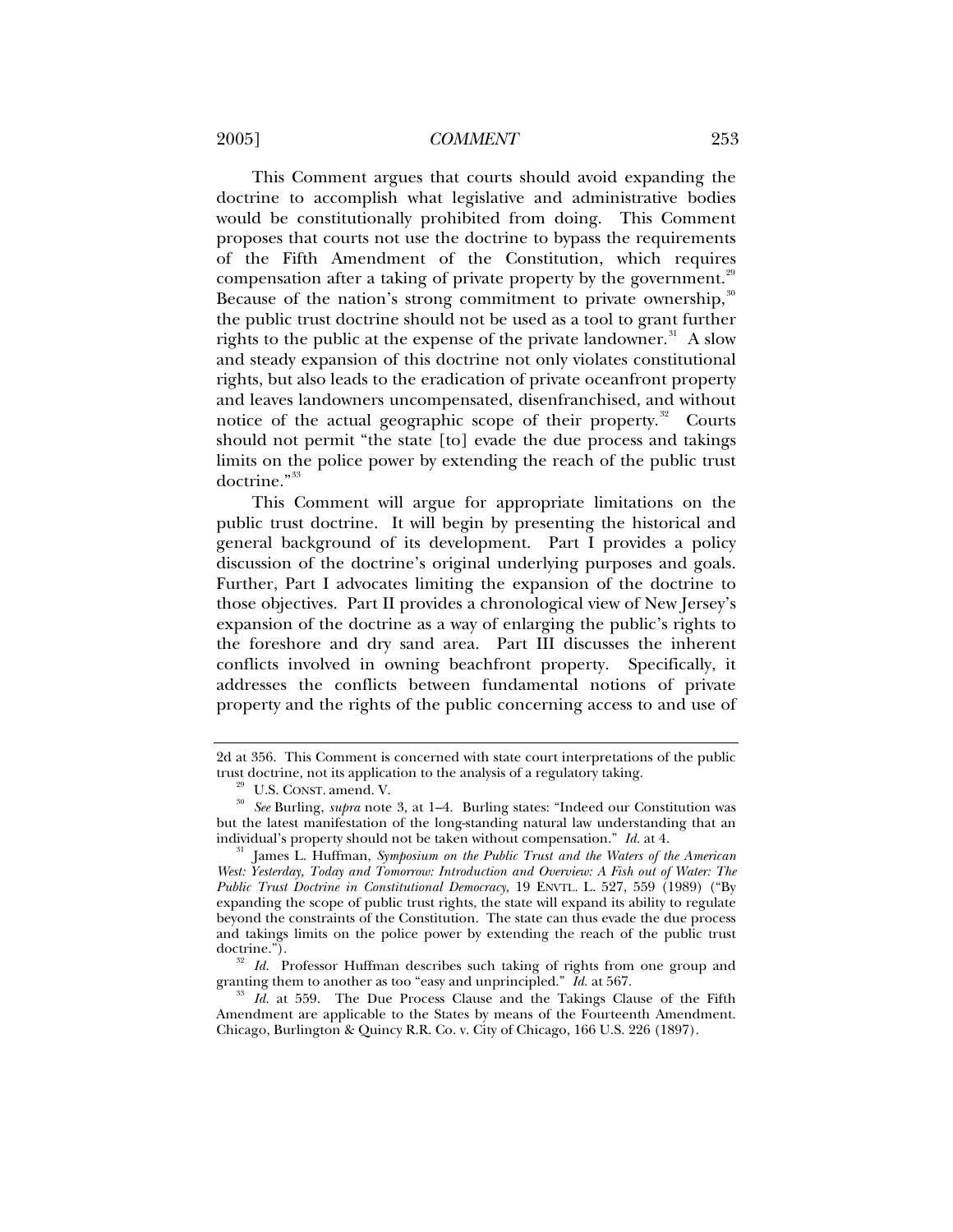the wet and dry sand areas. Part IV discusses the United States Supreme Court's analysis of the takings doctrine and links the constitutional protections of the Fifth Amendment to the recent judicial expansions of the public trust doctrine. To do so, a synopsis of the takings doctrine, eminent domain, and property jurisprudence will be necessary.

Last, Part V advocates a limited public trust doctrine specifically designed for New Jersey.<sup>[34](#page-5-0)</sup> This Comment proposes that courts should not expand the doctrine as an end run around the takings doctrine. Private property requires courts to maintain clear and distinct boundary lines and to respect the fundamental rights of landowners as well as those of the public. $35$ 

## I. BACKGROUND

The public trust doctrine is a common law creature with ancient roots.<sup>[36](#page-5-2)</sup> Historically, the doctrine protected the land where the tide ebbed and flowed. $\frac{s}{7}$  The doctrine provides that the land adjacent to the water's edge is held in trust for the people by the state. $38$  In theory, then, regarding oceanfront property, the land subject to the "ebb and flow" of the tide is beneficially owned by the people. $39$  The land subject to the doctrine is often referred to as the "wet sand." $40$ The public's right as trust beneficiary is "subject to reasonable limitations, to use public trust lands and associated navigable (or public trust) waters for a wide variety of commercial and recreational purposes."<sup>[41](#page-5-7)</sup>

<span id="page-5-0"></span><sup>&</sup>lt;sup>34</sup> Morris, *supra* note 5, at 1020–21 ("New Jersey courts have been both pioneers and leaders in their application of the Public Trust Doctrine, being among the first to both discuss the concept and to expand its usage.").

<span id="page-5-1"></span>Burling, *supra* note 3, at 1–4; Huffman, *supra* note 31, at 567. According to Professor Huffman, "[b]y confusing the property rights character of the public trust doctrine with concepts of trust law, constitutional rights, judicial review, and governmental power, the courts and commentators have opened the door to dramatic expansion of governmental power with resultant intrusions upon individual rights."  $Id$ .

<span id="page-5-3"></span><span id="page-5-2"></span><sup>&</sup>lt;sup>36</sup> Walker, *supra* note 1, at 444. <sup>37</sup> *Id.* The ebb and flow of the tide is often referred to as navigable waters. *Id.* Courts have interpreted the area to be the sand between the high and low tide lines.<br>See, e.g., Borax Consol., Ltd. v. Los Angeles, 296 U.S. 10, 26 (1929).

<span id="page-5-4"></span>**DONNA R. CHRISTIE & RICHARD G. HILDRETH, COASTAL AND OCEAN MANAGEMENT** LAW 8 (2d ed. 1999). 39 JOSEPH J. KALO ET AL., COASTAL AND OCEAN LAW 2 (2d ed. 2002). 40 *Id.* Title to the land below the mean high-tide line that comprises the wet sand

<span id="page-5-7"></span><span id="page-5-6"></span><span id="page-5-5"></span>is held by the state. *Id.*  $\frac{41}{1}$  *Id.*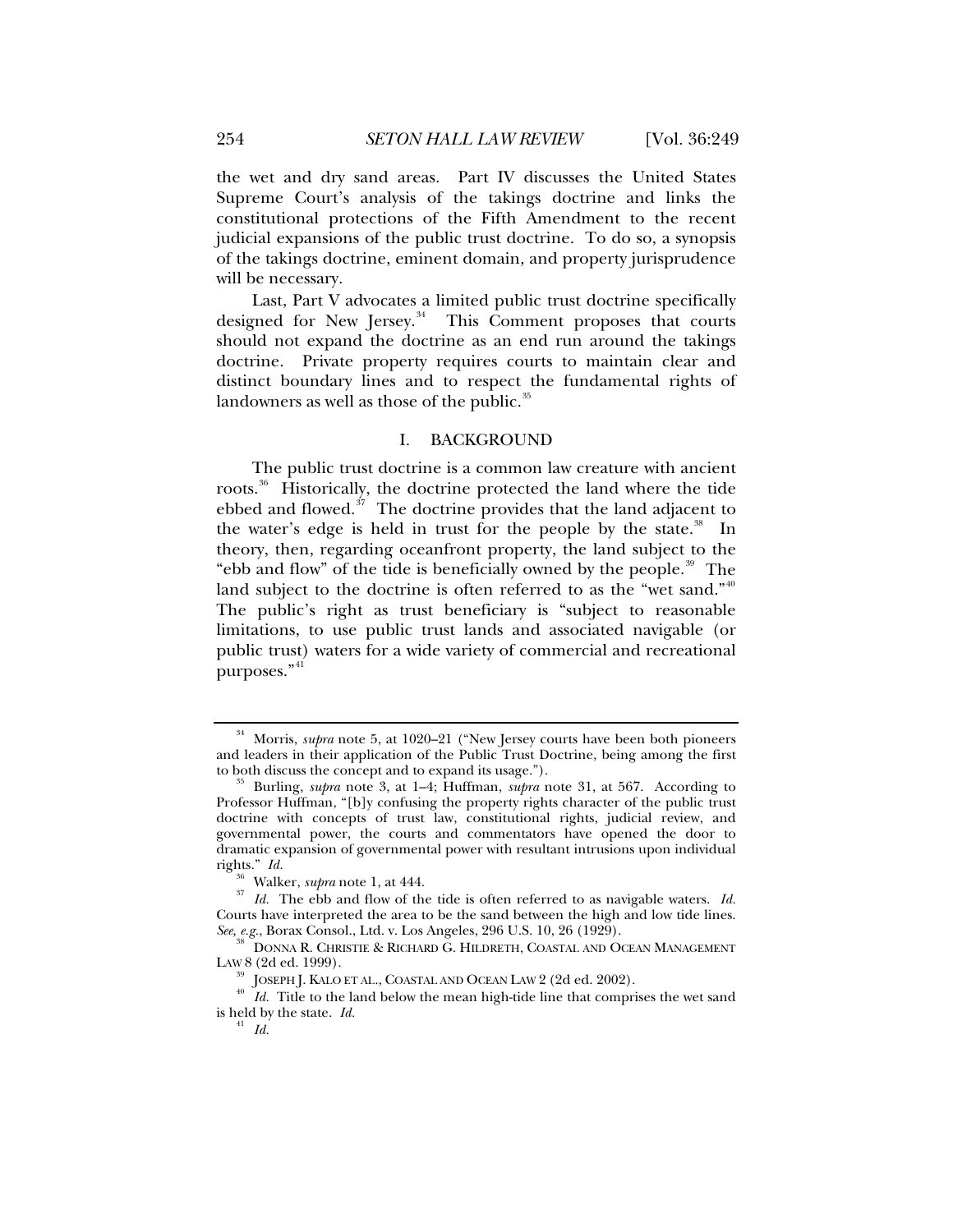### 2005] *COMMENT* 255

The doctrine has its roots in Roman law, which considered certain objects to be subject to common ownership.<sup>[42](#page-6-0)</sup> Specifically, the air, water, and sea were viewed as common property.<sup>[43](#page-6-1)</sup> According to Roman law, "[t]he use of these resources was available to all, so long as the conduct of one individual did not infringe upon the use of resources by others."<sup>[44](#page-6-2)</sup> The English followed this principle but changed the idea of common ownership to that of state ownership.<sup>[45](#page-6-3)</sup>

Under English common law, the king as the sovereign controlled the lands "subject to the ebb and flow of the tides, often referred to as land under navigable waters," in trust for the public.<sup>[46](#page-6-4)</sup> Therefore, "the Crown could not appropriate the resources for its own use or convey them to others."<sup>[47](#page-6-5)</sup> Technically, title, referred to as *jus privatum*, was in the king as sovereign, but dominion over the lands, referred to as *jus publicum*, was vested in the Crown as a trust for the benefit of the public. $48$  Under this scheme, the public acquired two principal rights: fishing and navigation.<sup>[49](#page-6-7)</sup>

Today, land above the mean high tide line to the line of vegetation, called the "dry sand," is subject to private ownership. $50$ The land below the mean high tide line, called the "wet sand," however, is held in trust by the state for the public. $51$  For this reason, the lands that comprise the wet sand are often called the "public trust lands" or the "sovereignty lands."<sup>[52](#page-6-10)</sup> As beneficiary of this trust, the public has rights subject to "reasonable limitations" to use the public trust lands for a number of purposes that vary from state to state.<sup>[53](#page-6-11)</sup>

<span id="page-6-7"></span>Jose L. Fernandez, *Untwisting the Common Law: Public Trust and the Massachusetts Colonial Ordinance*, 62 ALB. L. REV. 623, 628 (1998) ("Of these two public uses, navigation has historically been considered the superior right."). 50 KALO ET AL., *supra* note 39, at 1. This is the general rule, but there are some

<span id="page-6-9"></span><span id="page-6-8"></span>states that use the low tide line as the mark of private ownership. Mark Cheung, *Dockominiums: An Expansion of Riparian Rights That Violates the Public Trust Doctrine*, 16 B.C. ENVTL. AFF. L. REV. 821, 835 (1989). Those states that use the low tide line still subject the land between the low and high tide lines to the trust doctrine. *Id.* <sup>51</sup> KALO ET AL., *supra* note 39, at 2. <sup>52</sup> *Id.* <sup>53</sup> *IJ* 

<sup>&</sup>lt;sup>42</sup> Walker, *supra* note 1, at 444.<br><sup>43</sup> *Id.*<br><sup>44</sup> *IJ* 

<sup>44</sup> *Id.*

 $\frac{45}{46}$  *Id.* 

<span id="page-6-6"></span><span id="page-6-5"></span><span id="page-6-4"></span><span id="page-6-3"></span><span id="page-6-2"></span><span id="page-6-1"></span><span id="page-6-0"></span><sup>&</sup>lt;sup>46</sup> CHRISTIE & HILDRETH, *supra* note 38, at 8.<br><sup>47</sup> Walker, *supra* note 1, at 444.<br><sup>48</sup> CHRISTIE & HILDRETH, *supra* note 38, at 19; Charles F. Wilkinson, *Symposium on the Public Trust and the Waters of the American West: Yesterday, Today, and Tomorrow: Introduction and Overview: The Headwaters of the Public Trust: Some Thoughts on the Source* 

<span id="page-6-11"></span><span id="page-6-10"></span>

<sup>53</sup> *Id.*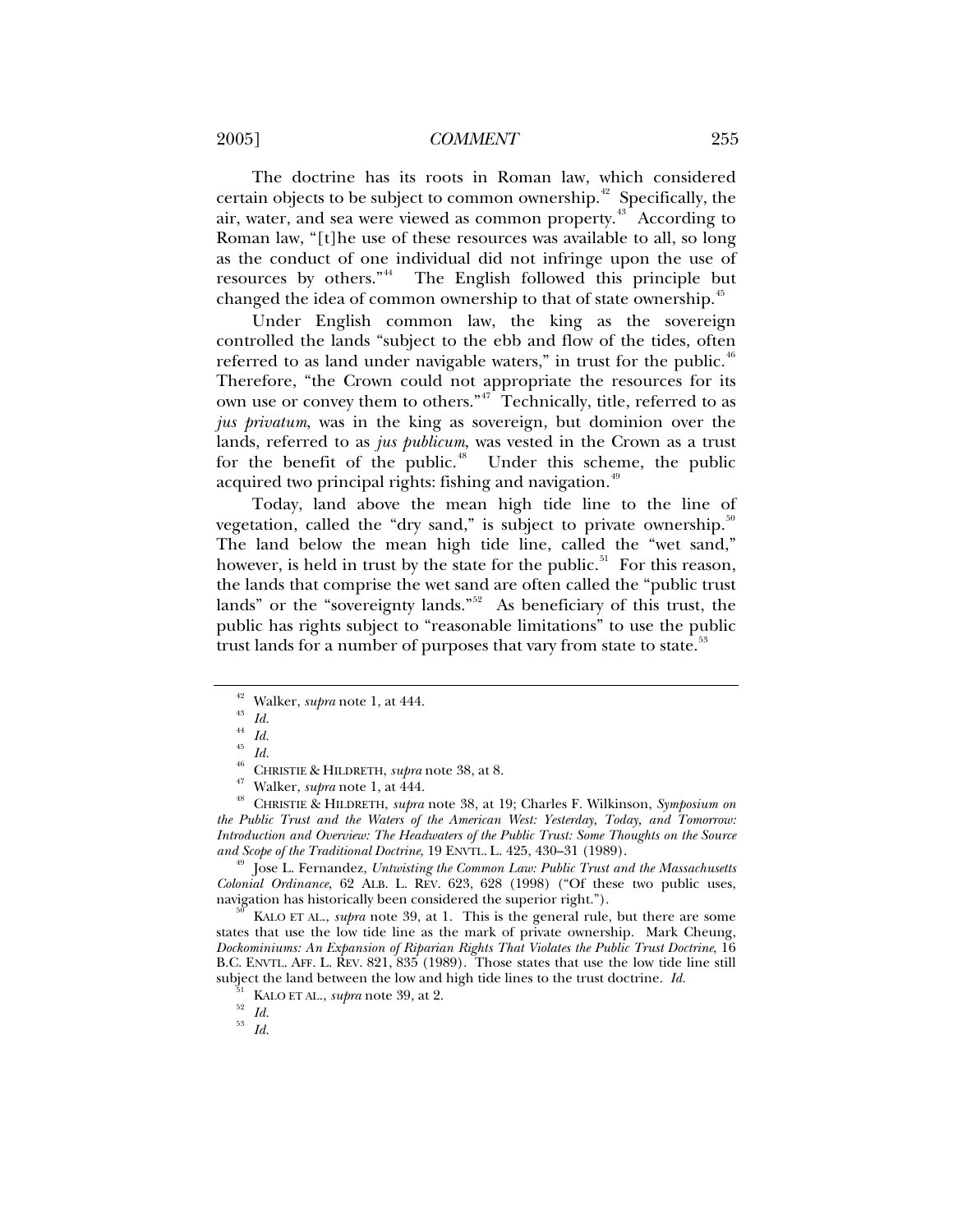Lateral or horizontal access is considered a public right under the public trust doctrine,  $54$  following from the traditional purpose of the doctrine. The doctrine was designed so that the public could, for fishing and navigational purposes, make use of the wet sand area.<sup>[55](#page-7-1)</sup> Therefore, the public right to horizontal access cannot be restricted as long as the horizontal access is in the wet sand area.<sup>[56](#page-7-2)</sup> However, there are some traditional ways in which the public can gain vertical or perpendicular access through private property.<sup>[57](#page-7-3)</sup> The public may achieve such access through prescription,<sup>[58](#page-7-4)</sup> implied dedication,<sup>[59](#page-7-5)</sup> or customary use. $60$ 

In addition, private ownership interests may also exist in the public trust lands.<sup>[61](#page-7-7)</sup> These interests consist of common law rights and privileges to use the waters and wet sand areas and are classified as either littoral or riparian rights.<sup>[62](#page-7-8)</sup> Littoral rights are those rights of

<span id="page-7-5"></span>KALO ET AL., *supra* note 39, at 92. In order to gain access through implied dedication, the public must show through acts and circumstances "that the landowner intended to donate an easement to the public and that such an offer was impliedly accepted." CHRISTIE & HILDRETH, *supra* note 38, at 45. Difficulty arises if implied dedication is used to secure access and use of private dry sand because the owner of the particular parcel must have stopped using the property for the requisite time period; concurrent use will not satisfy dedication and would thus be considered a revocable license. Luise Welby, Comment, *Public Access to Private Beaches: A Private* 

<span id="page-7-6"></span>*See* KALO ET AL., *supra* note 39, at 93. Commentaries have "defined the requirements of custom to be public use that is ancient, exercised without interruption, reasonably, obligatory, and not repugnant to other custom law." CHRISTIE & HILDRETH, *supra* note 38, at 47. Customary rights "evolved from the belief that a usage that lasted for centuries must have been founded on a legal right conferred in the distant past, and, therefore, should be recognized and enforced even though never formally recorded." Welby, *supra* note 59, at 82. The difficulty with using custom law to gain access and use of private lands is that the geographic area claimed must be specific and reasonable.  $I\hat{d}$  at 84. Thus, gaining a significant portion of beach for the public would require vast and costly litigation on a parcel-by-<br>parcel basis. Id.

<span id="page-7-8"></span><span id="page-7-7"></span><sup>61</sup> KALO ET AL., *supra* note 39, at 2.<br><sup>62</sup> *Id.* 

<sup>&</sup>lt;sup>54</sup> CHRISTIE & HILDRETH, *supra* note 38, at 42.<br><sup>55</sup> *Id.* 

 $rac{56}{57}$  *Id.*  $\frac{57}{58}$  *Id.* 

<span id="page-7-4"></span><span id="page-7-3"></span><span id="page-7-2"></span><span id="page-7-1"></span><span id="page-7-0"></span><sup>58</sup> KALO ET AL., *supra* note 39, at 91. In order to succeed through prescription, the public's use must be open and notorious, continuous and uninterrupted, and adverse for the prescribed amount of time by statute. *Id.* Achieving access through prescription is often difficult because it is near impossible for such a large group as the public to meet all of the elements of prescription. CHRISTIE & HILDRETH, *supra*  note 38, at 43. Christie and Hildreth state: "Establishing adverse use can be the greatest obstacle to overcome in acquiring a public prescriptive easement [because] [p] ermissive use can never ripen into an easement."  $Id$ . at 44.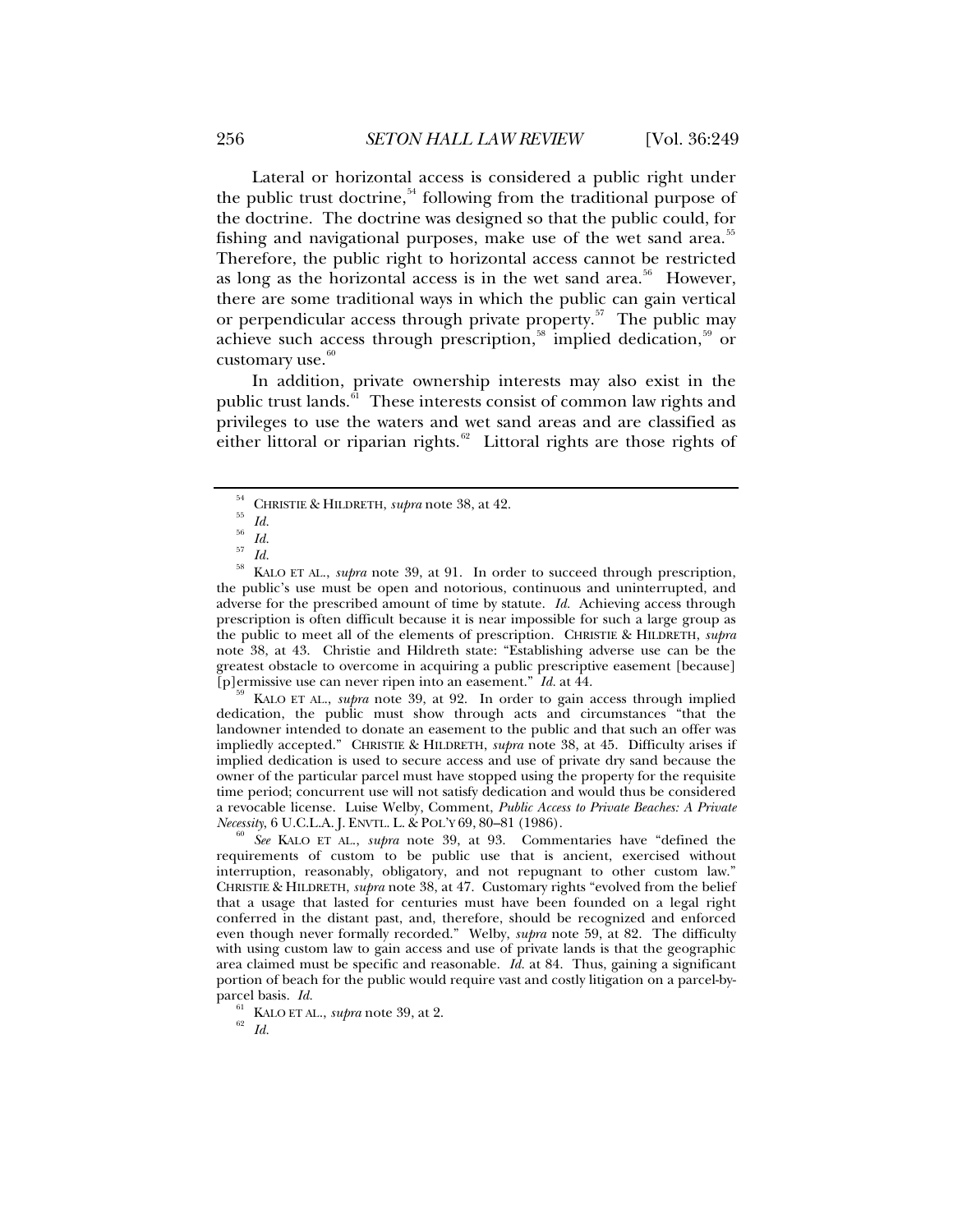2005] *COMMENT* 257

owners associated with saltwater bodies and freshwater lakes.<sup>[63](#page-8-0)</sup> Riparian rights refer to the rights of owners in rivers and other freshwater bodies. $^{64}$  $^{64}$  $^{64}$  The state maintains title to coastal waters. $^{65}$  $^{65}$  $^{65}$ 

Upon the colonization of America, title to American tidal waters passed from the king to the respective colonies.<sup>[66](#page-8-3)</sup> After the American Revolution, title over lands under tidal waters vested in the states. $67$ Before the acquisition of new territories, the tidal lands were held in trust by the United States government until the time of new state creation.<sup>[68](#page-8-5)</sup> At the time of state creation, title to tidal lands within the new state's boundaries was passed to the newly created state.<sup>[69](#page-8-6)</sup>

The United States officially adopted the public trust doctrine as part of the common law, but granted title to the states allowing each to administer its own version of the trust.[70](#page-8-7) In *Illinois Central Railroad Co. v. Illinois*, [71](#page-8-8) the Supreme Court acknowledged the public's rights inherent in the trust doctrine when it upheld the revocation of a land grant by a state noting that a state "can no more abdicate its trust over property in which the whole people are interested . . . than it can abdicate its police powers  $\dots$ ."<sup>[72](#page-8-9)</sup> Therefore, by the late Nineteenth Century, the United States recognized the duty of the states to protect the lands subject to the trust.<sup>[73](#page-8-10)</sup> The Court also emphasized that all navigable waterways are subject to the public trust doctrine under federal law.<sup>[74](#page-8-11)</sup> Therefore, although the states have title and

<span id="page-8-9"></span><span id="page-8-8"></span><span id="page-8-7"></span><span id="page-8-6"></span><span id="page-8-5"></span>Id. at 453. The Court's acceptance of the doctrine under federal law solidified the position that the lands subject to the public trust doctrine could not be transferred free of the public's claim. The Court explained that "[t]he trust with which they are held, therefore, is governmental and cannot be alienated, except in those instances mentioned of parcels used in the improvement of the interest thus held, or when parcels can be disposed of without detriment to the public interest in the lands and waters remaining." *Id.* at 455–56. 73 *See id.* <sup>74</sup> *Id.* at 453–54.

It is the settled law of this country that the ownership of and dominion and sovereignty over lands covered by tide waters, within the limits of the several States, belong to the respective States within which they are found, with the consequent right to use or dispose of any portion thereof, when that can be done without substantial impairment of the interest of the public in the waters, and subject always to the

<span id="page-8-0"></span> $\frac{63}{64}$  *Id.* 

<span id="page-8-1"></span> $\int_{65}^{64}$  *Id.* 

 $\frac{65}{66}$  *Id.* 

<span id="page-8-4"></span><span id="page-8-3"></span><span id="page-8-2"></span><sup>&</sup>lt;sup>67</sup> Walker, *supra* note 1, at 445.<br><sup>67</sup> CHRISTIE & HILDRETH, *supra* note 38, at 9.<br><sup>69</sup> *Id.* 

 $\frac{69}{70}$  *Id.* 

<sup>&</sup>lt;sup>70</sup> *Id.* at 19.<br><sup>71</sup> 146 U.S. 387 (1892).

<span id="page-8-11"></span><span id="page-8-10"></span>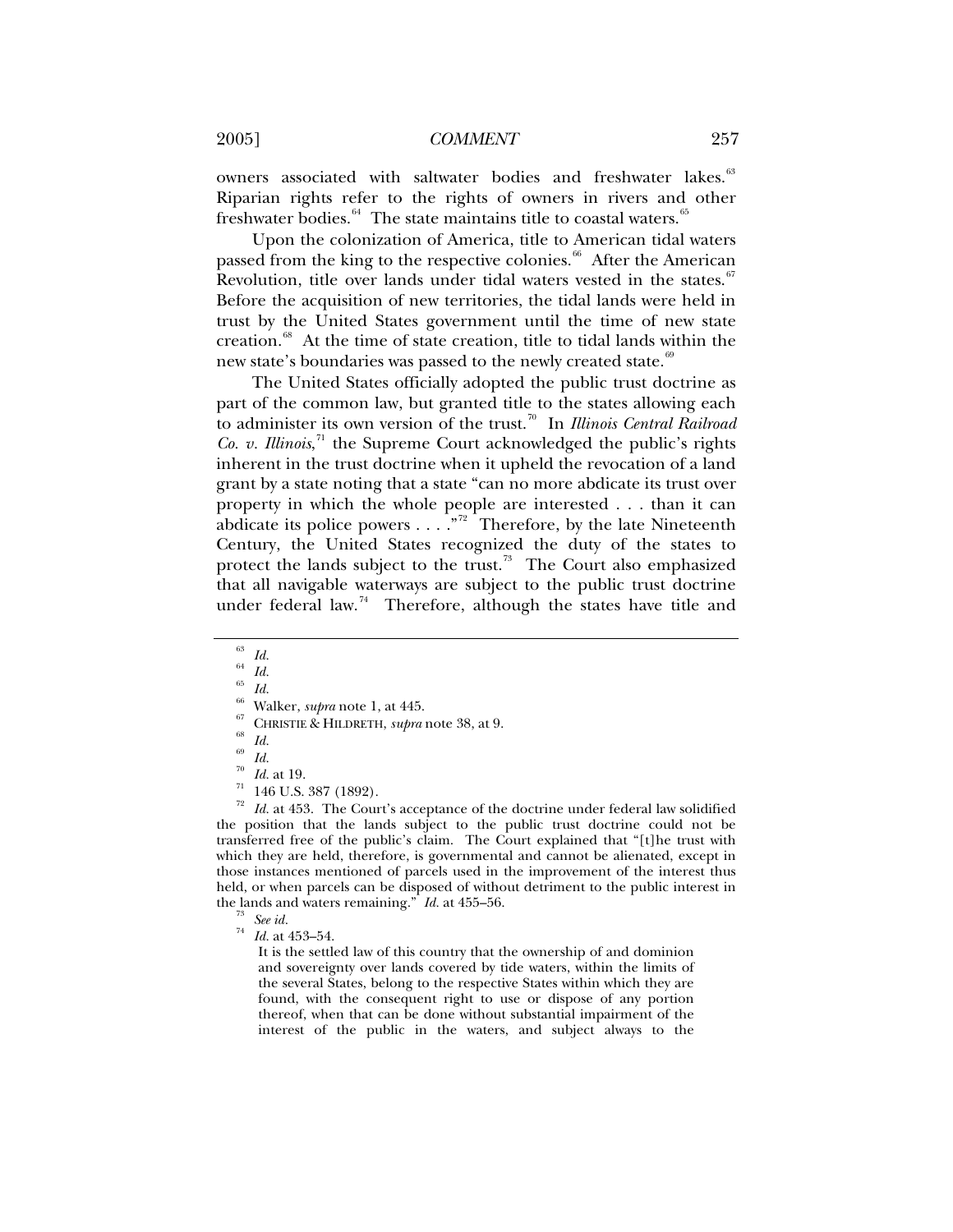power, the public trust doctrine is created under federal law, making it mandatory for the states to maintain some version of the doctrine.<sup>7</sup> This is significant in light of the recent expansions of the doctrine, because once the geographic area covered by the trust is increased, it is permanently subject to the trust.

In *Shively v. Bowlby*, [76](#page-9-1) the Supreme Court explained that tidal lands are distinguishable from those landward of the high tide line because of their equal importance to all for purposes of commerce, navigation and fishery.<sup>[77](#page-9-2)</sup> The Court stated: "Their improvement by individuals, when permitted, is incidental or subordinate to the public use and right. Therefore, the title and the control of tidal lands are vested in the sovereign for the benefit of the whole people."[78](#page-9-3) In other words, the rights of private individuals are subordinated to the rights of the public to enjoy the area for commerce, navigation, and fishing. Furthermore, while the states have discretion in determining proper uses of the trust lands, *Shively*  reiterated that states are limited to that which "can be done without substantial impairment of the interest of the public in such waters, and subject to the paramount right of Congress to control their navigation so far as may be necessary for the regulation of commerce."[79](#page-9-4)

# II. NEW JERSEY'S RELATIONSHIP WITH THE PUBLIC TRUST DOCTRINE

Proponents of increasing beach access and expanding the geographic area of the public trust lands often urge state courts to utilize the public trust doctrine to meet their goals.<sup>[80](#page-9-5)</sup> Because of the failings of other attempts to secure increased public access and rights, public advocates are now recommending the use of the public trust

paramount right of Congress to control their navigation so far as may be necessary for the regulation of commerce with foreign nations and among the States.

<span id="page-9-0"></span>*Id.* at 435.

<span id="page-9-1"></span>Ill. Cent. R.R. Co., 146 U.S. at 435. The Supreme Court "left it to the individual states to determine the development and implementation of the Public Trust Doctrine." Morris, *supra* note 5, at 1019. In other words, "the states are federally prohibited from abrogating the public trust entirely." Wilkinson, *supra* note 48, at

 $\frac{76}{77}$  152 U.S. 1 (1894).

<span id="page-9-2"></span>

<span id="page-9-4"></span><span id="page-9-3"></span>

<span id="page-9-5"></span>

<sup>77</sup> *See id.* at 17. 78 *Id.* at 57. 79 *Id.* at 47. 80 Thompson, *supra* note 25, at 1535–37; Morris, *supra* note 5, at 1039–40.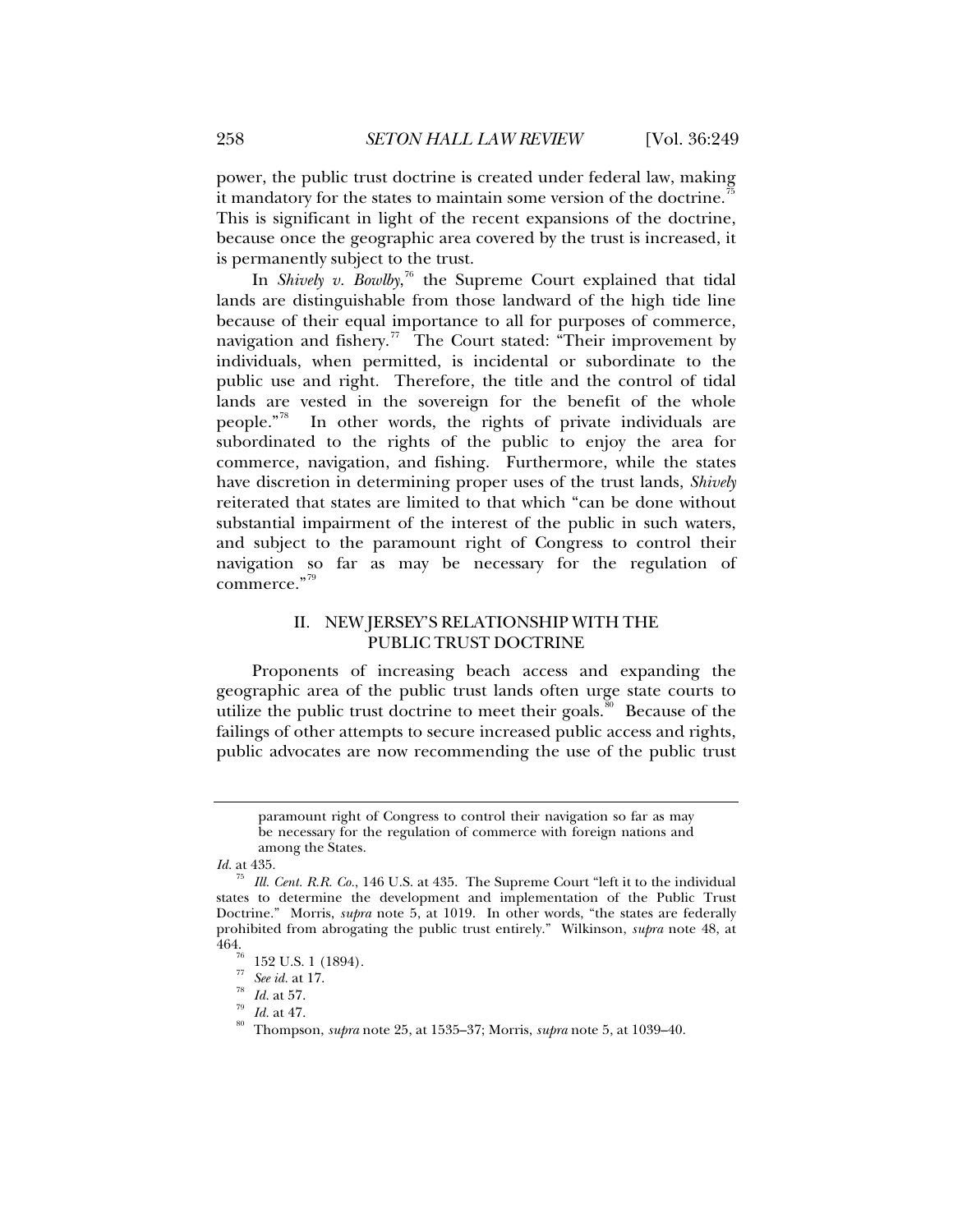doctrine, and they often cite *Matthews* as the leading case on point.<sup>[81](#page-10-0)</sup> *Matthews*, however, was not the first New Jersey case to entertain the doctrine's expansion.<sup>[82](#page-10-1)</sup> New Jersey's expansion has been an ongoing and cumulative process.<sup>[83](#page-10-2)</sup>

*A.* Borough of Neptune City v. Borough of Avon-by-the-Sea

*Borough of Neptune City v. Borough of Avon-by-the-Sea*<sup>[84](#page-10-3)</sup> presented the issue of whether a municipality could charge non-residents a higher fee than residents to access its beaches.<sup>[85](#page-10-4)</sup> The New Jersey Supreme Court held that a municipality may not restrict access based on individuals' residency.<sup>[86](#page-10-5)</sup> To reach this conclusion, the court utilized the public trust doctrine to expand the rights associated with public trust lands beyond the traditional rights of fishing and navigation.<sup>[87](#page-10-6)</sup> Although the court conceded that the "original purpose of the doctrine was to preserve for the use of all the public natural water resources for navigation and commerce,"<sup>[88](#page-10-7)</sup> it considered the doctrine to be flexible and not limited to its original purposes.<sup>[89](#page-10-8)</sup>

In holding that a municipality may not discriminate on the basis of residency, the court used the doctrine to mandate that access must be provided for all equally.<sup>[90](#page-10-9)</sup> The New Jersey Supreme Court held that:

at least where the upland sand area is owned by a municipality—a political subdivision and creature of the state—and dedicated to public beach purposes, a modern court must take the view that the public trust doctrine dictates that the beach and the ocean

- <span id="page-10-8"></span><span id="page-10-7"></span><span id="page-10-6"></span><span id="page-10-5"></span><span id="page-10-4"></span><span id="page-10-3"></span><span id="page-10-2"></span><span id="page-10-1"></span>Welby, *supra* note 59, at 102.<br><sup>82</sup> *See* discussion *infra* Parts II.A and II.B.<br><sup>83</sup> Morris, *supra* note 5, at 1021–22.<br><sup>84</sup> 294 A.2d 47 (N.J. 1972).
	-
	-
	-
	-
	-
	-
	-
	- *Id.* at 55.<br>*Id.* at 51, 54.<br>*Id.* at 52.<br>*Id.* at 54.<br>*Neptune City*, 294 A.2d at 55.

<span id="page-10-0"></span>James M. Kehoe, *The Next Wave in Public Beach Access: Removal of States as Trustees of Public Trust Properties*, 63 FORDHAM L. REV. 1913, 1935–37 (1995); Morris, *supra* note 5, at 1039–40.

While the theories of eminent domain, custom and implied dedication are all of some assistance in acquiring public easements across and upon private shore property, none of them will be effective as a longterm solution. Only the public trust doctrine has the potential to provide a long-range solution to the public access problem.

<span id="page-10-9"></span>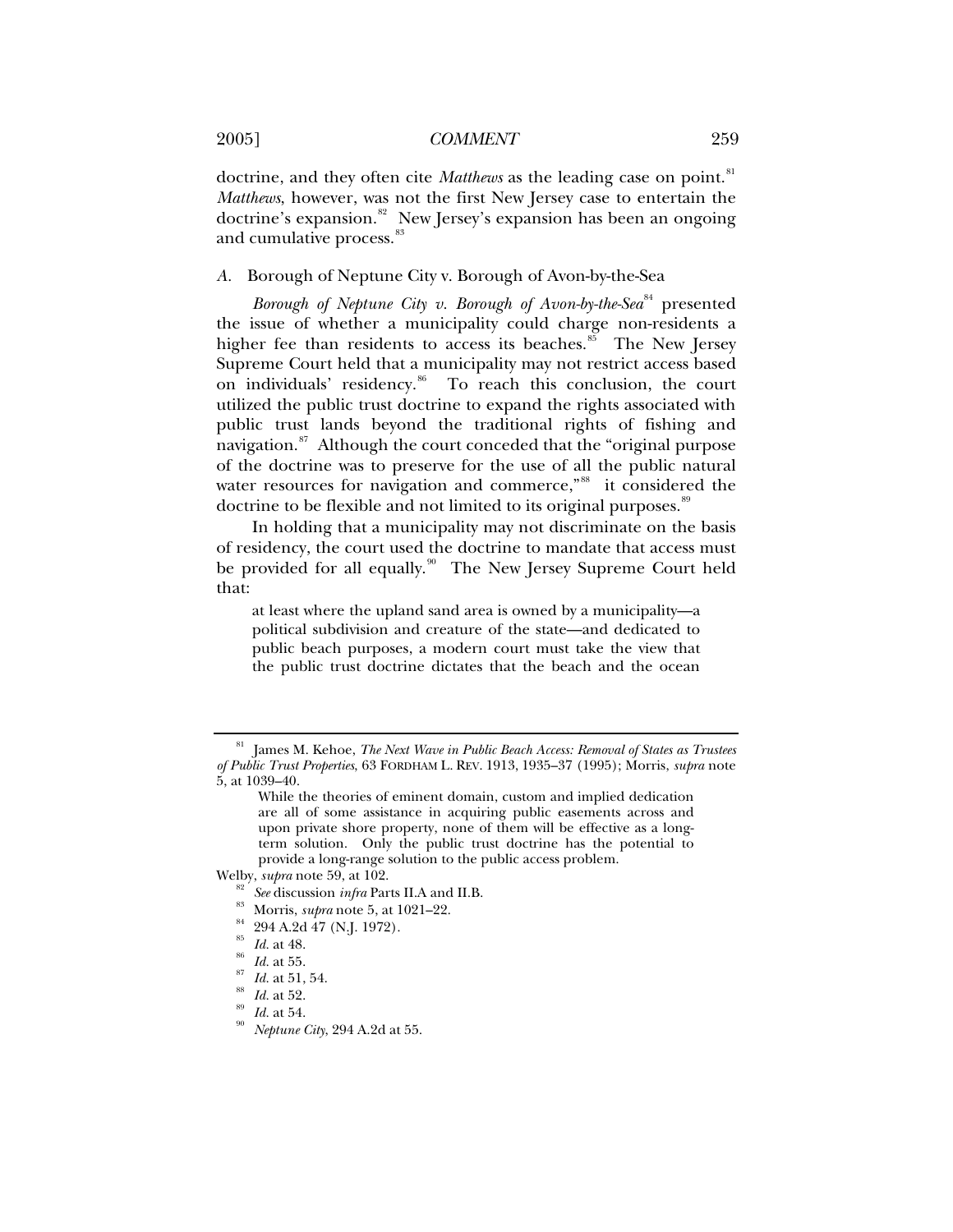waters must be open to all on equal terms and without preference and that any contrary state or municipal action is impermissible.<sup>9</sup>

To reach its decision, the New Jersey Supreme Court interpreted the public trust doctrine broadly.<sup>[92](#page-11-1)</sup> It explained that "public rights in tidal lands are not limited to the ancient prerogatives of navigation and fishing, but extend as well to recreational uses, including bathing, swimming and other shore activities."[93](#page-11-2) Never before had New Jersey provided for such wide latitude. The New Jersey Supreme Court changed the public trust doctrine so that it could "be molded and extended to meet changing conditions and needs of the public it was created to benefit."<sup>[94](#page-11-3)</sup> Thus, the *Neptune City* court's expansion of the doctrine was two-fold: it increased the public's inherent rights to include recreation and it enhanced the public's right of access to include the upland dry sand of municipal beaches.

In his dissent, Justice Francis predicted the continued expansion of the doctrine.<sup>[95](#page-11-4)</sup> The justice explained that the public has considerable rights in the land seaward of the mean high tide line, but questioned the majority's expansion of the public's rights in trust lands and in municipal upland dry sand beaches.<sup>[96](#page-11-5)</sup> Further, Justice Francis argued that the majority's holding necessarily meant that the public would be able to make use of all private dry sand areas, not just those on municipal beaches. $\frac{97}{1}$  $\frac{97}{1}$  $\frac{97}{1}$  Justice Francis posed the corollary question: "[O]f what utility [are the recreational rights] if access from the upland does not exist or is refused by the upland owner?"<sup>[98](#page-11-7)</sup> Disagreeing with the expansion of rights and the determination that all municipal dry sand beaches must be open to all equally, Justice Francis espoused the opinion that the public does not have rights on privately-owned dry sand beaches.<sup>[99](#page-11-8)</sup>

#### *B.* Van Ness v. Borough of Deal

<span id="page-11-0"></span>*Van Ness v. Borough of Deal*<sup>[100](#page-11-9)</sup> reinforced the decision in *Neptune City*, as *Van Ness* only concerned the application of the public trust

<span id="page-11-1"></span>

<sup>91</sup> *Id.* at 54. 92 *See id.* at 51. 93 *Id.* at 54. 94 *Id.*

<span id="page-11-3"></span><span id="page-11-2"></span>

<sup>&</sup>lt;sup>95</sup> *Neptune City*, 294 A.2d at 56 (Francis, J., dissenting).<br><sup>96</sup> *Id.* 

<sup>97</sup> *Id.*

 $\frac{98}{99}$  *Id.* 

<span id="page-11-9"></span><span id="page-11-8"></span><span id="page-11-7"></span><span id="page-11-6"></span><span id="page-11-5"></span><span id="page-11-4"></span>Id. at 56–57. According to Justice Francis, "a private owner could legally fence in his entire beach area upland of the mean high water mark . . . ." *Id.* at 57. <sup>100</sup> 393 A.2d 571 (N.J. 1978).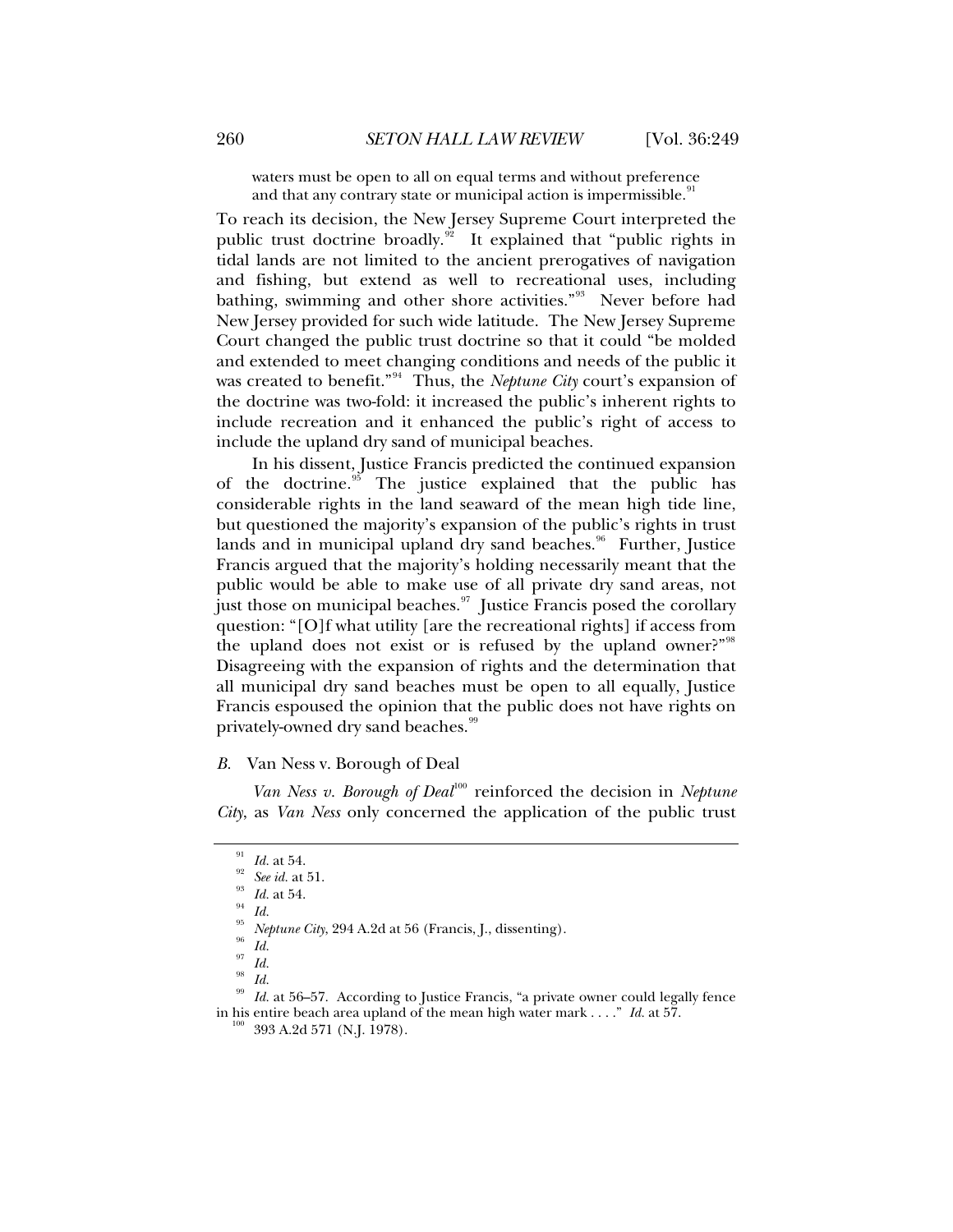doctrine to municipal dry sand beaches.<sup>[101](#page-12-0)</sup> The particular conflict involved whether a municipally-owned beach, Deal Casino, could limit a part of the beach for Deal residents who were members of the casino.<sup>[102](#page-12-1)</sup> The casino did not restrict the public's access to the waterfront or its use of the beach adjacent to the high water mark. $^{103}$  $^{103}$  $^{103}$ However, a portion of the upland dry sand beach was reserved for members of the casino and their guests.<sup>[104](#page-12-3)</sup> The Public Advocate argued that the dry sand of the casino must be open to the public in its entirety.<sup>[105](#page-12-4)</sup> Deal, on the other hand, argued that, because the public could enjoy the rights associated with the wet sand area and because the particular beach was never dedicated to the public, it could continue to limit access to an area of the dry sand to its members.<sup>[106](#page-12-5)</sup> The trial court agreed with the Public Advocate,  $107$  while the Appellate Division sided with the municipality.<sup>[108](#page-12-7)</sup>

The New Jersey Supreme Court reversed, relying on its holding in *Neptune Cit*y.<sup>[109](#page-12-8)</sup> Again, the court announced that municipallyowned dry sand beaches must be open to all members of the public equally.[110](#page-12-9) Significantly, *Van Ness* "abandoned the limitation found in [*Neptune City*] that the upland must be dedicated to public beach purposes in order for the doctrine to apply."<sup>[111](#page-12-10)</sup> Instead, the New Jersey Supreme Court reasoned that because the casino dedicated the beach for recreational purposes in general, the rule of *Neptune City* 

<span id="page-12-4"></span><span id="page-12-3"></span><span id="page-12-2"></span><span id="page-12-1"></span><span id="page-12-0"></span>101 *Id.* at 573.<br>
<sup>102</sup> *Id.* at 572.<br>
<sup>103</sup> *Id.* at 572–73.<br>
<sup>106</sup> *Van Ness*, 393 A.2d at 572.<br>
<sup>106</sup> *Van Ness* v. Borough of Deal, 352 A.2d 599, 608–09 (N.J. Super. Ct. Ch. Div.<br>
<sup>107</sup> Van Ness v. Borough of Deal, 35 1975), *rev'd*, 367 A.2d 1191 (N.J. Super. Ct. App. Div. 1976), *rev'd*, 393 A.2d 571 (N.J. 1978). The Chancery Division held: "Deal is discriminating illegally against nonresidents . . . ." *Id.* at 609. Interestingly, the court did not base its decision on the public trust doctrine, but on municipal power and equal protection theories. *See id.* <sup>108</sup> Van Ness v. Borough of Deal, 367 A.2d 1191, 1197–98 (N.J. Super. Ct. App.

<span id="page-12-7"></span>Div. 1976), *rev'g*, 352 A.2d 599 (N.J. Super. Ct. Ch. Div. 1975), *rev'd*, 393 A.2d 571 (N.J. 1978). The Appellate Division held that Deal Casino had satisfied the requirements of the public trust doctrine because it had set aside "a reasonable<br>portion of the beach" for public use. *Id.*<br> $I^{(109)}$   $K^{(100)}$   $N^{(110)}$   $N^{(200)}$   $A$  0.1  $K^{79}$   $K^{4}$ 

<span id="page-12-10"></span><span id="page-12-9"></span><span id="page-12-8"></span>portion of the beach" for public use. *Id.* <sup>109</sup> *Van Ness*, 393 A.2d at 573–74. 110 *Id.* 111 Geoffrey R. Scott, *The Expanding Public Trust Doctrine: A Warning to Environmentalists and Policy Makers*, 10 FORDHAM ENVTL. LAW J. 1, 42 (1998).

<span id="page-12-6"></span><span id="page-12-5"></span>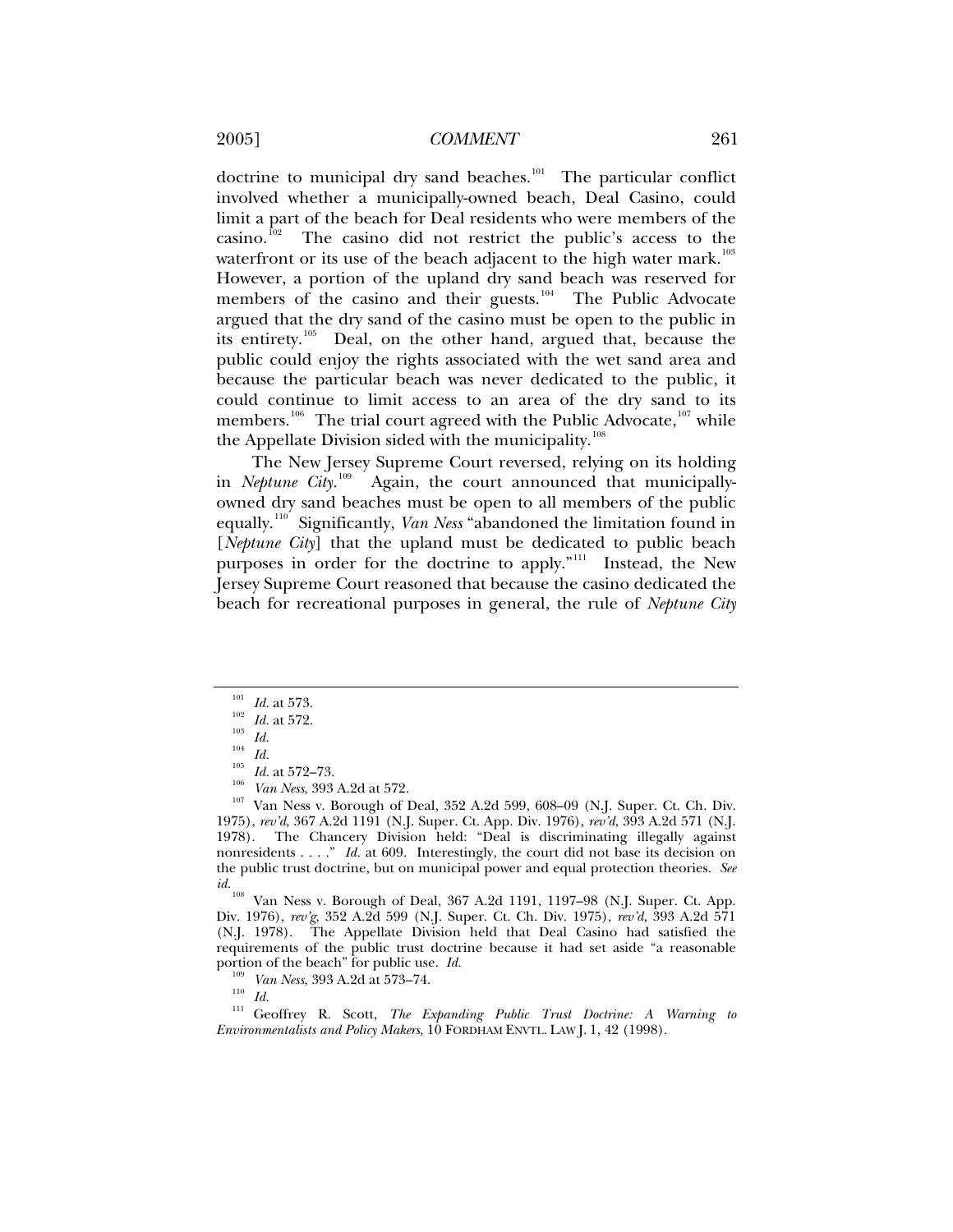applied.<sup>[112](#page-13-0)</sup> The case also made clear that the entire beach, both the wet and dry sand areas, had to be available to all citizens regardless of their status as residents or members.<sup>[113](#page-13-1)</sup> The New Jersey Supreme Court, however, did expressly limit its holding by noting that "[w]e are not called upon to deal with beaches on which permanent improvements may have been built, or beaches as to which a claim of private ownership is asserted."<sup>[114](#page-13-2)</sup>

Justice Mountain dissented from the majority's holding, specifically on the grounds that the doctrine had not been clearly defined.<sup>[115](#page-13-3)</sup> Therefore, the justice argued that the courts should refrain from applying the doctrine to all municipally-owned dry sand beaches.<sup>[116](#page-13-4)</sup> More importantly, Justice Mountain expressed concerns that such an application constituted a compensable taking. $117$ Further, the justice dismissed the fact that a municipality held the property in question.<sup>[118](#page-13-6)</sup> According to Justice Mountain, the court effectuated a taking despite its lack of eminent domain powers.<sup>[119](#page-13-7)</sup> The justice summarized his view in the closing comments:

[N]o more land or water should be found to come within the ambit of the public trust until such time as the scope and contours of this doctrine are made clear. It is especially necessary to decide what role, if any, the Legislature is entitled or required to play. There should also be an initial determination as to whether the inclusion of municipally owned dry beach land within the public trust—making it available to indiscriminate

<span id="page-13-1"></span>

<span id="page-13-0"></span><sup>112</sup> *Van Ness*, 393 A.2d at 573–74. The court explained:

The fact that Deal has never dedicated the Casino beach to the use of the general public is immaterial. The beach is dedicated to recreational uses including bathing, swimming, surf fishing and other shore activities. If the area, which is under municipal ownership and dedication, is subject to the Public Trust Doctrine, and we hold that it is, all have the right to use and enjoy it.

*Id.*<br><sup>113</sup> *Id.* at 573 ("[I]n New Jersey, a proper application of the Public Trust Doctrine requires that the municipally owned upland sand area adjacent to the tidal waters must be open to all on equal terms and without preference." (citation omitted)).<br>
<sup>114</sup> *Id.*<br>
<sup>115</sup> *Van Ness*, 393 A.2d at 575 (Mountain, J., dissenting).<br>
<sup>116</sup> *Id.* The justice explained: "[I]t seems to me improviden

<span id="page-13-4"></span><span id="page-13-3"></span><span id="page-13-2"></span>stretches of our most valuable beach properties shall be subject to this amorphous and ill-defined doctrine."  $Id.$  at 576.

<span id="page-13-7"></span><span id="page-13-6"></span><span id="page-13-5"></span><sup>&</sup>lt;sup>117</sup> *Id.* at 577. 118<br><sup>118</sup> *Id.* at 578 ("It is the accepted law of New Jersey that municipal property, at least if not held in a governmental capacity, when taken by the State, must be paid for.").  $\frac{119}{Id}$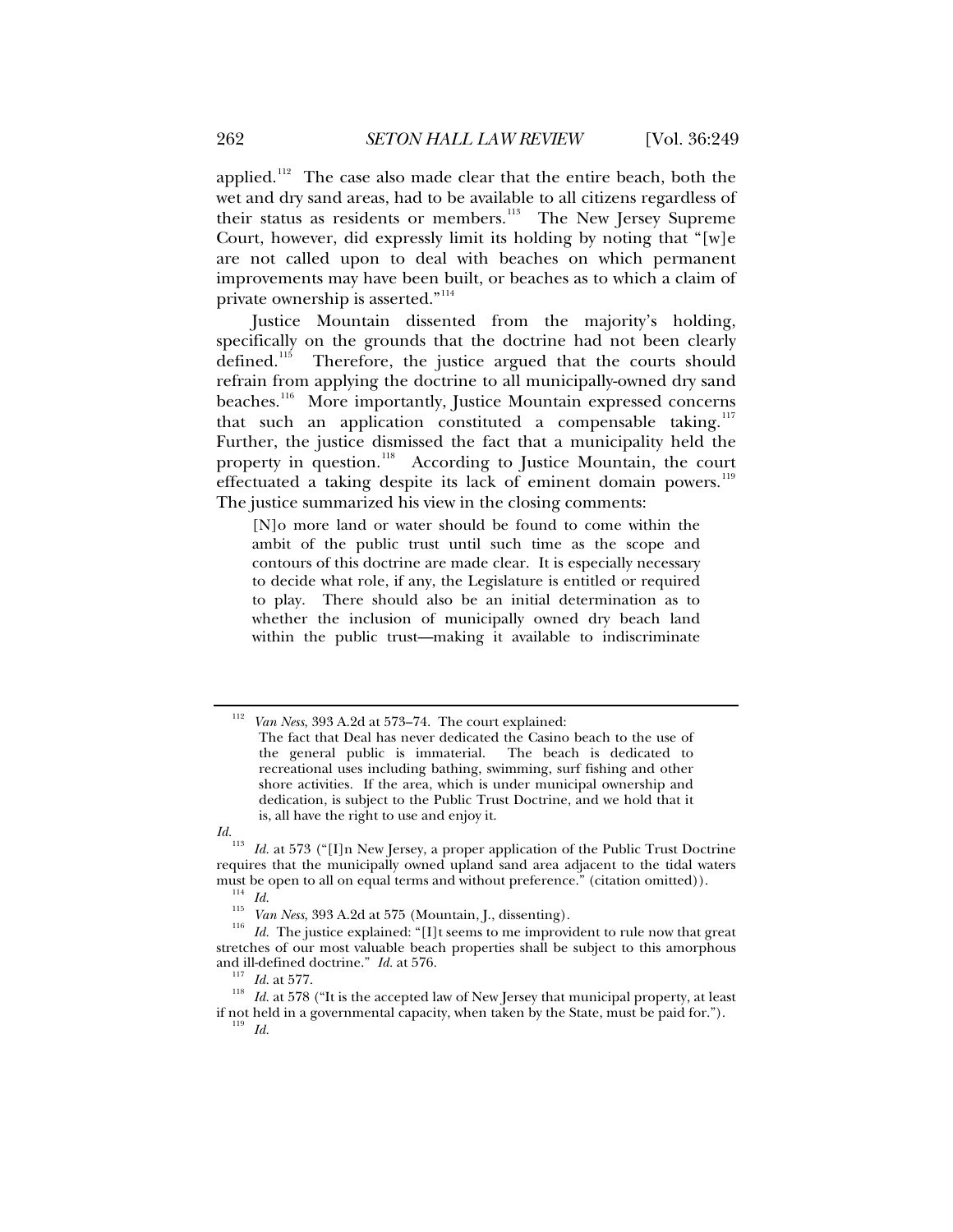usage—is or is not a compensable taking and whether the judiciary should purport to exercise the taking power.<sup>12</sup>

Although the court expressly limited the holding in *Van Ness* to municipal beaches, the state of the public trust doctrine was still ambiguous.<sup>[121](#page-14-1)</sup> *Van Ness* reiterated that the public trust doctrine is dynamic. $122$  This left open the question as to whether the court would "mold" the doctrine in the future to require access to and use of nonmunicipal beaches should the day come when the "public needs" demand it.<sup>[123](#page-14-3)</sup> The answer came a few years later when the New Jersey Supreme Court revisited the public trust doctrine and made sweeping changes to its application. $124$ 

#### *C.* Matthews v. Bay Head Improvement Ass'n

The holdings in *Neptune City* and *Van Ness* opened the door for later modifications to the doctrine.<sup>[125](#page-14-5)</sup> Irrespective of the rights inherent in trust lands, the public's rights are limited to the geographic area covered by the public trust doctrine.<sup>[126](#page-14-6)</sup> Matthews, however, has threatened the balance by allowing the courts to also expand the geographic breadth of the doctrine to include privately-owned dry sand.<sup>[127](#page-14-7)</sup> Matthews' expansion of the public trust doctrine

<span id="page-14-6"></span><sup>126</sup> Sarah C. Smith, Note, *A Public Trust Argument for Public Access to Private Conservation Land*, 52 DUKE L. J. 629, 648–49 (2002). Smith writes: "The public trust argument is, of course, limited to public trust land. Land that is not part of the public trust will not be protected from a takings argument ...."  $Id$ . at 648.

<span id="page-14-7"></span><sup>127</sup> See Matthews v. Bay Head Improvement Ass'n, 471 A.2d 355, 365 (N.J. 1984). The court in *Matthews* wrote:

<sup>&</sup>lt;sup>120</sup> Van Ness, 393 A.2d at 579 (Mountain, J., dissenting) (footnote omitted).<br><sup>121</sup> See Scott, *supra* note 111, at 43.<br><sup>122</sup> Van Ness, 393 A.2d at 573.<br><sup>123</sup> See Scott, *supra* note 111, at 43.<br><sup>124</sup> See id. at 43–44. P

<span id="page-14-4"></span><span id="page-14-3"></span><span id="page-14-2"></span><span id="page-14-1"></span><span id="page-14-0"></span>reliance on the traditional acquisitive theories of dedication or prescription. Instead, it chose to ground itself squarely on a newly defined public trust doctrine." *Id.* at 44. 125 Marc R. Poirier, *Environmental Justice and the Beach Access Movements of the 1970s* 

<span id="page-14-5"></span>*in Connecticut and New Jersey: Stories of Property and Civil Rights,* 28 CONN. L. REV. 719, 778 (1996) ("*Neptune City v. Avon*'s articulation of the public trust doctrine became

We see no reason why rights under the public trust doctrine to use of the upland dry sand area should be limited to municipally-owned property. . . . Today, recognizing the increasing demand for our State's beaches and the dynamic nature of the public trust doctrine, we find that the public must be given both access to and use of privately-owned dry sand areas as reasonably necessary.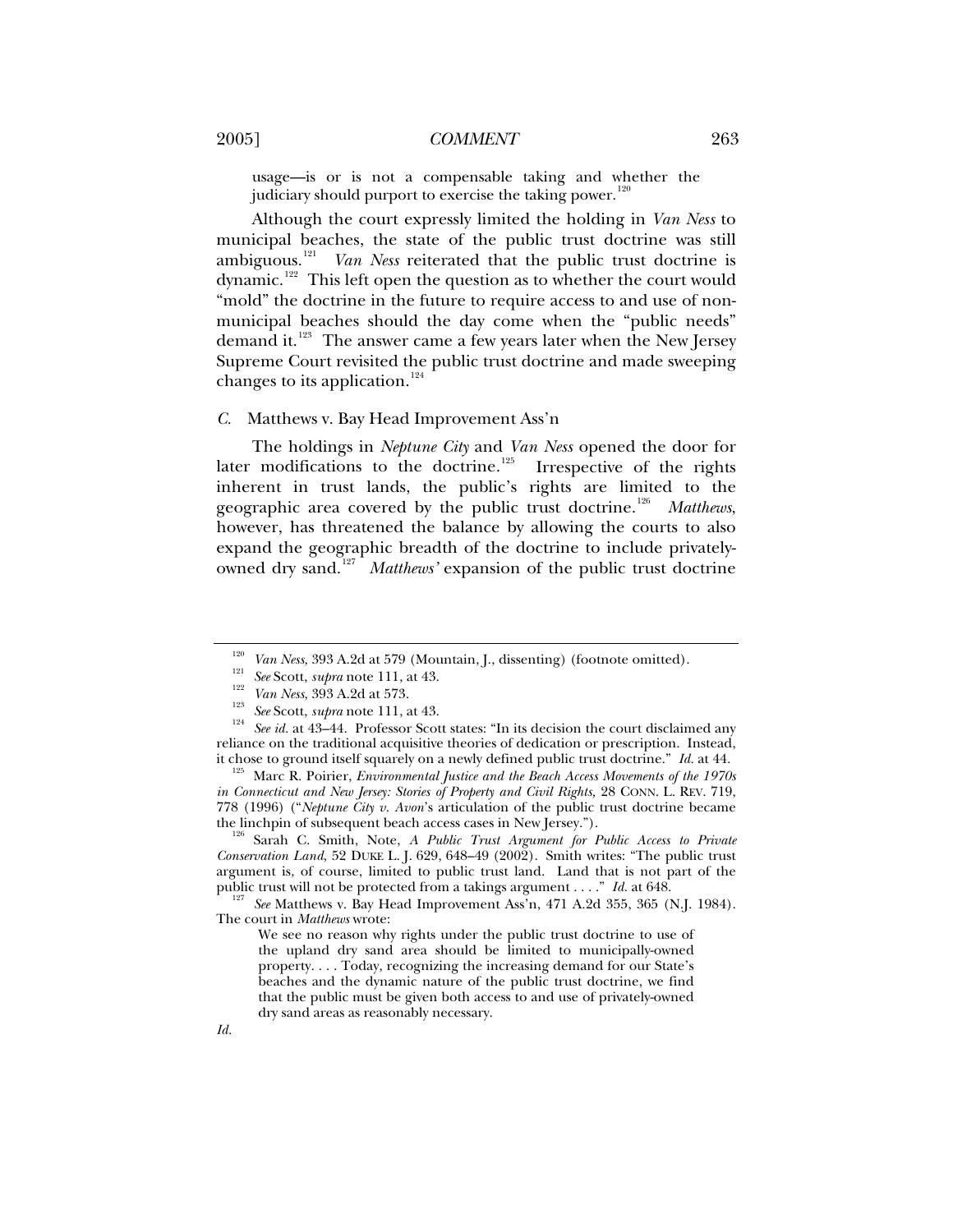in New Jersey provided ammunition to proponents for greater public access to the beaches.<sup>[128](#page-15-0)</sup>

*Matthews v. Bay Head Improvement Ass'n*<sup>[129](#page-15-1)</sup> presented a case involving a quasi-municipal beach, Bay Head Improvement Association (the "Association"), that limited use of its beaches to members only.<sup>[130](#page-15-2)</sup> The Association was a nonprofit corporation owning and leasing beachfront property.<sup>[131](#page-15-3)</sup> Its membership was limited to residents of Bay Head who paid a yearly fee, and nonmembers were only permitted to use the beach after hours and in the off-season.<sup>[132](#page-15-4)</sup> The plaintiffs claimed that the Association denied the public access and use of the beach.<sup>[133](#page-15-5)</sup>

Because the holdings in *Neptune City* and *Van Ness* were limited to municipally-owned and controlled beaches, $134$  the Supreme Court of New Jersey evaluated the public trust doctrine's application to privately-owned dry sand beaches.<sup>[135](#page-15-7)</sup> In announcing that the public may have a right to use the dry sand of private beaches, the court reasoned that "without some means of access the public right to use the foreshore would be meaningless."<sup>[136](#page-15-8)</sup> The court limited its decision to beaches that the court deemed "quasi-municipal."<sup>[137](#page-15-9)</sup> The court based this determination on the fact that "[t]he Association's activities paralleled those of a municipality in its operation of the beachfront."<sup>138</sup> In making this determination, the New Jersey In making this determination, the New Jersey Supreme Court considered factors such as size, services rendered, and maintenance functions.<sup>[139](#page-15-11)</sup> The majority reasoned: "When viewed in its totality—its purposes, relationship with the municipality, communal characteristic, activities, and virtual monopoly over the Bay Head beachfront—the quasi-public nature of the Association is

<span id="page-15-4"></span><span id="page-15-3"></span><span id="page-15-2"></span><span id="page-15-1"></span><span id="page-15-0"></span><sup>&</sup>lt;sup>128</sup> See Morris, *supra* note 5, at 1022–23; Scott, *supra* note 111, at 44.<br><sup>129</sup> 471 A.2d 355 (N.J. 1984).<br><sup>130</sup> Id. at 359.<br><sup>130</sup> Id.<br><sup>132</sup> Id.<br>Id. <sup>132</sup> Id.<br>Id. <sup>132</sup> Id. at 358. The original parties to the suit incl Point Pleasant as a plaintiff and the town of Bay Head as a defendant. However, the claim against Bay Head was dismissed because it did not own the beach. Eventually, Point Pleasant stopped pursuing its claims.  $Id$ .

<span id="page-15-9"></span><span id="page-15-8"></span><span id="page-15-7"></span><span id="page-15-6"></span><span id="page-15-5"></span><sup>&</sup>lt;sup>134</sup> Matthews, 471 A.2d at 363.<br><sup>135</sup> *Id.* at 363–64. The court articulated that "[r]easonable enjoyment of the *Id.* at 364. The court articulated that "[r]easonable enjoyment of the foreshore and the sea cannot be realized unless some enjoyment of the dry sand area is also allowed." *Id.* at 365. 137 *Id.* at 365–66. 138 *Id.* at 368. 139 *Matthews*, 471 A.2d at 368.

<span id="page-15-11"></span><span id="page-15-10"></span>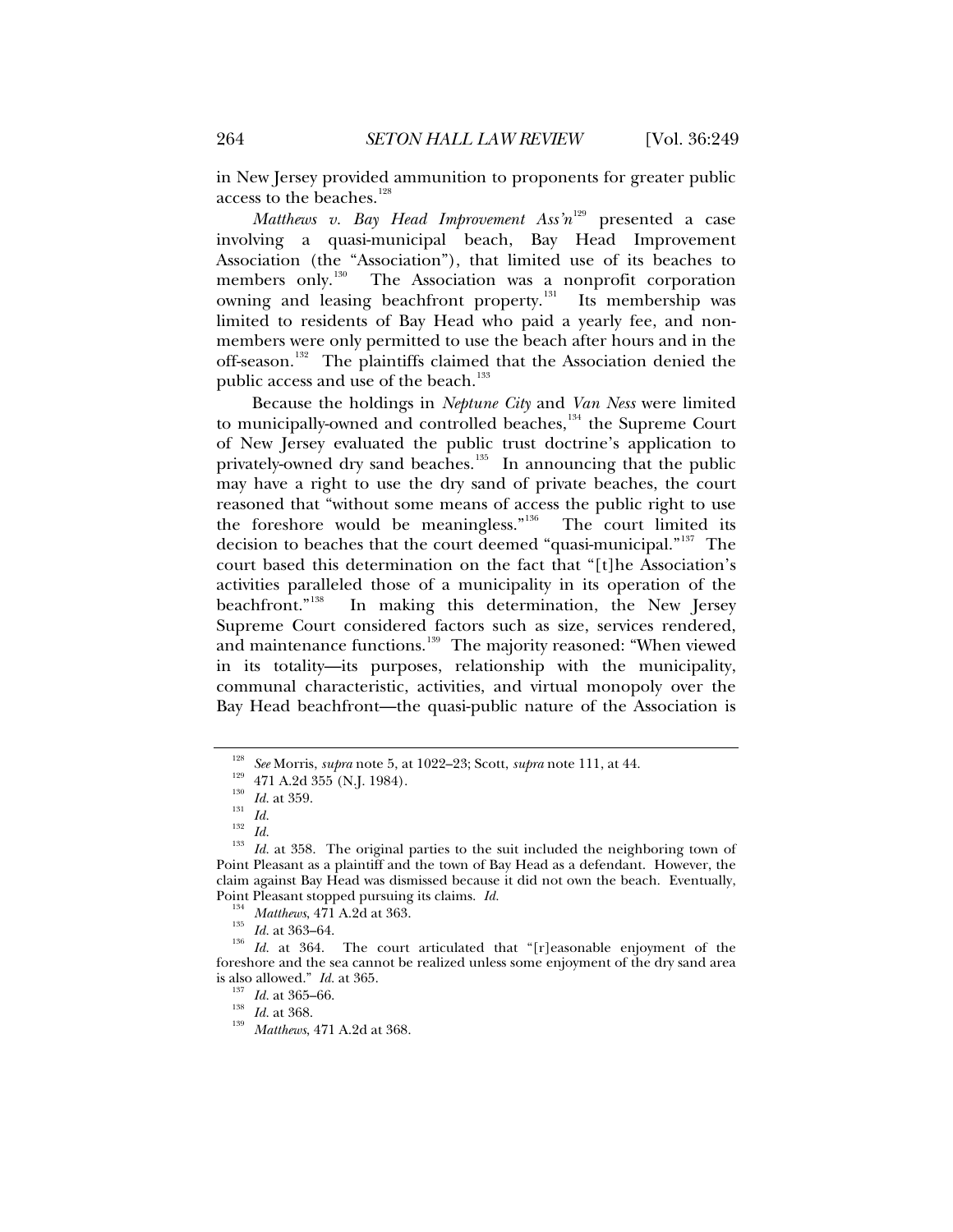apparent."[140](#page-16-0) The court in *Matthews* did not limit its holding to access issues. $141$  Instead, it granted the public an additional public trust right, the right to use the dry sand of private beaches in certain circumstances.[142](#page-16-2) While the court greatly expanded the public's trust rights, it did warn that the right to access and use private dry sand is not a right to unrestricted access. The court further noted that the public interest is protected where there is some reasonable access to the water.[143](#page-16-3) The opinion in *Matthews*, however, is quite significant for several reasons. First, it accomplishes this right of access through its interpretation of the public trust doctrine, not by any other property principles, such as dedication or easement.<sup>[144](#page-16-4)</sup> Quoting *Neptune City*, New Jersey's highest court again reiterated the dynamic nature of the doctrine.<sup>[145](#page-16-5)</sup> Second, the opinion directly avoided applying the doctrine to purely private beaches.<sup>[146](#page-16-6)</sup> Instead, the holding is limited to quasi-municipal beaches like those involved in the case. $147$  Nevertheless, the court did decide that "private land is not immune from a possible right of access to the foreshore for swimming or bathing purposes, nor is it immune from the possibility that some of the dry sand may be used by the public incidental to the right of bathing and swimming."[148](#page-16-8) In sum, the New Jersey Supreme Court limited its holding to quasi-municipal beaches, but added a disclaimer that circumstances may warrant application to private beaches in the future. $149$ 

#### *D.* Raleigh Avenue Beach Ass'n v. Atlantis Beach Club, Inc.

On July 26, 2005, the New Jersey Supreme Court decided the most recent beach access and use dispute.<sup>[150](#page-16-10)</sup> The court picked up on the expansion of the public interest in private beachfront property where *Matthews* left off. In *Raleigh Avenue Beach Ass'n v. Atlantis Beach* 

<span id="page-16-1"></span><span id="page-16-0"></span>

<sup>&</sup>lt;sup>140</sup> *Id.*<br>
<sup>141</sup> *Id.* at 365 ("The bather's right in the upland sands is not limited to passage.").<br>
<sup>142</sup> *Id.*<br>
<sup>143</sup> *Id.*<br>
<sup>143</sup> *Id.*<br>
<sup>143</sup> *Id.*<br>
<sup>143</sup> *Id.*<br>
<sup>144</sup> *Id.*<br>
<sup>145</sup> *Matthews*, 471 A.2d at 365 (quot

<span id="page-16-4"></span><span id="page-16-3"></span><span id="page-16-2"></span>

<span id="page-16-6"></span><span id="page-16-5"></span>Avon-by-the-Sea, 294 A.2d 47 (N.J. 1972)).<br><sup>146</sup> *Id.* at 369. The court declined to rule on the Public Advocate's claim that all private beaches should be open to the public. *Id.* 

<span id="page-16-10"></span><span id="page-16-9"></span><span id="page-16-8"></span><span id="page-16-7"></span>private *Id.*<br><sup>148</sup> *Id. Id. Id.* 149 *Id.* 148<sup> *Id.* 149</sub> *Id.* 2005)</sup> [hereinafter *Raleigh II*].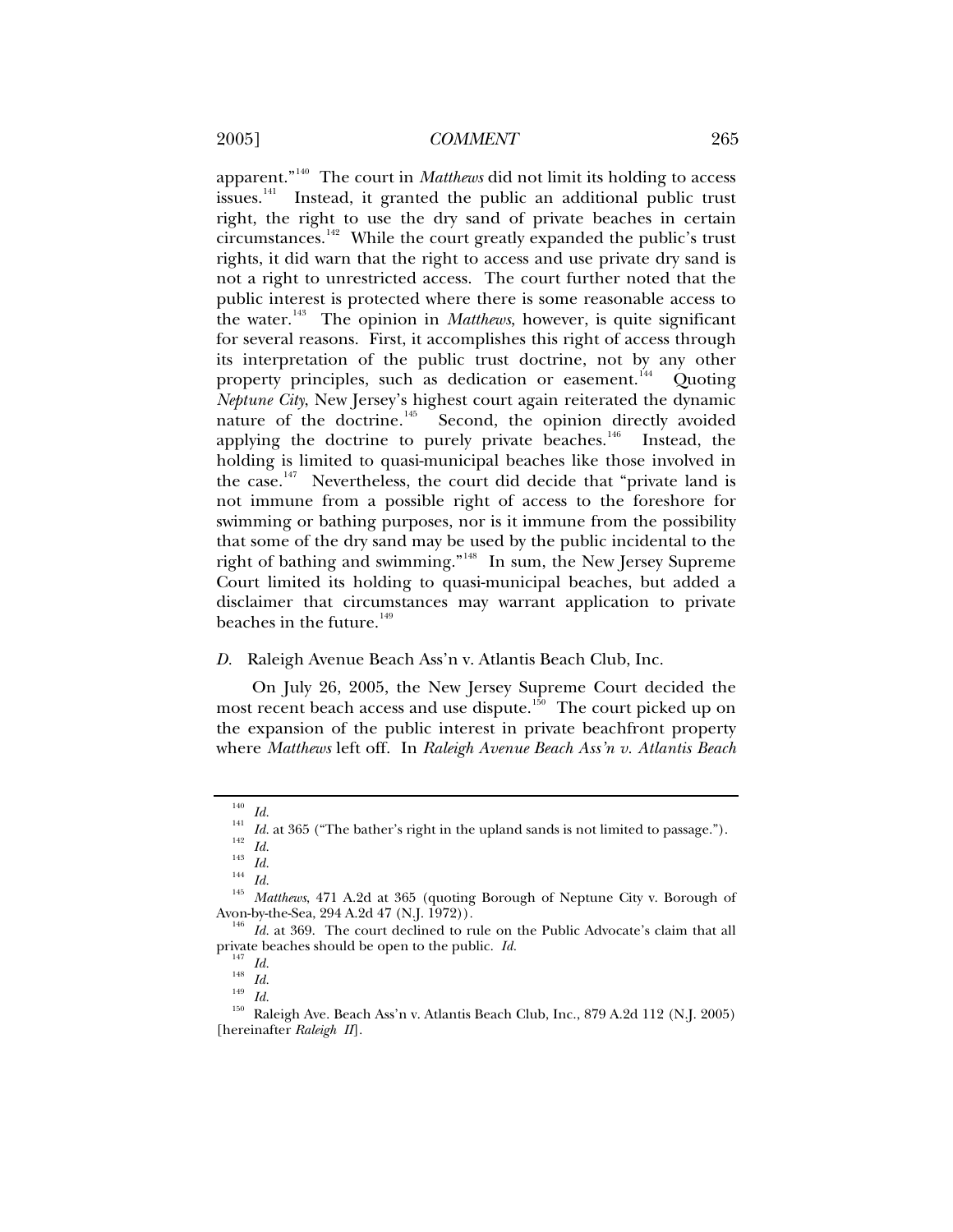*Club, Inc.*,<sup>[151](#page-17-0)</sup> the court held that the public cannot be restricted from access and use of Atlantis Beach Club ("Atlantis"), a private beach, even though the court never expressly found that Atlantis was "quasi-municipal."<sup>[152](#page-17-1)</sup>

Atlantis is located in the Diamond Beach neighborhood of Lower Township, and its western boundary is along an unpaved section of Raleigh Avenue.<sup>[153](#page-17-2)</sup> The beach belonging to Seapointe Village ("Seapointe"), north of Atlantis, is open to the public.<sup>[154](#page-17-3)</sup> Because of limited access to the beachfront, members of Raleigh Avenue Beach Association ("Association"), comprised of residents living on Raleigh Avenue in the Diamond Beach section, are forced to walk one-half mile to reach the nearest free access point.<sup>[155](#page-17-4)</sup> In 1996, Atlantis went private, charging fees to its members to access and use the beach.<sup>[156](#page-17-5)</sup> Problems arose between Atlantis and the Association when a member of the Association was charged with trespassing while crossing Atlantis' beach, the most direct route to his home.<sup>[157](#page-17-6)</sup> Subsequently, Atlantis "filed an Order to Show Cause and Verified Complaint against [the trespasser], other unnamed persons, Lower Township, and the State of New Jersey" to permanently enjoin the public from trespassing upon its property.<sup>[158](#page-17-7)</sup> Atlantis also sought a declaration that it was not required to permit the public to access or use its beach.<sup>[159](#page-17-8)</sup> In response, the Association filed a complaint against Atlantis seeking free access and use of a reasonable amount of dry sand, claiming that Atlantis' beach is subject to the public trust

<span id="page-17-1"></span><span id="page-17-0"></span> $^{151}$  879 A.2d 112 (N.J. 2005).  $^{152}$   $\,$  Id. at 120–21, 124. While the court recognized that *Matthews'* narrow holding was limited to its unique facts (i.e. the public nature of the Bay Head Improvement Association and its close relationship to the municipality), the court nevertheless disregarded the first determination made in *Matthews*: that the Association was quasipublic, and therefore, the holdings of *Neptune City* and *Van Ness* applied to it. *See*

<span id="page-17-3"></span><span id="page-17-2"></span><sup>&</sup>lt;sup>153</sup> Raleigh II, 879 A.2d at 113–15.<br><sup>154</sup> Id. at 114. The New Jersey Department of Environmental Protection required Seapointe's beach to be open to the public as a condition of its 1987 permit issued pursuant to the Coastal Area Facility Review Act, N.J. STAT. ANN. § 13:19-1 to -21 (West 2004). Raleigh II, 879 A.2d at 114.

<span id="page-17-4"></span><sup>&</sup>lt;sup>155</sup> *Id.* at 115. The court noted that "[a]ccess is blocked by condominium buildings located at the terminus of the other streets in the area." *Id.* 

<span id="page-17-8"></span><span id="page-17-7"></span><span id="page-17-6"></span><span id="page-17-5"></span> $\frac{156}{10}$  *Id.* at 115–16. Before Atlantis established the private club, the beach was free and open to the public. *Id.* at 115. The fees in 2002 were \$700 per family per season for eight beach tags. *Id.* <sup>157</sup> *Raleigh II*, 879 A.2d at 116. 158 *Id.* <sup>159</sup> *Id.*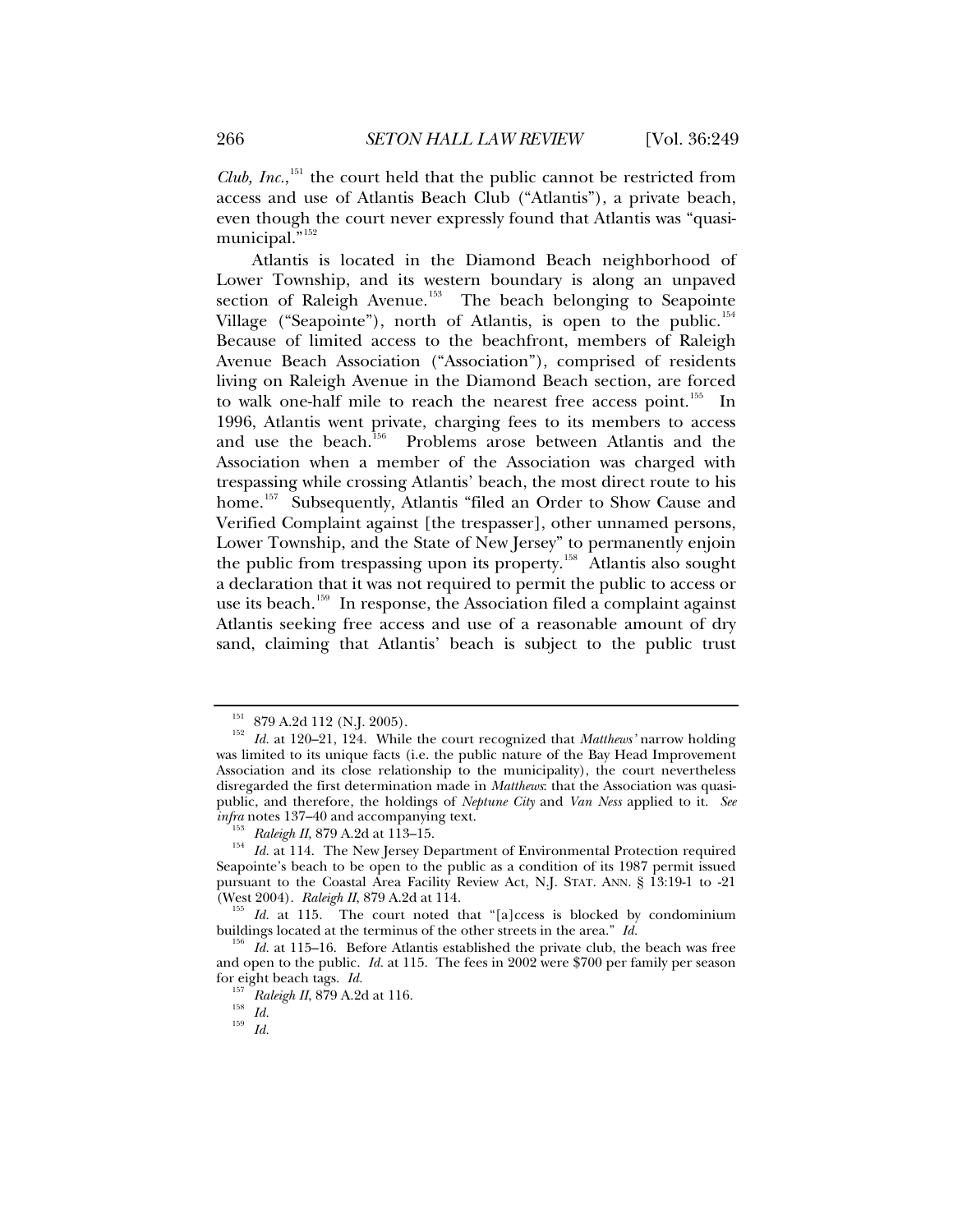doctrine.<sup>[160](#page-18-0)</sup> In addition, the Department of Environmental Protection ("DEP") "sought a ruling on the question whether the beach along the Atlantic Ocean in the Diamond Beach area is subject to the public trust doctrine such that an individual can walk along the ocean shore on the Atlantis property without fear of prosecution for trespassing  $\ldots$ ."<sup>[161](#page-18-1)</sup>

In reversing the trial court<sup>[162](#page-18-2)</sup> and holding that Atlantis' beachfront is subject to the public trust doctrine, the Appellate Division placed much emphasis on the fact that the Township did not provide similar services to the public.<sup>[163](#page-18-3)</sup> The court thus held that Atlantis, a private owner, must permit the public to vertically as well as horizontally access its property and to make reasonable use of its dry sand beach as necessary to accommodate the public's recreational rights in the foreshore.<sup>[164](#page-18-4)</sup> In addition, the court held that Atlantis could only charge a "commercially reasonable fee" to those members of the public who remained on the beach for longer periods of time.<sup>[165](#page-18-5)</sup> The Appellate Division found that the fees Atlantis charged for access and use of its beach "discriminated against individuals and small families by forcing them to pay an amount bearing no rational relationship to the cost associated with individual use of the property."<sup>[166](#page-18-6)</sup>

Relying heavily on *Matthews*, the New Jersey Supreme Court affirmed the Appellate Division.[167](#page-18-7) Purporting to apply the *Matthews*  factors, the court held that the public trust doctrine applied to

<span id="page-18-0"></span><sup>&</sup>lt;sup>160</sup> Id. Around this time, "the DEP issued an Administrative Order and Notice of Civil Administrative Penalty Assessment . . . to Atlantis for conducting CAFRA-regulated activities on its property without obtaining required permits."  $Id$ .

<span id="page-18-2"></span><span id="page-18-1"></span><sup>&</sup>lt;sup>161</sup> *Id.* at 117.<br><sup>162</sup> *Raleigh II*, 879 A.2d at 117. The trial court held that Atlantis must permit access to the ocean and allow the public use of a three-foot wide strip of its dry sand. *Id.* Further, the court held that the DEP's authority does not extend to the regulation of the use of Atlantis' dry sand. *Id.* 

<span id="page-18-3"></span><sup>&</sup>lt;sup>163</sup> Raleigh Ave. Beach Ass'n v. Atlantis Beach Club, Inc., 851 A.2d 19, 22 (N.J. Sup. Ct. App. Div. 2004), *aff<sup>2</sup>d*, 879 A.2d 112 (N.J. 2005) [hereinafter *Raleigh I*].

<span id="page-18-4"></span>Id. at 30. The court further stated: "We are satisfied that Atlantis's attempts to limit access to, and use of, its upland sand are hostile to the public trust doctrine and not sustainable on appeal." *Id.*<br><sup>165</sup> *Id.* at 22. The Appellate Division stated: "All members of the public who use

<span id="page-18-7"></span><span id="page-18-6"></span><span id="page-18-5"></span>the waterfront are entitled to use Atlantis's adjacent upland sand for extended periods and must be afforded a fair opportunity to pay a reasonable single-person fee." *Id.* at 33.<br><sup>166</sup> *Id.* 

<sup>&</sup>lt;sup>167</sup> *Raleigh II*, 879 A.2d at 113.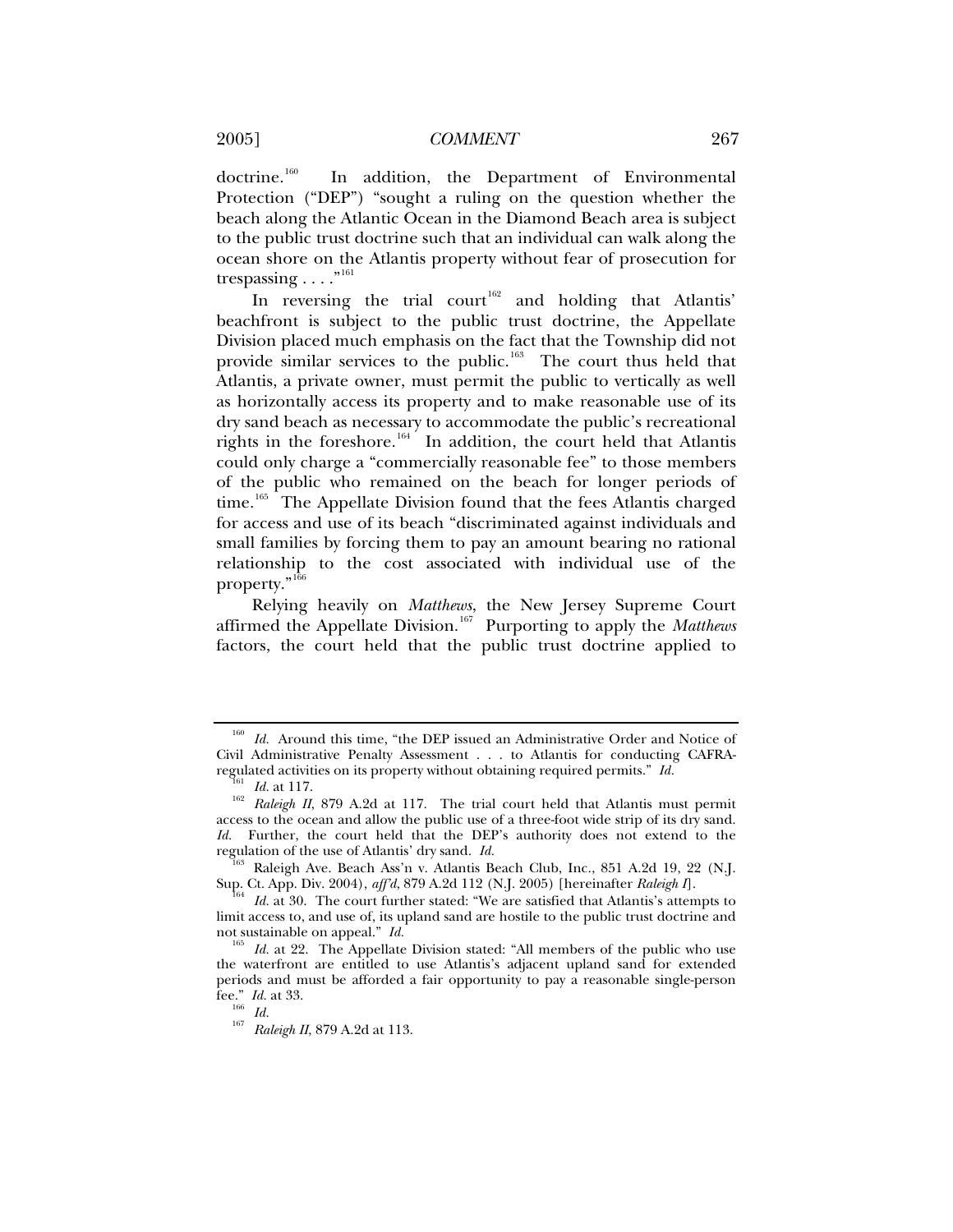Atlantis and that Atlantis must open its beach to all members of the public.<sup>[168](#page-19-0)</sup>

Unlike the court in *Matthews*, however, the court did not focus on the quasi-public factor.<sup>[169](#page-19-1)</sup> The court acknowledged the quasipublic nature of the Improvement Association in *Matthews*, but never addressed the issue of whether Atlantis was in fact quasi-public.<sup>[170](#page-19-2)</sup> Rather, the court proceeded to apply the *Matthews* factors to determine the "appropriate level of accommodation" of the interests of the owner.<sup>[171](#page-19-3)</sup> In doing so, the court looked at the "[l]ocation of the dry sand area in relation to the foreshore, extent and availability of publicly-owned upland sand area, nature and extent of the public demand, and usage of the upland sand land by the owner . . . . "<sup>[172](#page-19-4)</sup> By only applying the factors, the court did an injustice to the holding in *Matthews*. The court in *Matthews* first determined that the beach at issue so mirrored the activities and roles of a municipality that the holdings of *Neptune City* and *Van Ness* applied to it.<sup>[173](#page-19-5)</sup> Once it is determined that the beach is quasi-public, the next prong of the test is to determine the amount of dry sand that will satisfy the public's rights while, at the same time, accommodating the interests of the owner. $174$  It is also important to note that although the court in *Matthews* held that private land is not immune from public access and use, the court added that the public's right is not one of "unrestricted access" and its rights are satisfied where there is reasonable access to the water. $175$ 

Dissenting in *Raleigh*, Justice Wallace pointed out that the *Matthews* court held that the upland dry sand had to be open to all

<span id="page-19-2"></span><span id="page-19-1"></span><span id="page-19-0"></span><sup>168</sup> *Id.* <sup>169</sup> *Id.* at 120–21. 170 *Id.* at 121. The court in *Raleigh II*, discussing the quasi-public nature of the Improvement Association in *Matthews*, stated:

The Improvement Association was closely connected with the municipality, which provided at various points in time, office space, liability insurance, and funding, among other things. That symbiotic relationship, as well as the public nature of the activities conducted by the Improvement Association, led the Court to conclude that the Improvement Association was in reality a "quasi-public body" . . . .

<span id="page-19-6"></span><span id="page-19-5"></span><span id="page-19-4"></span><span id="page-19-3"></span>*Id.* at 120–21 (citing Matthews v. Bay Head Improvement Ass'n, 471 A.2d 355, 366–68 (N.J. 1984)).

<sup>&</sup>lt;sup>171</sup> *Id.* at 121 (citing *Matthews*, 471 A.2d at 365–66).<br>
<sup>172</sup> *Raleigh II*, 879 A.2d 121–23 (quoting *Matthews*, 471 A.2d at 365).<br>
<sup>173</sup> *See Matthews*, 471 A.2d at 368.<br>
<sup>174</sup> *Id.* at 365–66.<br> *Id.* at 364.

<span id="page-19-7"></span>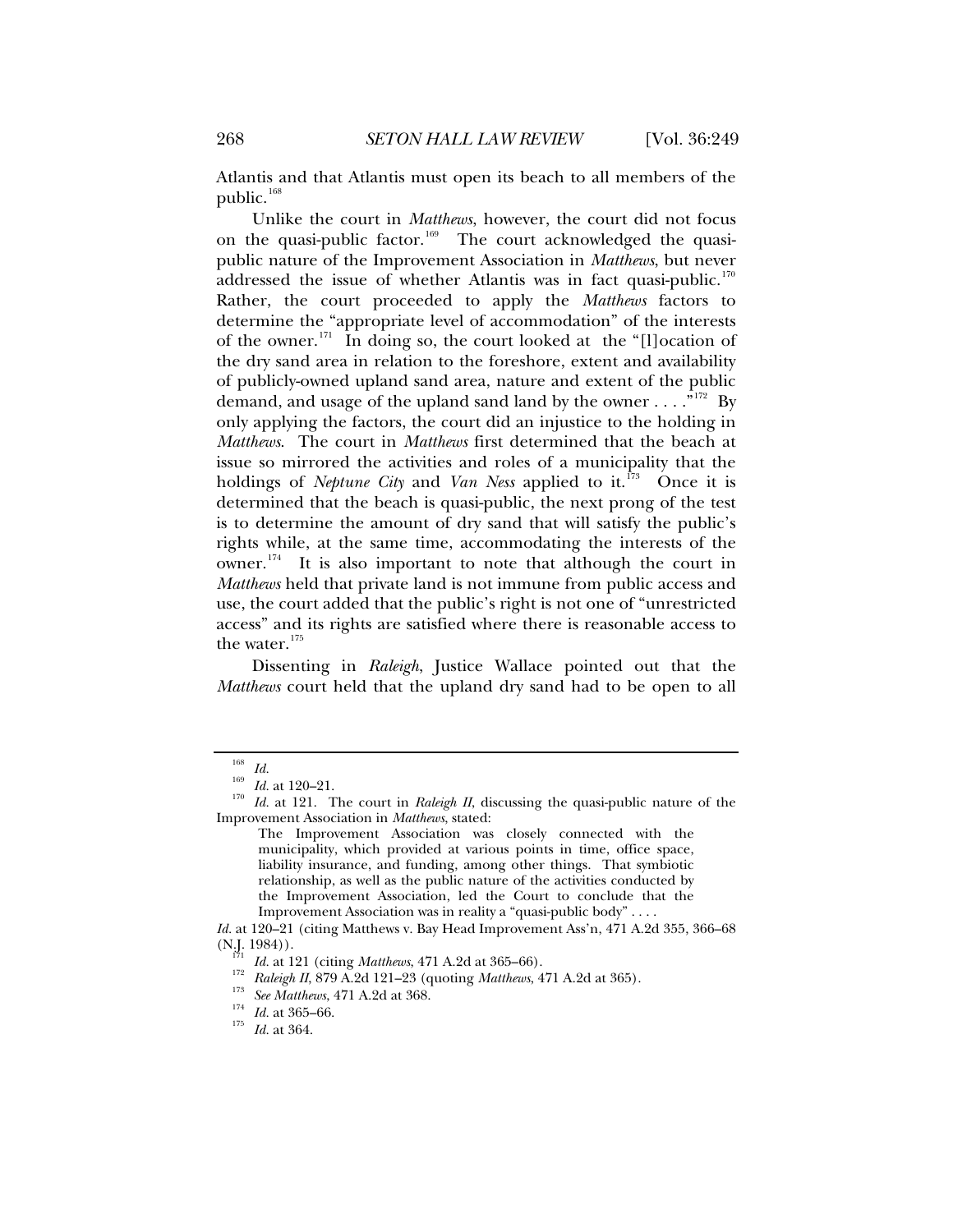## 2005] *COMMENT* 269

because it was quasi-public in nature.<sup>[176](#page-20-0)</sup> In *Raleigh*, the court never found Atlantis to be quasi-public; therefore, the primary focus should have been on accommodating the interests of the owner, as *Matthews* made clear. The court, however, held that Atlantis beach has to be open to all in its entirety, begging the question: does this accommodate the owner's interest?

While *Matthews* did warn that circumstances may warrant finding such rights in purely private beaches, it refrained from deciding the issue and expressly stated:

We realize that considerable uncertainty will continue to surround the question of the public's right to cross private land and to use a portion of the dry sand as discussed above. Where the parties are unable to agree as to the application of the principles enunciated herein, the claim of the private owner shall be honored until the contrary is established.<sup>1</sup>

The court in *Raleigh*, however, focused primarily on the unavailability of public beaches in the Township,<sup>[179](#page-20-3)</sup> public demand,<sup>[180](#page-20-4)</sup> the "La Vida CAFRA permit condition,"[181](#page-20-5) and "the type of use by the current

*Matthews*, 471 A.2d at 365–66 (emphasis added). The court never held that the public would be entitled to use and access of all of a private landowner's upland dry sand without first finding that the beach in question was quasi-public or quasi-

<span id="page-20-3"></span><span id="page-20-2"></span>municipal in nature.<br><sup>178</sup> *Id.* at 370.<br><sup>179</sup> *Raleigh II*, 879 A.2d at 121–22. While it is true that there are no publicly-owned beaches in Lower Township, there are public beaches in Wildwood Crest, north of Lower Township. *See id.* More importantly, Seapointe is a public beach that provides lifeguards, public restrooms, showers, and parking. *See id.* at 114. Seapointe is

<span id="page-20-4"></span>Id. at 122. The court emphasized pubic demand, but in its discussion the majority points only to the residents who live in walking distance of Atlantis. *See id.* The court also mentions the general "enormous public interest in the New Jersey

<span id="page-20-5"></span>shore ...." *Raleigh II*, 879 A.2d at 122.<br><sup>181</sup> *See id.* at 122–23. The majority, in analyzing the "usage of the upland sand land by the owner" factor, explained that Atlantis beach was open to the public prior to 1996. *Id.* at 122. In 1986, La Vida Condominium's CAFRA building permit was conditioned on the homeowner's association being responsible for public access to the beach. *Id.* According to the Court, the fact that the permit describes a portion of dry sand beach leads to the conclusion that the dry sand area was meant for public

<span id="page-20-1"></span><span id="page-20-0"></span><sup>176</sup> *Id.* at 367–68; *Raleigh II*, 879 A.2d at 127 (Wallace, J., dissenting) ("Thus, in *Matthews*, the entirety of the beach was privately-owned, but by a quasi-public organization."). Justice Wallace filed a dissent, in which Justice Rivera-Soto joined.<br>See id. at 125.

<sup>&</sup>lt;sup>177</sup> The court in *Matthews* explained that

<sup>[</sup>w]hile the public's rights in private beaches are not co-extensive with the rights enjoyed in municipal beaches, private landowners may not in all instances prevent the public from exercising its rights under the public trust doctrine. The public must be afforded *reasonable* access to the foreshore as well as a *suitable area* for recreation on the dry sand.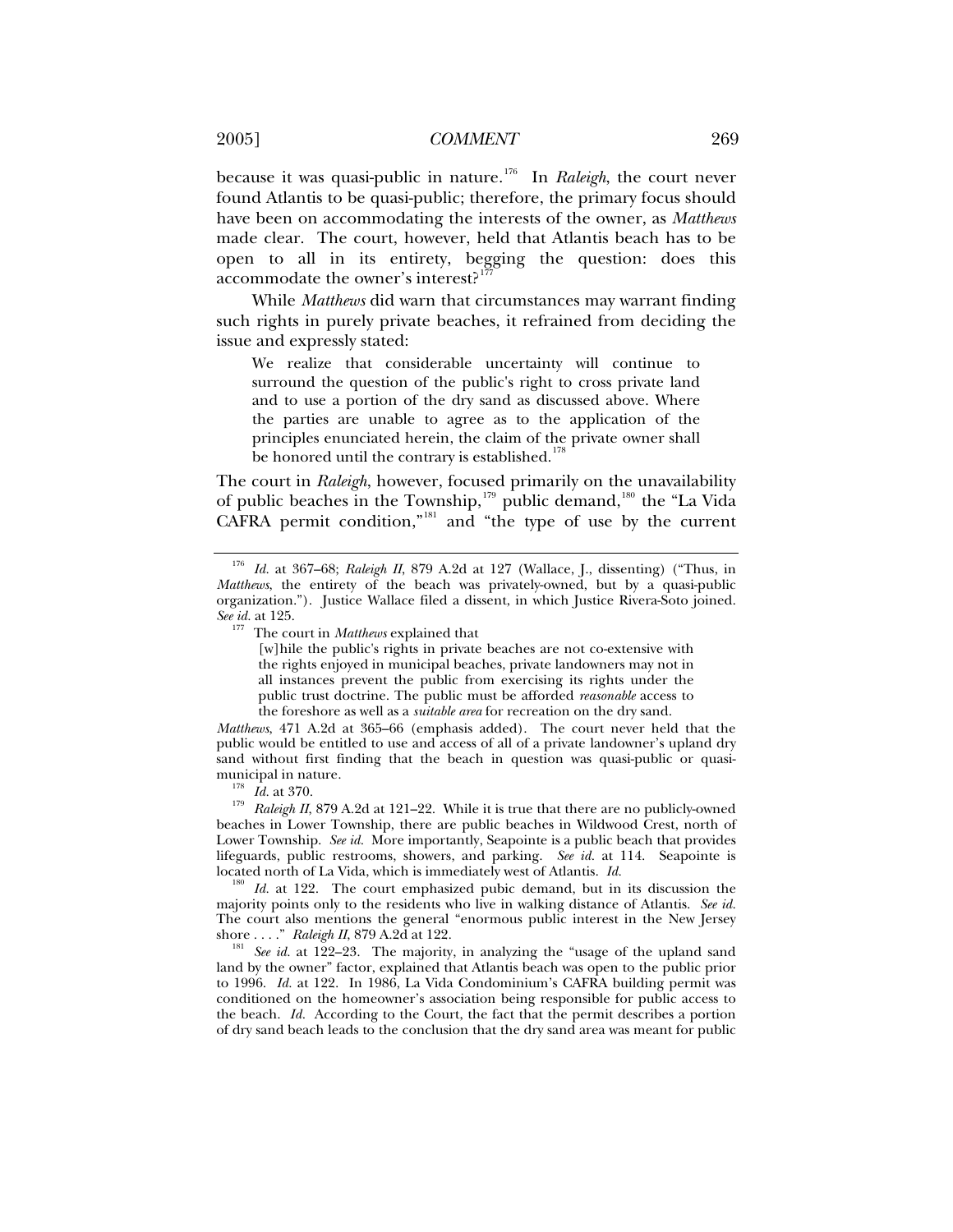owner as a business enterprise."<sup>[182](#page-21-0)</sup> Without finding that the particular beach in issue was quasi-public or quasi-municipal, the court ordered a private owner to provide services and open its property to the public free of charge.<sup>[183](#page-21-1)</sup>

Further, the court held that the DEP will determine a reasonable fee that Atlantis can charge to those members of the public who choose to remain on its dry sand for a longer period of time.<sup>[184](#page-21-2)</sup> The court noted: "We expect that the DEP will use N.J.A.C. 7:7E-8.11(b)4, which limits fees at publicly-owned beaches to an amount 'required to operate and maintain the facility' as a guide, and that fees will not be approved if they operate to 'limit access by placing an unreasonable . . . burden on the public."<sup>[185](#page-21-3)</sup> Administration of this type of order is not likely to be a simple task. It is unclear what an unreasonable burden is and how long a person must remain on the dry sand before a fee can be charged. Because the public may make use of the dry sand area to rest and relax between swimming, it will be difficult to determine what is reasonable access and what constitutes a sufficient area of dry sand.<sup>[186](#page-21-4)</sup> In addition, even though Atlantis may charge a fee to those who remain on its beach, the court

<span id="page-21-1"></span><span id="page-21-0"></span><sup>182</sup> Id.<br><sup>183</sup> See id.; Raleigh I, 851 A.2d at 30. Atlantis did not object to providing lifeguard services free of charge to those members of the pubic who used the ocean, but did not remain on its dry sand. *Raleigh I*, 851 A.2d at 30.Atlantis did, however, object to the DEP's jurisdiction over the determination of fees for those who remained on its beach for longer periods of time. *See id.* at 30–31. The Appellate Division held that the DEP did have jurisdiction and that it could review fees charged by Atlantis to those who used its beach. *See id.* at 31–32. The New Jersey Supreme Court affirmed the Appellate Division's judgment regarding fees. *See Raleigh II*, 879 A.2d at 124–25.<br><sup>184</sup> Raleigh II, 879 A.2d at 125.<br><sup>185</sup> Id. (quoting *Raleigh I*, 851 A.2d at 33). The court acknowledged "that Atlantis,

<span id="page-21-3"></span><span id="page-21-2"></span>as a private entity, should be allowed to include expenses actually incurred for reasonable management services (in addition to reimbursement for other costs) in the fee calculation." *Id.* Further, the court noted that Atlantis has the "independent and inherent right . . . to provide cabanas for rent . . . or to engage in other similar

<span id="page-21-4"></span>business enterprises for profit, e.g., beach chair rentals, food concessions, etc." *Id.* <sup>186</sup> *See* Matthews v. Bay Head Improvement Ass'n, 471 A.2d 355, 365 (N.J. 1984) ("Precisely what privately-owned upland sand area will be available and required to satisfy the public's rights under the public trust doctrine will depend on the circumstances."). The court in *Matthews* did not lay out a precise formula. Instead, the court noted the rule in broad terms: "private landowners may not in all instances prevent the public from exercising its rights under the public trust doctrine. The public must be afforded reasonable access to the foreshore as well as a suitable area for recreation on the dry sand." *Id.* at 366.

use. *See id.* at 123. The court noted, however, that it would not "consider the permit dispositive on the issue of public use" because neither party made it. *Id.* Yet, the majority "highlighted" the CAFRA permit condition as evidence of "longstanding public access to and use of the beach" at the end of the opinion. *Raleigh II*, 879 A.2d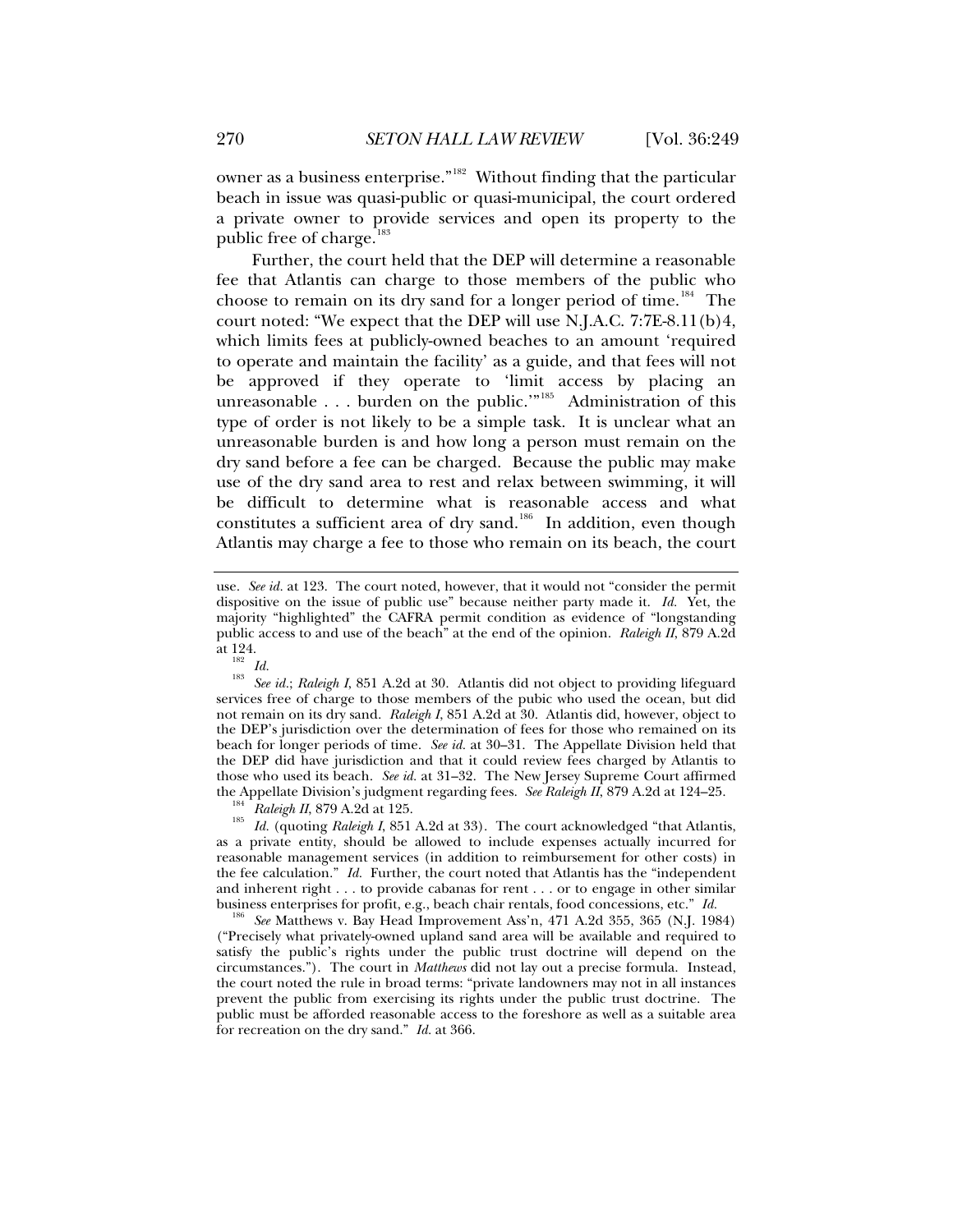is effectively disallowing a private entity the right to profit by only permitting Atlantis to charge a "reasonable fee."<sup>[187](#page-22-0)</sup>

Justice Wallace found that the majority incorrectly held that the application of the factors weighed in favor of the plaintiff.<sup>[188](#page-22-1)</sup> Specifically, the dissent pointed out that the second factor, "the extent and availability of publicly-owned upland sand area," favored a judgment for Atlantis because Seapointe, a neighboring beach, is open to the public.<sup>[189](#page-22-2)</sup> The dissent also found that the final factor, "usage of the upland sand by the owner," weighed in favor of the defendant because Atlantis had been operating as a private beach for the last nine years. $190$ 

The dissent, in applying the test and rules of *Matthews*, found that the public's rights would be satisfied by "granting access to the ocean and an easement across the private sand area owned by the Atlantis Beach Club to access the beach at Seapointe" and "expand[ing] the horizontal access across defendant's property to a ten-foot-wide strip above the high water mark."<sup>[191](#page-22-4)</sup> Justice Wallace explained that ten feet of dry sand would be enough space for the public to enjoy the ocean and the beach while, at the same time, accommodating the rights of the private owner.<sup>[192](#page-22-5)</sup> The dissent's approach to resolving this issue is true to the holding in *Matthews*, which emphasized the need to accommodate the interest of the private owner.<sup>[193](#page-22-6)</sup> The majority's conclusion that no accommodation of the owner's interest is necessary leads to the question: Is this a compensable taking? Justice Mountain, in his dissenting opinion in *Van Ness*, expressed such concerns:

Suddenly the magic wand labeled "public trust" is gently waved and, lo and behold, what had been a beach reserved solely for residents of the Borough has been transformed into a beach open to the general public. It matters not at all in what terms this bit of

<span id="page-22-0"></span><sup>&</sup>lt;sup>187</sup> See Raleigh I, 851 A.2d at 33. Indeed, the appellate court stated: "The notion that lands are to be held in public trust, protected and regulated for the common use and benefit, is incompatible with the concept of profit."  $Id$ .

<span id="page-22-1"></span>Raleigh II, 879 A.2d at 127–28 (Wallace, J., dissenting). The dissent wrote: "In balancing the above factors, it is obvious that the greater weight favors access to the ocean and the use of the water below the mean high water mark."  $Id$  at 128.

<span id="page-22-4"></span><span id="page-22-3"></span><span id="page-22-2"></span>Id. Justice Wallace explained that Seapointe's open beach "strikes a proper balance between the public trust doctrine, which requires reasonable access and use of the ocean and beaches, and a private owner's right to use its property as it deems fit."  $Id$ .<br>
<sup>190</sup>  $Id$ .<br>
<sup>191</sup>  $Id$ . at 125–26.

<span id="page-22-6"></span><span id="page-22-5"></span>*Id.* at 125–26.<br><sup>192</sup> *Raleigh II*, 879 A.2d at 129 (Wallace, J., dissenting).<br><sup>193</sup> Matthews v. Bay Head Improvement Ass'n, 471 A.2d 355, 365–66 (N.J. 1984).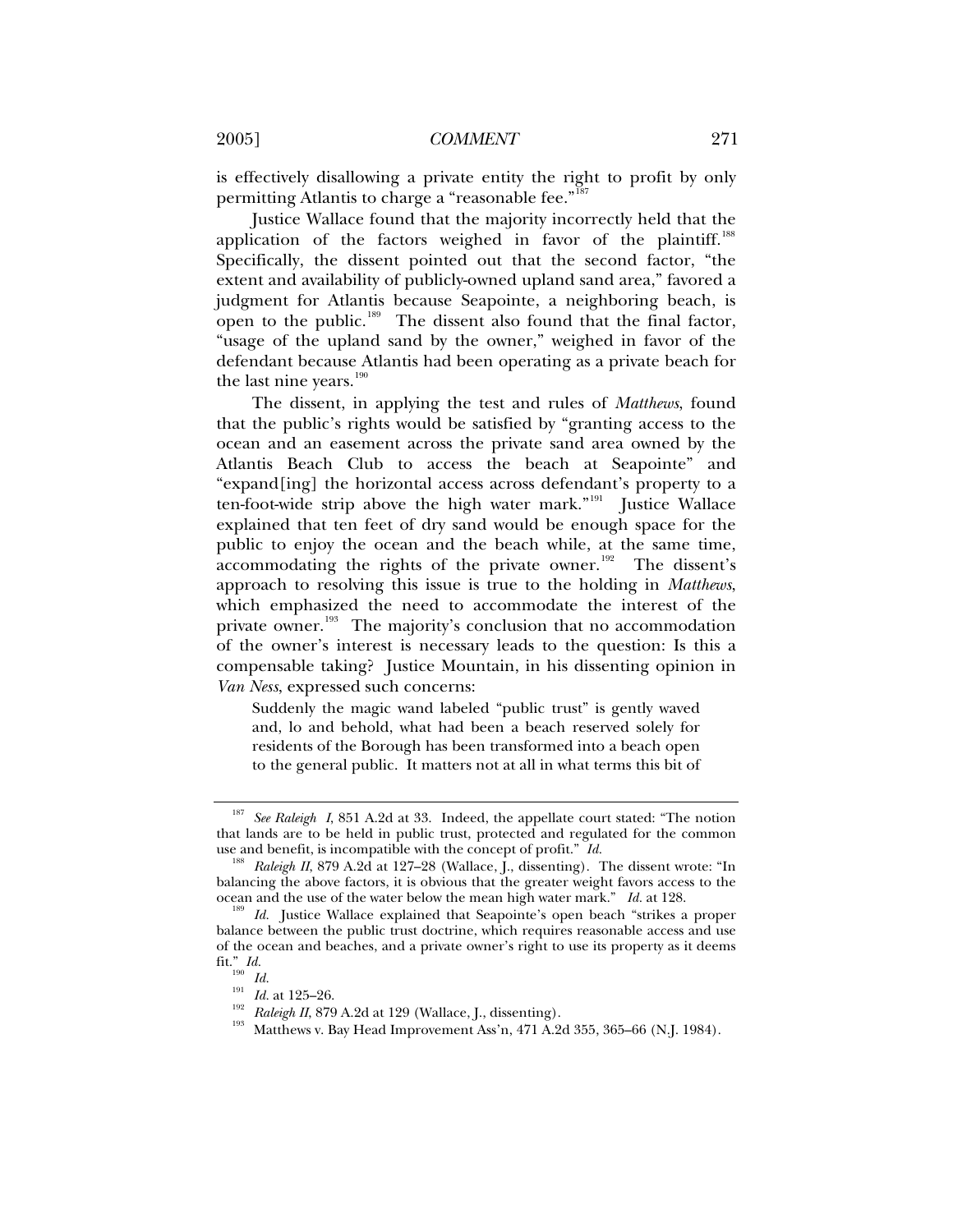judicial legerdemain is couched. The fact remains that one right in the bundle of rights we call ownership has been destroyed—the right to exclude others. There has been a compensable taking, accomplished by judicial act. But the judiciary may not exercise the power of eminent domain!<sup>[194](#page-23-0)</sup>

## III. AREAS OF CONFLICT

Because the public has rights to the land subject to the public trust doctrine, private landowners are in a unique position. As littoral owners, they also have interests in the wet sand area.<sup>[195](#page-23-1)</sup> The primary reason for owning beachfront property is its proximity to the ocean. Therefore, it is no surprise that the wet sand area presents conflicts between these two groups. These conflicts primarily exist in regards to how the public may access the foreshore, the rights associated with the wet sand area, and, now, the areas the public is permitted to  $use.<sup>196</sup>$  $use.<sup>196</sup>$  $use.<sup>196</sup>$ 

Historically, "the foreshore of the entire coast is said to be held in trust for the public for the explicit purposes of navigation and fishing." $197$  In more recent times, states, such as New Jersey, have expanded the category of uses permitted in the foreshore, while other states have not.<sup>[198](#page-23-4)</sup> In states with a more liberal doctrine, the public's rights were eventually "extended to those incidental privileges that were necessary for the public enjoyment of a right."<sup>[199](#page-23-5)</sup> Some states agree that recreational uses are among those that the doctrine permits, while other states maintain that the historical purposes of navigation and fishing are exhaustive.<sup>[200](#page-23-6)</sup> The Supreme Court of New Jersey rationalized increasing the geographic scope by linking the amount of space needed by the public to the recreational rights covered under the trust doctrine.<sup>[201](#page-23-7)</sup> In doing so, the New Jersey Supreme Court inferred that a right to swim or sunbathe is useless without the right to relax and utilize some part of the dry sand, demonstrating that the types of uses permitted directly

<span id="page-23-4"></span><span id="page-23-3"></span><span id="page-23-2"></span><span id="page-23-1"></span><span id="page-23-0"></span><sup>&</sup>lt;sup>194</sup> Van Ness v. Borough of Deal, 393 A.2d 571, 578 (Mountain, J., dissenting).<br>
<sup>195</sup> KALO ET AL., *supra* note 39, at 2.<br>
Welby, *supra* note 59, at 70.<br>
<sup>197</sup> Id. at 85.<br>
Id. at 87. For example, "Massachusetts' judici only justification for taking the use of private land without compensation is the improvement of fishing or navigation—the two areas originally covered by the public trust." *Id.* at 88.<br><sup>199</sup> Fernandez, *supra* note 49, at 628.<br><sup>200</sup> Welby, *supra* note 59, at 87–88.<br><sup>201</sup> *See* Matthews v. Bay Head Improvement Ass'n, 471 A.2d 355, 365 (N.J. 1984).

<span id="page-23-7"></span><span id="page-23-6"></span><span id="page-23-5"></span>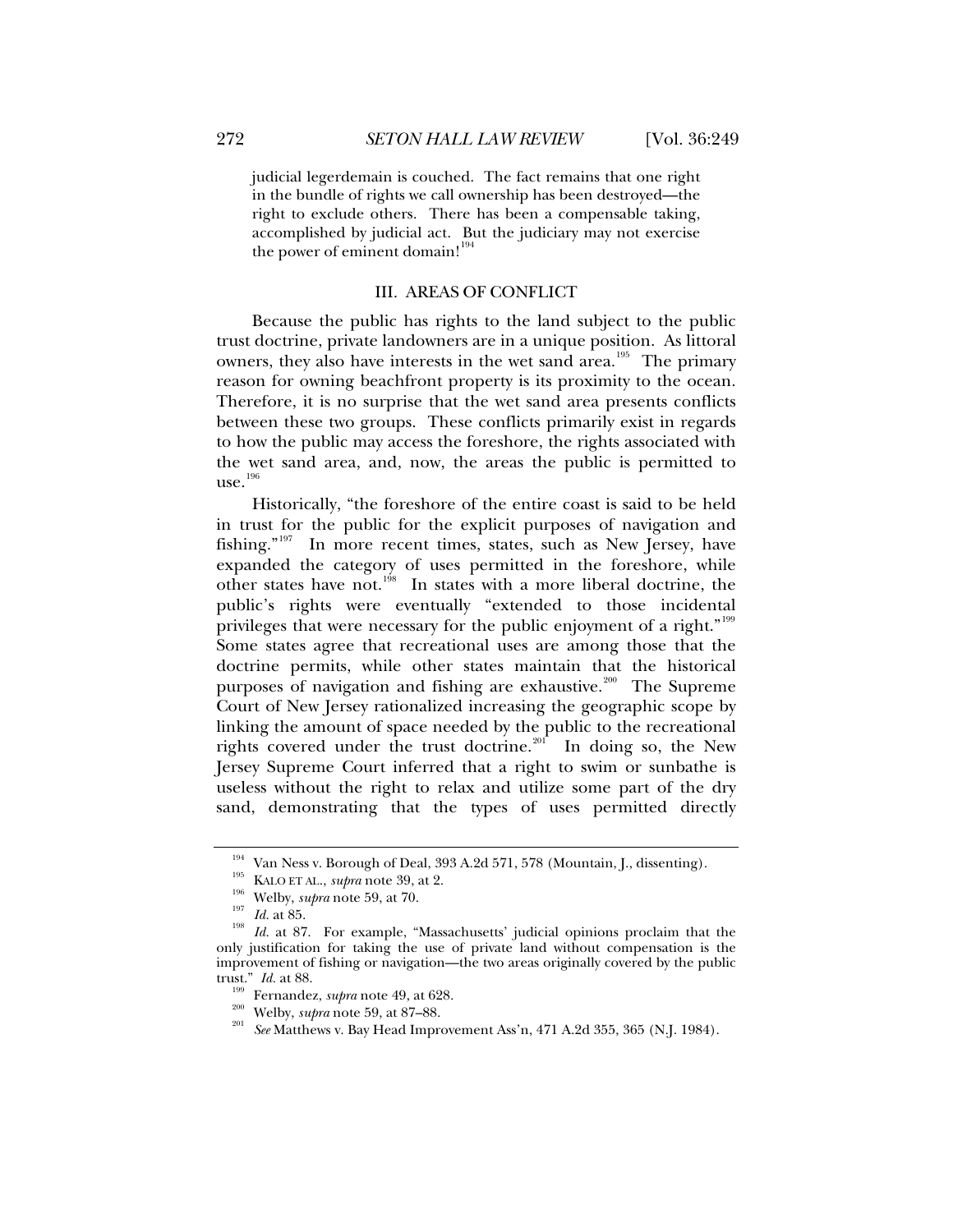correlate to the amount of land that will be considered subject to the trust.<sup>[202](#page-24-0)</sup>

Because of the failures of prescription, dedication, and customary use, the courts have resorted to expanding the public trust doctrine to grant further rights to the public without a need for compensation.<sup>[203](#page-24-1)</sup> Another benefit of using the public trust doctrine that proponents of public beach access cite is that an expansion of the doctrine amounts to changes to all private beachfront owners regardless of the litigants to the instant suit.<sup>[204](#page-24-2)</sup> As a result, one judicial determination changes the nature of the rights of all private landowners.<sup>[205](#page-24-3)</sup> This expansion is of great concern because it effectuates a denial of due process to all owners who are affected by such judicial activism.

The New Jersey Supreme Court has employed the public trust doctrine to increase the permitted rights and uses and the geographic scope of the doctrine.[206](#page-24-4) Specifically, in *Matthews*, the New Jersey Supreme Court warned private landowners that "the opportunity to swim [a right recognized in New Jersey] may be entirely dependent upon the public's ability to reach the foreshore."[207](#page-24-5) Although the court did not hold that the public could vertically access private beaches, it did expressly caution that circumstances might warrant such a decision.<sup>[208](#page-24-6)</sup> The court's decision in *Raleigh* found such circumstances to exist when it mandated that a private entity, not expressly found to be quasi-public, open its beach to all and that the state can determine the fee it may charge. $209$  Such limitless expansion affects the entire coastline of the state and negatively impacts all oceanfront landowners, despite the fact that none were ever before the court.<sup>[210](#page-24-8)</sup> Expanding the doctrine beyond that for which it was designed may be done out of good intention to enhance public rights, but it also significantly disregards the private property rights that Americans cherish.

<span id="page-24-4"></span><span id="page-24-3"></span><span id="page-24-2"></span><span id="page-24-1"></span><span id="page-24-0"></span><sup>202</sup> *Id.* <sup>203</sup> *See* Welby, *supra* note 59, at 85–87. 204 *See id.* at 87. 205 *See id.* <sup>206</sup> *See Raleigh II*, 879 A.2d 112 (N.J. 2005); Matthews v. Bay Head Improvement Ass'n, 471 A.2d 355 (N.J. 1984); Van Ness v. Borough of Deal, 393 A.2d 571 (N.J. 1978); Borough of Neptune City v. Borough of Avon-by-the-Sea, 294 A.2d 47 (N.J. 1972).

<span id="page-24-8"></span><span id="page-24-7"></span><span id="page-24-6"></span><span id="page-24-5"></span><sup>(</sup>N.J. 1972). 207 Welby, *supra* note 59, at 86. 208 *Matthews*, 471 A.2d at 363–64. 209 *Raleigh II*, 879 A.2d at 124–25. 210 *See* Welby, *supra* note 59, at 87.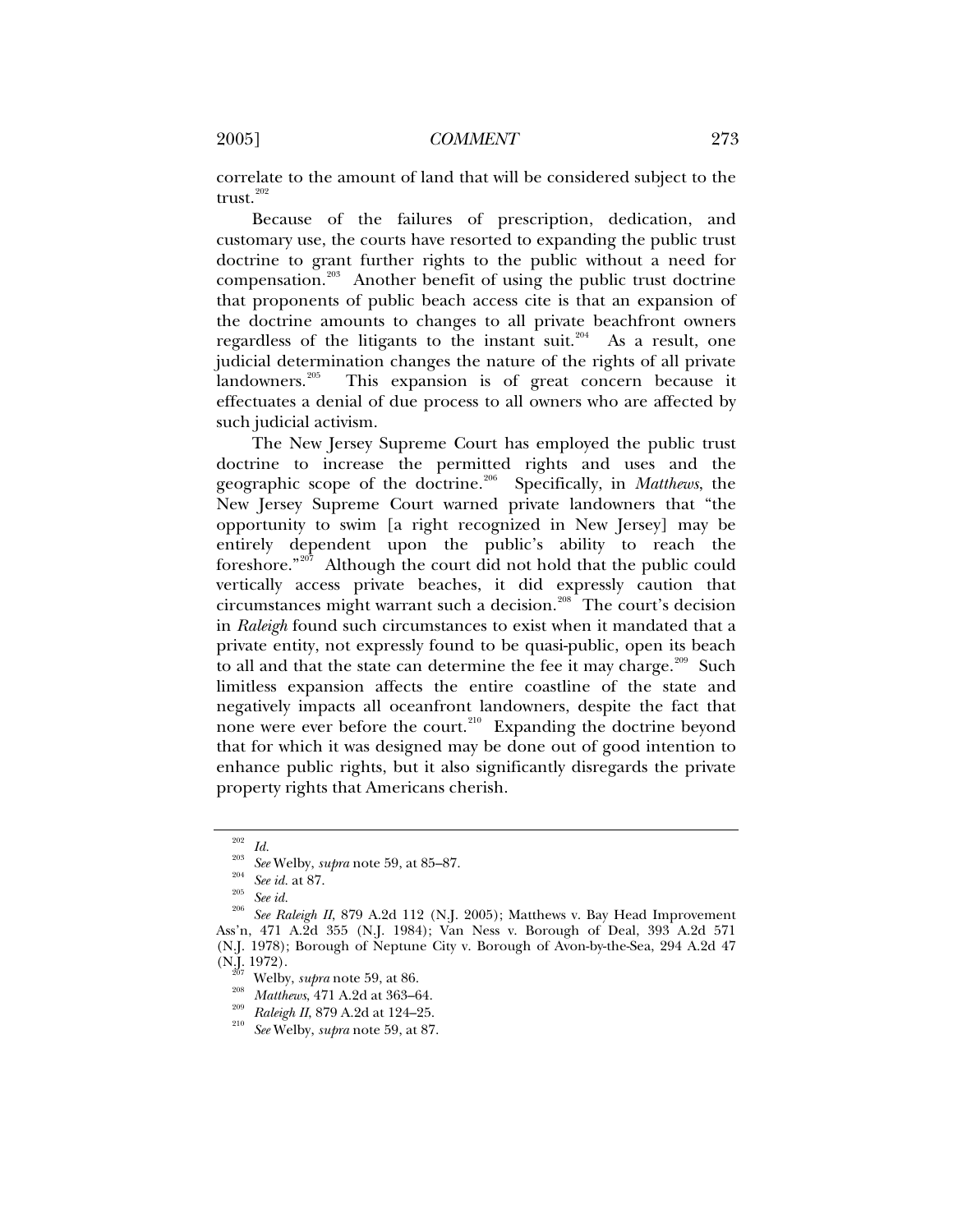While the rights of the public to the wet sand area are guaranteed and protected as a matter of law, the area landward of the high tide line is not.<sup>[211](#page-25-0)</sup> Urged by proponents of increased public rights to beaches, $212$  courts are now willing to entertain expansion of the geographic areas covered by the public trust doctrine.<sup>[213](#page-25-2)</sup> Specifically, *Raleigh* demonstrates that the New Jersey Supreme Court is willing to permit public use of and access to privately-owned dry sand beaches. $214$  This willingness threatens the security enjoyed by private landowners and the rights to exclusive use and ownership of private property. Furthermore, the lack of compensation to such owners is unconstitutional.

# PART IV. THE SUPREME COURT—THE PUBLIC TRUST AND THE TAKINGS DOCTRINE

#### *A. The Takings Doctrine*

The Fifth Amendment requires compensation after a government seizure of private property.<sup>[215](#page-25-4)</sup> Thus, when the government acts to protect the public trust lands in a way that diminishes private interests in the land, "those adversely affected will claim that there is a 'taking' of some private property interest for which compensation is required."<sup>[216](#page-25-5)</sup> If, however, a court in a decision redefines the boundaries of the trust lands, "a private property interest thought to exist may be defined out of existence" along with the takings claim.<sup>[217](#page-25-6)</sup> A court, however, should not be permitted in a single case to broadly redefine these boundaries affecting all landowners.

Since its recognition of the public trust doctrine in *Illinois Central*, the Supreme Court has rarely interfered with the states' authority to administer their own versions of the public trust doctrine.<sup>[218](#page-25-7)</sup> The lack of interpretations of the doctrine by the Supreme Court has allowed a variety of differing state policies

 $\frac{211}{212}$  *Id.* at 75. *Id.* ("Beach access advocates argue that this dry sand area is crucial to the full

<span id="page-25-5"></span><span id="page-25-4"></span><span id="page-25-3"></span><span id="page-25-2"></span><span id="page-25-1"></span><span id="page-25-0"></span>enjoyment of the ocean itself.").<br>
<sup>213</sup> See Raleigh II, 879 A.2d 112; Matthews, 471 A.2d 355.<br>
<sup>214</sup> See Raleigh II, 879 A.2d 112.<br>
<sup>215</sup> U.S. CONST. amend. V.<br>
<sup>216</sup> KALO ET AL., *supra* note 39, at 2.<br>
<sup>217</sup> Id.<br>
<sup>218</sup>

<span id="page-25-7"></span><span id="page-25-6"></span>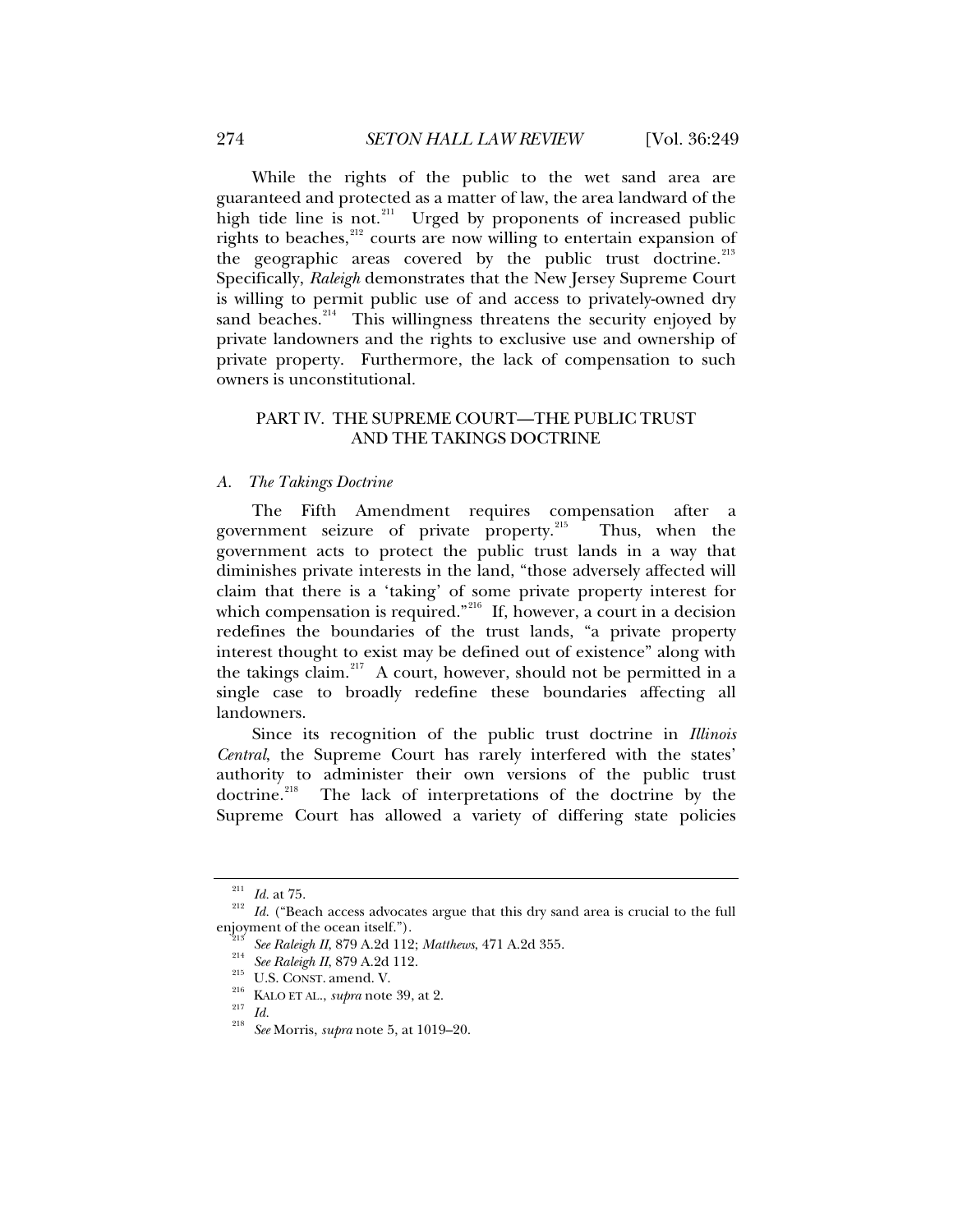concerning the treatment of private waterfront property.<sup>[219](#page-26-0)</sup> Outside of the public trust doctrine, however, the Supreme Court has not hesitated to act when the primary issue in the case concerns a takings  $\text{claim.}^{220}$  $\text{claim.}^{220}$  $\text{claim.}^{220}$ 

The Fifth Amendment protects individuals from loss of private property as a result of government action.<sup>[221](#page-26-2)</sup> Although the Fifth Amendment is applicable to the federal government, the states are also bound by it by means of the Fourteenth Amendment.<sup>[222](#page-26-3)</sup> Physical takings by the government for its use or for use by the public are "per se takings" that demand compensation.<sup>[223](#page-26-4)</sup> Physical takings occur "when the state physically intrudes (or authorizes third parties to do so) onto private property, thus abrogating the private owner's right to exclude others."<sup>[224](#page-26-5)</sup> The right to exclude others coincides with a property owner's right to exclusive possession.<sup>[225](#page-26-6)</sup>

In regulatory takings,<sup>[226](#page-26-7)</sup> "government actions do not encroach upon or occupy the property [but] affect and limit its use to such an extent that a taking occurs."<sup>[227](#page-26-8)</sup> The Supreme Court has outlined some factors to consider when determining whether or not a particular governmental action is a regulatory taking requiring compensation.[228](#page-26-9) If the regulation "denies all economically beneficial or productive use of the land," the state must compensate the owner.<sup>[229](#page-26-10)</sup> Even if the regulation does not deny all economically beneficial or productive use of land, it may still be a taking.<sup>[230](#page-26-11)</sup> Other factors the Court will take into consideration include: "the regulation's economic effect on the landowner, the extent to which

<span id="page-26-5"></span><span id="page-26-4"></span>ENVIRONS ENVTL. L. & POL'Y J. 109, 116 (2002).<br><sup>224</sup> *Id.* Any physical invasion onto private property is a physical taking regardless of amount of land occupied. *Id.* 

<span id="page-26-11"></span><span id="page-26-10"></span><span id="page-26-9"></span><span id="page-26-8"></span><span id="page-26-7"></span><sup>226</sup> Barton, *supra* note 223, at 117.<br><sup>227</sup> *Palazzolo*, 533 U.S. at 617 (citing Penn. Coal Co. v. Mahon, 260 U.S. 393<br>(1922)).

922)).<br><sup>228</sup> See id.<br><sup>229</sup> Id. (quoting Lucas v. S.C. Coastal Council, 505 U.S. 1003, 1015 (1992)).<br><sup>230</sup> See id.

<span id="page-26-0"></span><sup>219</sup> *See id.* <sup>220</sup> *See* Lucas v. S.C. Coastal Council, 505 U.S. 1003 (1992); Nollan v. Cal. Coastal

<span id="page-26-3"></span><span id="page-26-2"></span><span id="page-26-1"></span>Comm'n, 483 U.S. 825 (1987). 221 U.S. CONST. amend. V. 222 *See, e.g.*, Palazzolo v. Rhode Island, 533 U.S. 606, 617 (2001). 223 *See, e.g.*, Jesse W. Barton, Note, Tulare Lake Basin Water Storage District v. United States*: Why it was Correctly Decided and What This Means for Water Rights*, 25

<span id="page-26-6"></span>See Loretto v. Teleprompter Manhattan CATV Corp., 458 U.S. 419, 436 (1982) ("[P]ermanent physical occupation of property forever denies the owner any power to control the use of the property; he not only cannot exclude others, but can make no nonpossessory use of the property.").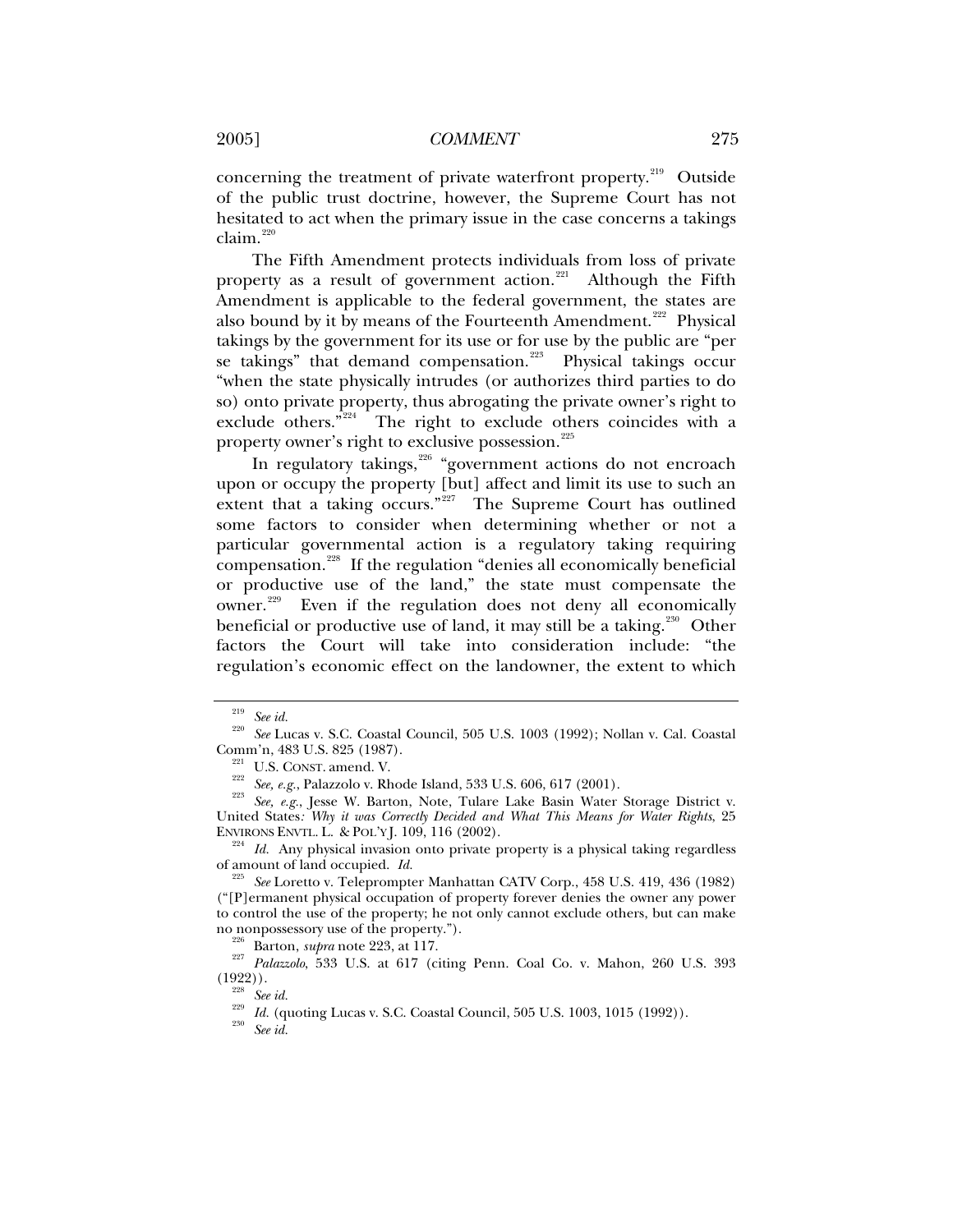the regulation interferes with reasonable investment-backed expectations, and the character of the government action."<sup>[231](#page-27-0)</sup> Taken together, these factors, once evaluated, will determine whether compensation is necessary.<sup>[232](#page-27-1)</sup>

Two important Supreme Court cases, *Nollan v. California Coastal*  Commission<sup>[233](#page-27-2)</sup> and *Lucas v. South Carolina Coastal Council*,<sup>[234](#page-27-3)</sup> evaluated state regulations of oceanfront property, demonstrating the Court's position when a taking claim is raised. In each case, the states were attempting to gain additional public beach and/or access through legislation or regulation.<sup>[235](#page-27-4)</sup> However, neither state had compensated the private owners.<sup>[236](#page-27-5)</sup> The Court rejected the states' attempts to grant further access rights to the public on private beaches under the auspices of its police powers.<sup>[237](#page-27-6)</sup>

#### *B.* Nollan v. California Coastal Commission

In *Nollan v. California Coastal Commission*, the Supreme Court held that "to obtain easements of access across private property the State must proceed through its eminent domain power."<sup>[238](#page-27-7)</sup> The California Coastal Commission (the "Commission") had granted a building permit to the landowners, the Nollans, with the express condition that they provide a public easement across their oceanfront property.<sup>[239](#page-27-8)</sup> The Nollans brought suit to invalidate the condition, claiming that it violated the Takings Clause of the Fifth Amendment.<sup>[240](#page-27-9)</sup> The Superior Court of Ventura County held in favor of the Nollans, finding no rational justification for the condition.<sup>[241](#page-27-10)</sup> The California Court of Appeals reversed<sup>[242](#page-27-11)</sup> and flatly rejected the constitutional claim since the condition only diminished the overall

<span id="page-27-0"></span><sup>&</sup>lt;sup>231</sup> *Id.* The Court utilizes the test outlined in *Pennsylvania Central Transportation Co. v. New York City*, 438 U.S. 104 (1978).

<span id="page-27-7"></span><span id="page-27-6"></span><span id="page-27-5"></span>

<span id="page-27-9"></span><span id="page-27-8"></span>

<span id="page-27-11"></span><span id="page-27-10"></span>

<span id="page-27-4"></span><span id="page-27-3"></span><span id="page-27-2"></span><span id="page-27-1"></span>Co. v. New York City, 438 U.S. 104 (1978).<br>
<sup>232</sup> Palazzolo, 533 U.S. at 617.<br>
<sup>233</sup> 483 U.S. 825 (1987) [hereinafter *Nollan II*].<br>
<sup>234</sup> 505 U.S. 1003 (1992).<br>
<sup>235</sup> See Lucas v. S.C. Coastal Council, 505 U.S. 1003 (199 [hereinafter *Nollan I*]. 242 *Id.* at 32.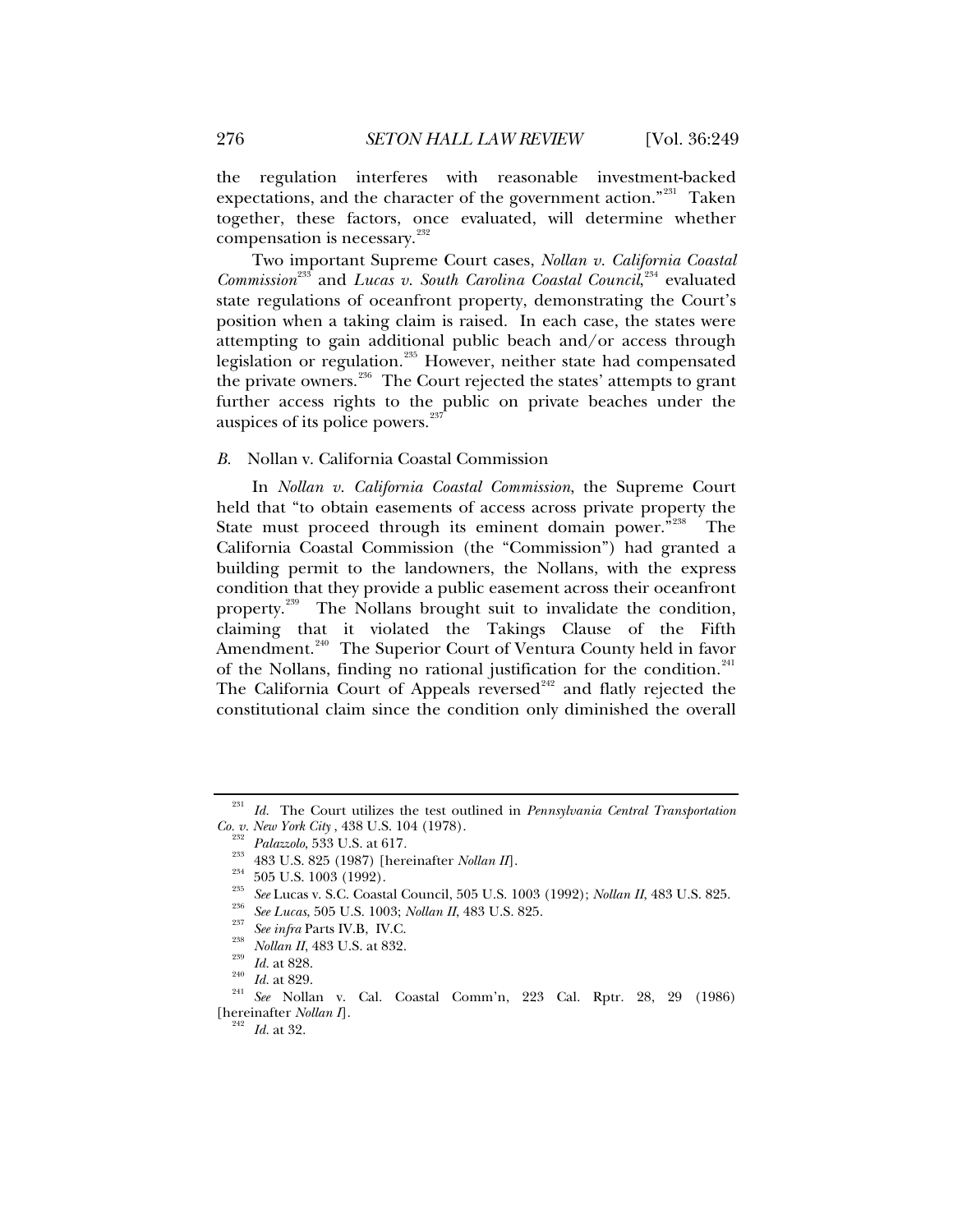value of the property to the Nollans and did not "deprive [them] of the reasonable use of [their] property."<sup>[243](#page-28-0)</sup>

The United States Supreme Court disagreed and held that even a slight diminution in value may be enough to constitute a taking.  $244$ Writing for the majority, Justice Scalia elaborated:

In *Loretto* we observed that where governmental action results in "[a] permanent physical occupation" of the property, by the government itself or by others, "our cases uniformly have found a taking to the extent of the occupation, without regard to whether the action achieves an important public benefit or has only minimal economic impact on the owner."<sup>[245](#page-28-2)</sup>

According to Justice Scalia, the proper focus should be on the nexus between the problem created by the development and the condition in the permit. $246$  Regulation is not a compensable taking if it "'substantially advance[s] legitimate state interests' and does not 'den[y] an owner economically viable use of his land.'"<sup>[247](#page-28-4)</sup>

After determining that the state's interest in protecting the beachfront is a legitimate one, the Court looked at the relationship between that interest and the condition on the Nollans' building permit.<sup>[248](#page-28-5)</sup> The Commission argued that the Nollans' new house would burden the public by interfering with "visual access" to the beaches.<sup>[249](#page-28-6)</sup> In turn, the Commission claimed, this interference would create a "psychological barrier" to the beaches, leading to demands for beach access.<sup>[250](#page-28-7)</sup> The Commission argued that those demands could only be satisfied by conditioning building permits on the coastline to those who are willing to provide public easements.<sup>[251](#page-28-8)</sup> The Court rejected this argument and considered the relationship too attenuated.<sup>[252](#page-28-9)</sup> Furthermore, the Court was skeptical about the

<span id="page-28-0"></span><sup>&</sup>lt;sup>243</sup> Id. at 30 (citing Grupe v. Cal. Coastal Comm'n, 212 Cal. Rptr. 578, 595–96 (1985)).

<span id="page-28-4"></span><span id="page-28-3"></span><span id="page-28-2"></span><span id="page-28-1"></span><sup>&</sup>lt;sup>244</sup> *Nollan II*, 483 U.S. at 831–32.<br><sup>245</sup> *Id.* at 832 (quoting Loretto v. Teleprompter Manhattan CATV Corp., 458 U.S.<br>419, 434–35 (1982)).

<sup>&</sup>lt;sup>240</sup> *Id.* at 834.<br>
<sup>247</sup> *Id.* (quoting Agins v. City of Tiburon, 447 U.S. 255, 260 (1980)).<br>
<sup>248</sup> *Id.* at 838.<br>
<sup>250</sup> *Id.*<br> *Nollan II*, 483 U.S. at 838.<br> *Id.*<br> *Id.*<br> *Id.*<br> *Id.*<br> *Id.*<br> *Id.*<br> *Id.*<br> *Id.*<br> *Id.* 

<span id="page-28-5"></span>

<span id="page-28-8"></span><span id="page-28-7"></span><span id="page-28-6"></span>

<span id="page-28-9"></span>

It is quite impossible to understand how a requirement that people already on the public beaches be able to walk across the Nollans' property reduces any obstacles to viewing the beach created by the new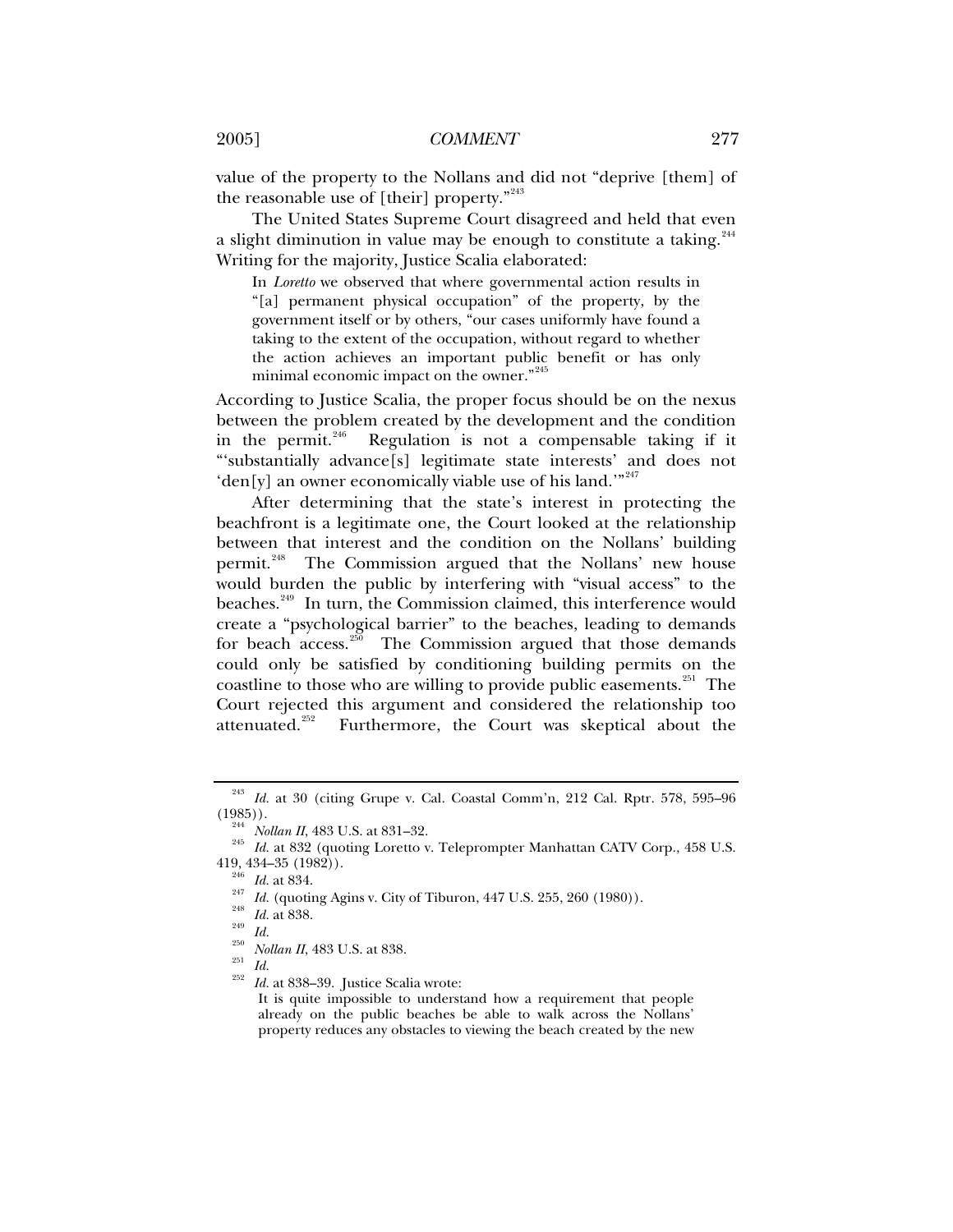Commission's underlying motive because "there is heightened risk that the purpose is avoidance of the compensation requirement, rather than the stated police-power objective."<sup>[253](#page-29-0)</sup>

The Court emphatically noted that a "'permanent physical occupation' has occurred . . . where individuals are given a permanent and continuous right to pass to and fro, so that the real property may continuously be traversed, even though no particular individual is permitted to station himself permanently upon the premises."[254](#page-29-1) Thus, in order to gain vertical access to the ocean, the state must compensate the private landowners or satisfy the nexus test outlined by Justice Scalia: the state must show that a regulation substantially advances a legitimate state interest without denying the owner economically viable use of the land.<sup>[255](#page-29-2)</sup> Since the Commission failed to meet this test, regulations like those involved in *Nollan* are not permitted without compensation to the private landowners.<sup>[256](#page-29-3)</sup> *Nollan* also addressed basic American principles concerning private property.<sup>[257](#page-29-4)</sup> The Court classified the right to exclude others as "one of the most essential sticks in the bundle of rights that are commonly characterized as property.'"[258](#page-29-5) The Court declared that if a state wants to secure an easement in order to provide beach access to its

house. It is also impossible to understand how it lowers any "psychological barrier" to using the public beaches . . . .

*Id.* at 838.

<span id="page-29-1"></span><span id="page-29-0"></span><sup>&</sup>lt;sup>253</sup> *Id.* at 841.<br><sup>254</sup> *Id.* at 832. The Supreme Court, therefore, expressly refuted the argument made by beach access proponents that the public's presence on private property to get to and from the ocean is minimal and is not an occupation in any permanent

<span id="page-29-2"></span>sense.<br><sup>255</sup> Nollan II, 483 U.S. at 834. While a state may claim that beach access is a legitimate state interest, it is unclear whether the Supreme Court would find loss of the right to profit to be a denial of economically viable use of land, requiring compensation. 256 *See id.* at 839. Specifically, the Court stated: "We therefore find that the

<span id="page-29-3"></span>Commission's imposition of the permit condition cannot be treated as an exercise of its land-use power . . . ." *Id.* In *Nollan*, an easement could have been required without compensation if it was narrowly tailored to addressing the externalities caused by the development. *Nollan* is different than a case like *Raleigh* because regulations, like those in *Nollan*, are clearly subject to the Fourteenth Amendment. With expansions of the public trust, however, the owner has no opportunity to challenge the state court's judgment that resulted in a substantial impairment of the

<span id="page-29-4"></span><sup>&</sup>lt;sup>257</sup> See id. at 841. The Court stated: "California is free to advance its 'comprehensive program,' if it wishes, by using its power of eminent domain for this 'public purpose,  $\overline{\cdot}$ ... but if it wants an easement across the Nollans' property, it must pay for it." *Id.* (citing U.S. CONST. amend. V.).

<span id="page-29-5"></span><sup>&</sup>lt;sup>258</sup> *Id.* at 831 (quoting Loretto v. Teleprompter Manhattan CATV Corp., 458 U.S. 419, 433 (1982)).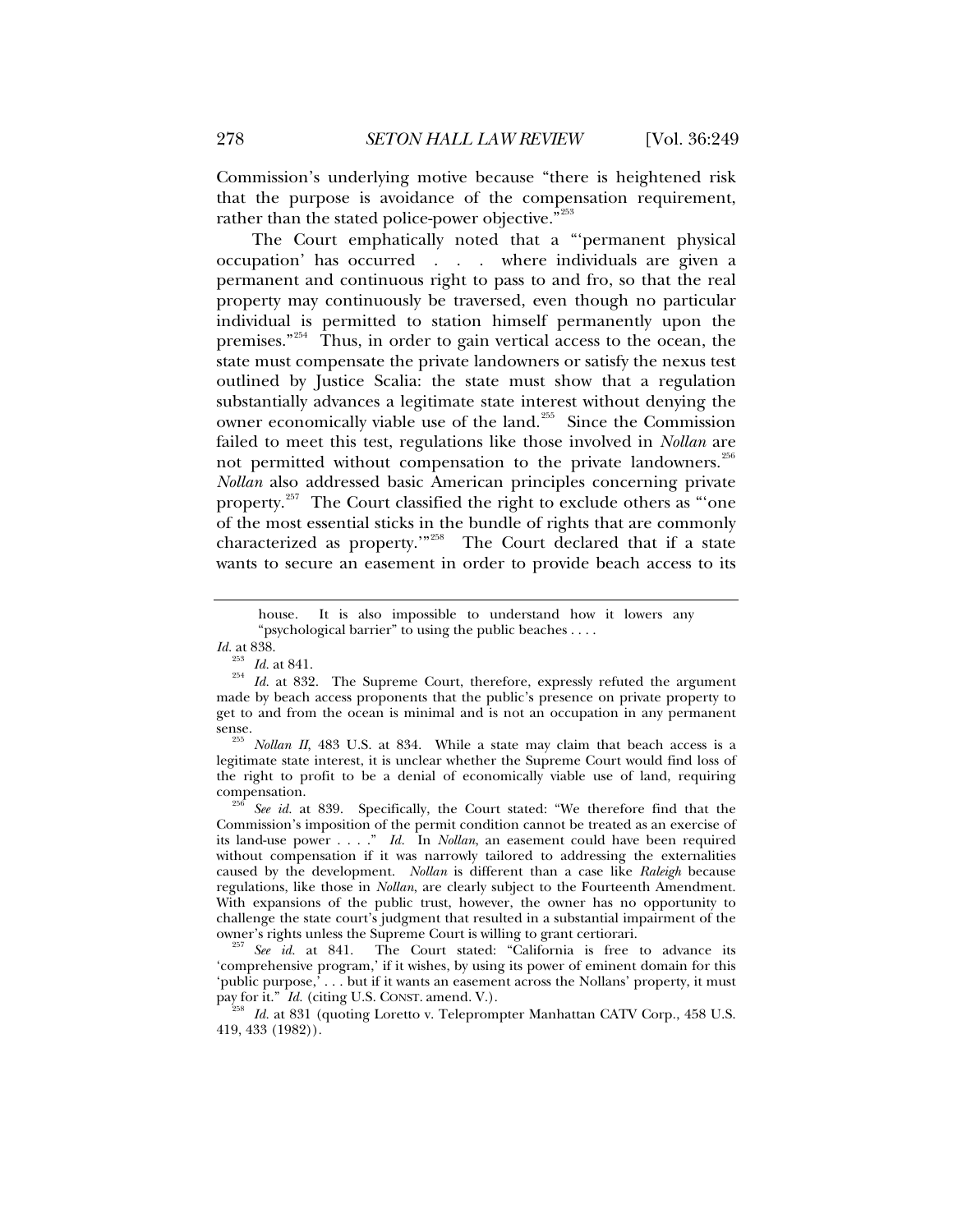citizens, it must compensate the private property owner or be substantially advancing a legitimate state interest.<sup>[259](#page-30-0)</sup> The Supreme Court's loyalty to traditional property values may be the only roadblock for states that intend to strip landowners of their Fifth Amendment rights. However, the Court has yet to act when state court decisions, not state legislation, are responsible for "taking" private property.<sup>[260](#page-30-1)</sup>

*Nollan* is a significant case with respect to the battle for public access and expansion of the public trust zone. First, it demonstrates that the Supreme Court will not allow the states to disguise takings through the use of their police powers. $261$  Second, it expressly categorizes exclusive possession of private property as essential.<sup>2</sup>

#### *C.* Lucas v. South Carolina Coastal Council

*Lucas* was another victory in the fight to protect waterfront owners because it further solidified the notion that government action that reduces the value of another's property cannot be excused on the ground that it serves to benefit the public.<sup>[263](#page-30-4)</sup> Further, *Lucas* clarified the "harmful or noxious uses" exception to the compensation requirement.<sup>[264](#page-30-5)</sup> Lucas involved a property owner of two adjacent oceanfront lots. $265$  The owner, Lucas, purchased the land for \$975,000 in 1986 with the intention of building single-family homes.<sup>[266](#page-30-7)</sup> However, in 1988, South Carolina passed the Beachfront Management Act ("Act"), which banned Lucas from building on the lots.<sup>[267](#page-30-8)</sup> Lucas alleged that the Act, in effect, constituted a taking without compensation.<sup>[268](#page-30-9)</sup> The trial court agreed, holding that the bar on construction rendered the property valueless and required compensation.[269](#page-30-10) However, the Supreme Court of South Carolina disagreed and reversed, basing its holding on the principle that,

<span id="page-30-1"></span><span id="page-30-0"></span><sup>&</sup>lt;sup>259</sup> *Nollan II*, 483 U.S. at 841–42.<br><sup>260</sup> In order to secure Supreme Court review, litigants would be prudent to assert a Fourteenth Amendment claim as early as possible. The procedural impediments of preserving the takings claim for appeal are beyond the scope of this Comment, which advocates judicial restraint by state courts to avoid the impropriety of judicial takings altogether.<br>
<sup>261</sup> *See Nollan II*, 483 U.S. at 841.<br>
<sup>262</sup> *Id.* at 831.<br>
<sup>263</sup> *See* Lucas v. S.C. Coastal Council, 505 U.S. 1003 (1992).<br>
<sup>264</sup> *See id.* at 1022–23.<br> *Id.* at 1006.<br>
<sup>265</sup> *Id.* at 1007.<br>
<sup>268</sup>

<span id="page-30-5"></span><span id="page-30-4"></span><span id="page-30-3"></span><span id="page-30-2"></span>

<span id="page-30-6"></span>

<span id="page-30-7"></span>

<span id="page-30-10"></span><span id="page-30-9"></span><span id="page-30-8"></span>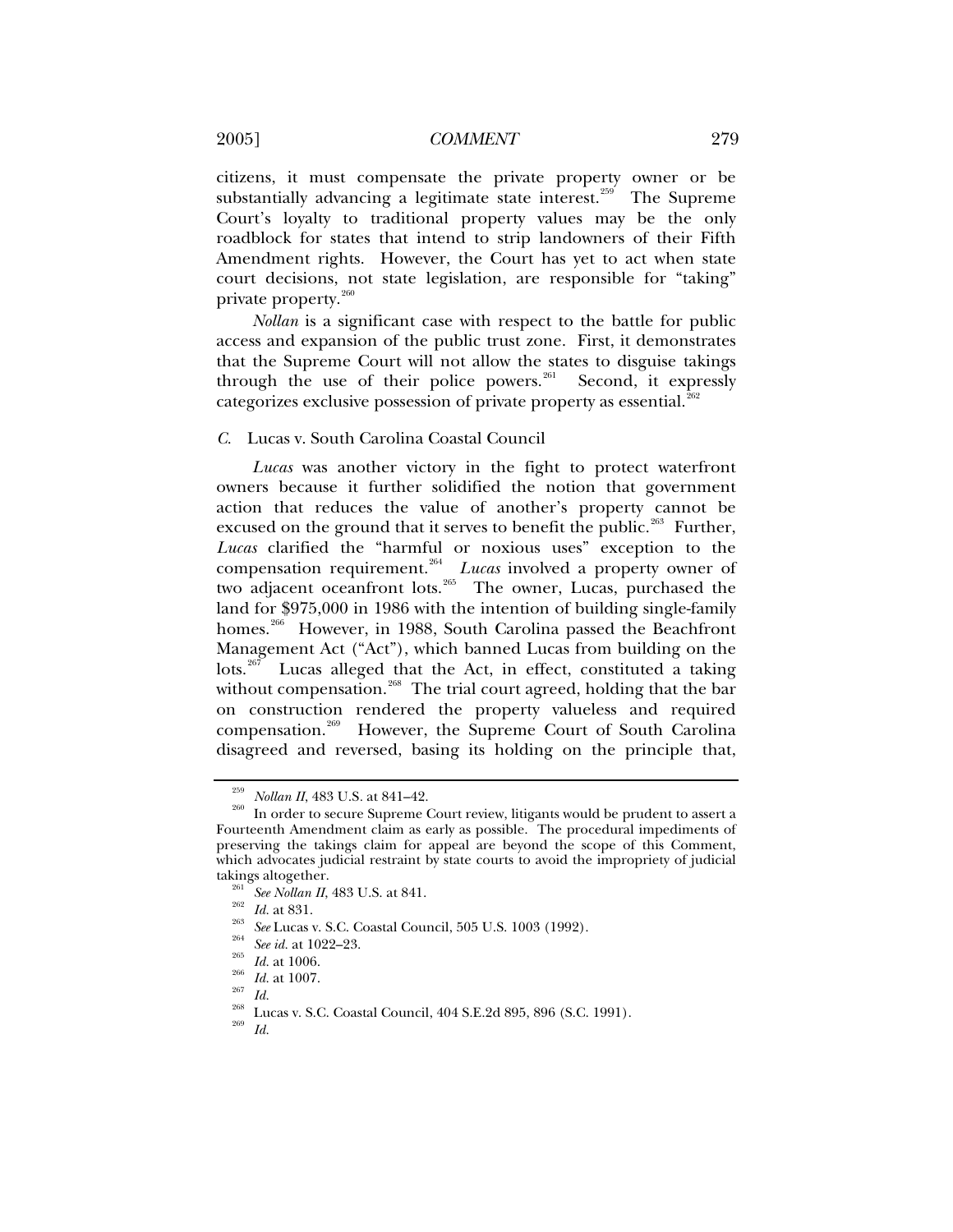because the legislation aimed to prevent a serious harm by preserving the coastal areas, no compensation is required regardless of the effect on property value.<sup>[270](#page-31-0)</sup>

The United States Supreme Court reversed and laid out some foundational rules regarding takings. $^{271}$  $^{271}$  $^{271}$  First, the Court pronounced the general rule that, if a regulation deprives the landowner of all economic use of the property or renders the property valueless, the government must compensate.<sup> $272$ </sup> The Court also noted that the state may "resist compensation only if the logically antecedent inquiry into the nature of the owner's estate shows that the proscribed use interests were not part of [the owner's] title to begin with. $1273$  $1273$  Writing for the majority, Justice Scalia qualified the noxious use exception upon which the Supreme Court of South Carolina relied.<sup>[274](#page-31-4)</sup> The Justice explained that "the legislature's recitation of a noxious-use justification cannot be the basis for departing from our categorical rule that total regulatory takings must be compensated."<sup>[275](#page-31-5)</sup>

Rather, the Court will consider numerous factors when determining whether compensation is due.<sup>[276](#page-31-6)</sup> Justice Scalia stated that the primary inquiry involves looking into the "nature of the owner's estate" to determine whether the regulation deprives the owner of a right he had at the time the estate was acquired.<sup>[277](#page-31-7)</sup> The second inquiry, according to the majority, involves an analysis similar to that of state nuisance law, whereby a court engages in a balancing

<span id="page-31-2"></span><span id="page-31-1"></span><span id="page-31-0"></span><sup>&</sup>lt;sup>270</sup> *Id.* at 900–01.<br><sup>271</sup> Lucas v. S.C. Coastal Council, 505 U.S. 1003, 1014–32 (1992).<br><sup>272</sup> *Id.* at 1027. It is likely that Atlantic Beach Club would have a strong argument that the state court's decision prevents it from profiting, and, therefore, deprives

<span id="page-31-3"></span> $273$  *Id.* This is particularly problematic in the area of the public trust expansions because once the scope of the doctrine is expanded, the rights of the private owner are retroactively altered. In other words, the courts view the owner as never having had such rights. The retroactive application of the doctrine further supports a limited interpretation of the public trust doctrine.

<span id="page-31-7"></span><span id="page-31-6"></span><span id="page-31-5"></span><span id="page-31-4"></span><sup>&</sup>lt;sup>274</sup> *Id.* at 1031.<br><sup>275</sup> *Id.* at 1026.<br><sup>277</sup> *Lucas*, 505 U.S. at 1030. Because of the retroactive nature of the public trust doctrine, the Court should not look to the expanded doctrine to determine the nature of the owner's estate because that very expansion is the source of the takings claim. Rather, the Court should look to the owner's estate at the date of acquisition and compare it to the owner's estate after the state court decision. Otherwise, state courts' decisions regarding the public trust doctrine would be immune from review.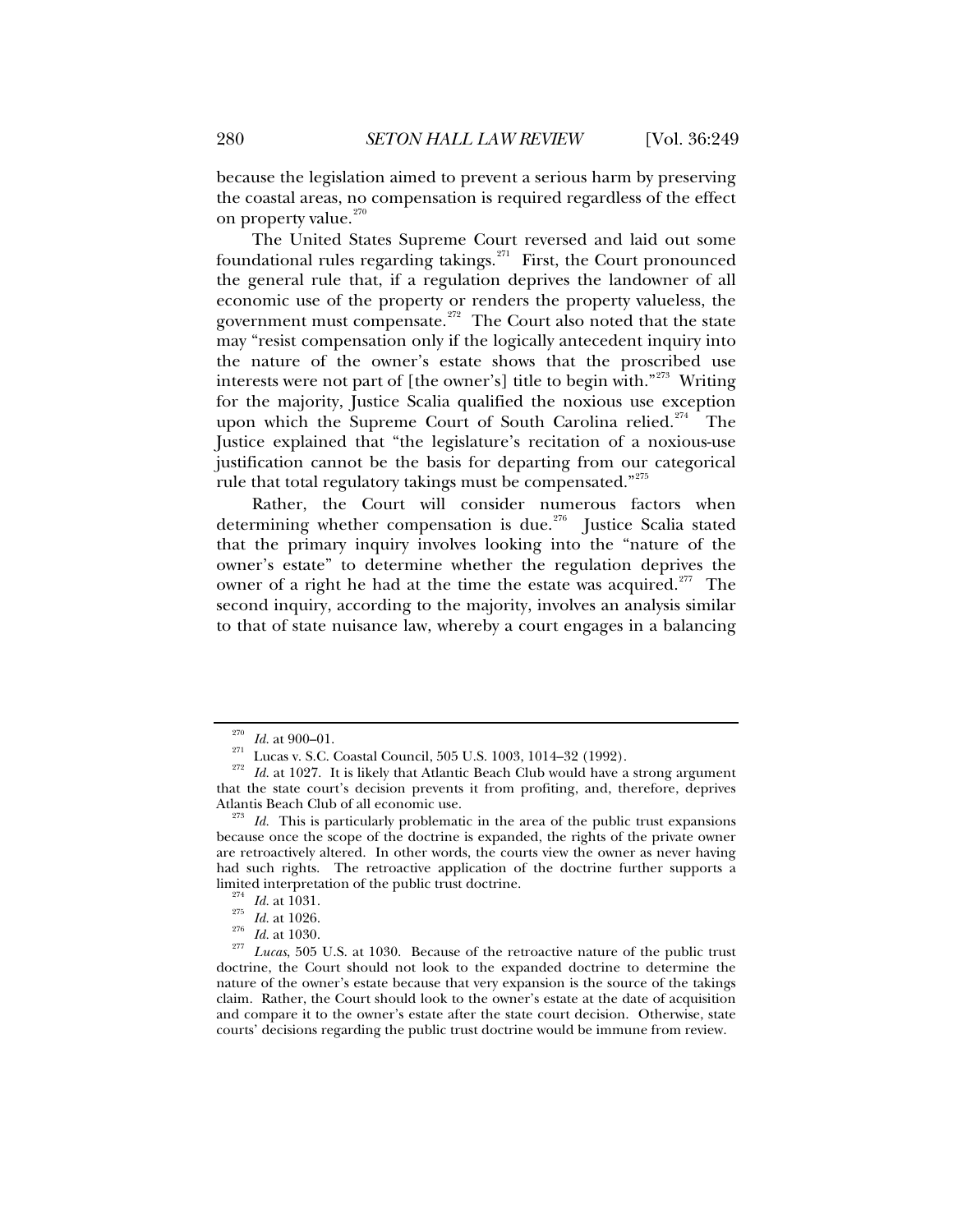of the harm posed by the owner's conduct or use of the land and the benefit of restricting the owner's rights to the public. $278$ 

With respect to the second inquiry, the state must do more than simply declare the uses the landowner is engaged in or desires to engage in as against the public interest.<sup> $279$ </sup> Instead, the state must demonstrate that the uses or desired uses of the owner violate principles of nuisance and property law.<sup>[280](#page-32-2)</sup> While the Council in *Lucas* relied on the noxious use exception, the second inquiry is based upon existing background property principles.<sup>[281](#page-32-3)</sup> The public trust doctrine would likely be considered a background state property principle.<sup>[282](#page-32-4)</sup> In a case challenging the expansion of the public trust, however, the focus should be on the preexisting interpretation of the doctrine. This comports with the Supreme Court's instruction that "[a]ny limitation so severe cannot be newly legislated or decreed (without compensation), but must inhere in the title itself, in the restrictions that background principles of the State's law of property and nuisance already place upon land ownership."<sup>[283](#page-32-5)</sup> Accordingly, a newly defined public trust doctrine cannot be a background property principle.[284](#page-32-6) Therefore, the analysis should focus either on the public trust doctrine as defined at the date of acquisition or, at least, on the doctrine as defined before the expansion. This is the logical

<span id="page-32-3"></span><span id="page-32-2"></span><span id="page-32-1"></span>

<span id="page-32-0"></span><sup>278</sup> *Id.* at 1030–32. Public nuisance "encompasses a multitude of offenses against the public." Finnel, *supra* note 5, at 646. "A public nuisance is a condition that interferes with a substantial public right." Walker, *supra* note 1, at 452. According to the majority in *Lucas*, the second inquiry will entail an:

analysis of, among other things, the degree of harm to public lands and resources, or adjacent private property, posed by the claimant's proposed activities, the social value of the claimant's activities and their suitability to the locality in question, and the relative ease with which the alleged harm can be avoided through measures taken by the claimant and the government . . . .

Lucas, 505 U.S. at 1030–31 (internal citations omitted).<br>
<sup>279</sup> See id. at 1031.<br>
<sup>279</sup> See id. at 1031–32.<br>
<sup>281</sup> Id. at 1030. State law determines background principles of property law. Id.<br>
<sup>281</sup> For a discussion of th property principle, see Michael A. Blumm and Lucus Ritchie, Lucas*'s Unlikely Legacy: The Rise of Background Principles as Categorical Takings Defenses*, 29 HARV. ENVTL. L. REV.

<span id="page-32-6"></span><span id="page-32-5"></span><span id="page-32-4"></span><sup>321, 341–44 (2005). 283</sup> *Lucas*, 505 U.S. at 1029 (parentheses in original). 284 In other words, "newly discovering or expanding such principles in order to protect resources now deemed valuable and in the public interest to preserve is inconsistent and irreconcilable with the protection of private rights in land traditionally associated with our system of government in the United States." David L. Callies and J. David Breemer, *Selected Legal and Policy Trends in Takings Law: Background Principles, Custom and Public Trust "Exceptions"and the (Mis) Use of Investment-Backed Expectations*, 36 VAL. U. L. REV. 339, 378 (2002)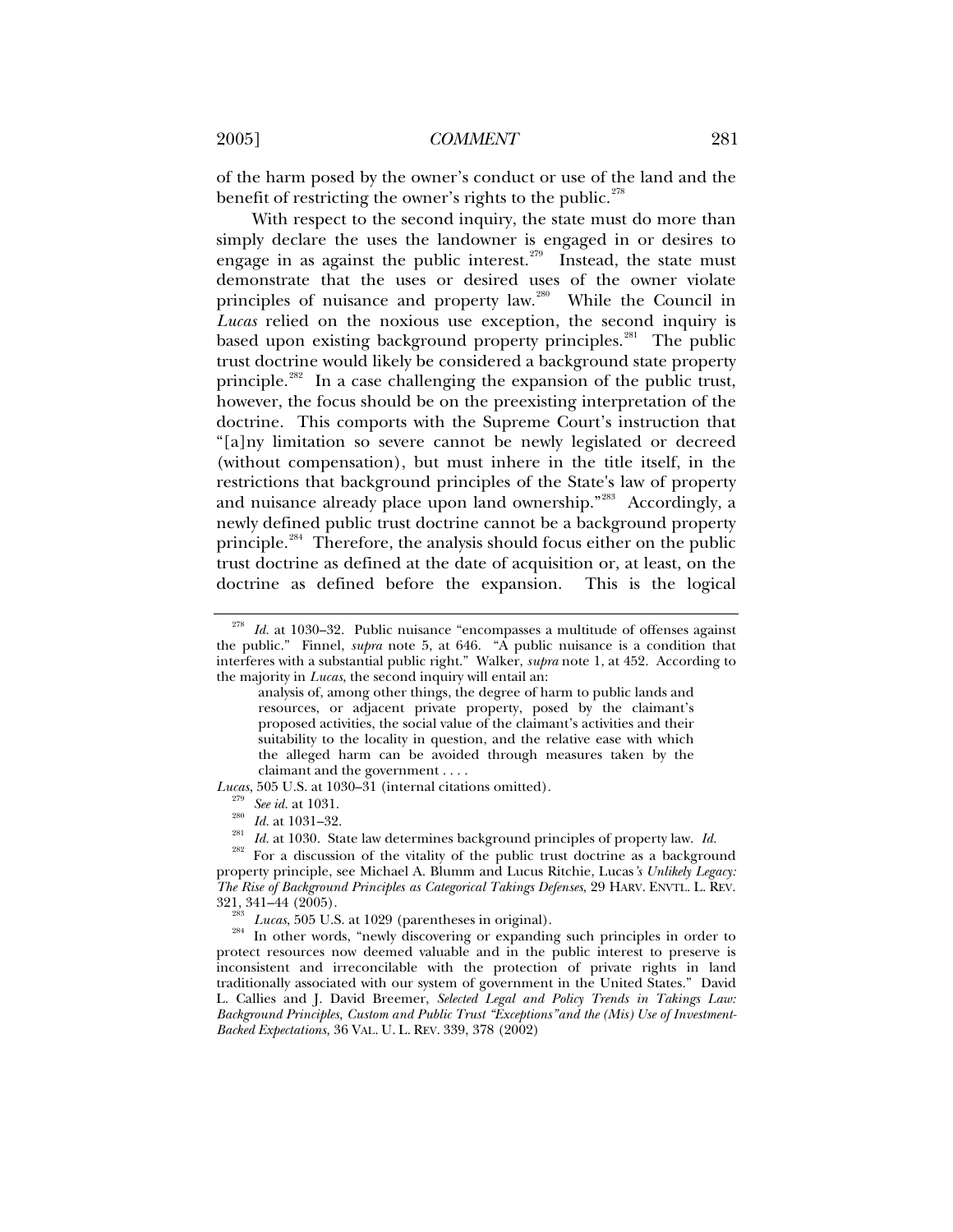interpretation of the application of the test in *Lucas* because the first inquiry focuses on the nature of the owner's estate at the time it was acquired. Thus, the second inquiry should also be limited to the time of acquisition.

*Lucas* provides that the restriction placed upon the owner must be one that comports with common law property principles.<sup>[285](#page-33-0)</sup> While the public trust doctrine is a common law principle, $286$  an expansion that so distorts the original interpretation would not satisfy the second prong of the test.<sup>[287](#page-33-2)</sup> To determine if the use sought to be restricted is one that is based upon a common law prohibition, Justice Scalia proposed looking at whether "a particular use has long been engaged in by similarly situated owners" and whether "other landowners, similarly situated, are permitted to continue the use denied to the claimant."<sup>[288](#page-33-3)</sup> Private owners on the beach have long been permitted to restrict access and use of the land above the mean high tide line.<sup>[289](#page-33-4)</sup> Only in the cases of municipally-owned or quasimunicipal beaches has the public trust doctrine mandated access and use of the entire dry sand area.<sup>[290](#page-33-5)</sup> Likewise, private homeowners on the beachfront may continue to exclude others from the mean high tide line to the line of vegetation.<sup>[291](#page-33-6)</sup> The public trust doctrine, historically and traditionally, only requires that the public have use of the wet sand area. $292$  This leads to the conclusion that the state action "goes beyond what the relevant background principles would dictate," and therefore, "compensation must be paid to sustain it."<sup>[293](#page-33-8)</sup>

<span id="page-33-2"></span>between the public trust and the background principles exception fades as the

<span id="page-33-1"></span><span id="page-33-0"></span><sup>285</sup> *Lucas*, 505 U.S. at 1030–32. 286 *See* Nat'l Ass'n of Home Builders v. N.J. Dep't of Envtl. Protection, 64 F. Supp. 2d 354 (D.N.J. 1999) (applying the public trust doctrine as a defense to a takings claim and using the holding in *Matthews* as a guide). This Comment does not argue that the public trust doctrine is not a background property principle. Rather, this Comment urges state courts not to reformulate the doctrine beyond its traditional scope. The traditional scope of the doctrine, therefore, is a permissible defense to a takings claim as it is rooted in common law. 287 *See* Callies and Breemer, *supra* note 284, at 372 (explaining that "the fit

<span id="page-33-5"></span><span id="page-33-4"></span><span id="page-33-3"></span>doctrine drifts from its historical moorings").<br><sup>288</sup> *Lucas*, 505 U.S. at 1031.<br><sup>290</sup> *See* Welby, *supra* note 59, at 86. <br>*290 See generally* Matthews v. Bay Head Improvement Ass'n, 471 A.2d 355 (N.J. 1984); Van Ness v. Borough of Deal, 393 A.2d 571 (N.J. 1978); Borough of

<span id="page-33-8"></span><span id="page-33-7"></span><span id="page-33-6"></span><sup>&</sup>lt;sup>291</sup> See generally Matthews, 471 A.2d 355; *Van Ness*, 393 A.2d 571; *Neptune City*, 294 A.2d 47.

<sup>&</sup>lt;sup>292</sup> KALO ET AL., *supra* note 39, at 2.<br><sup>293</sup> Lucas, 505 U.S. at 1030.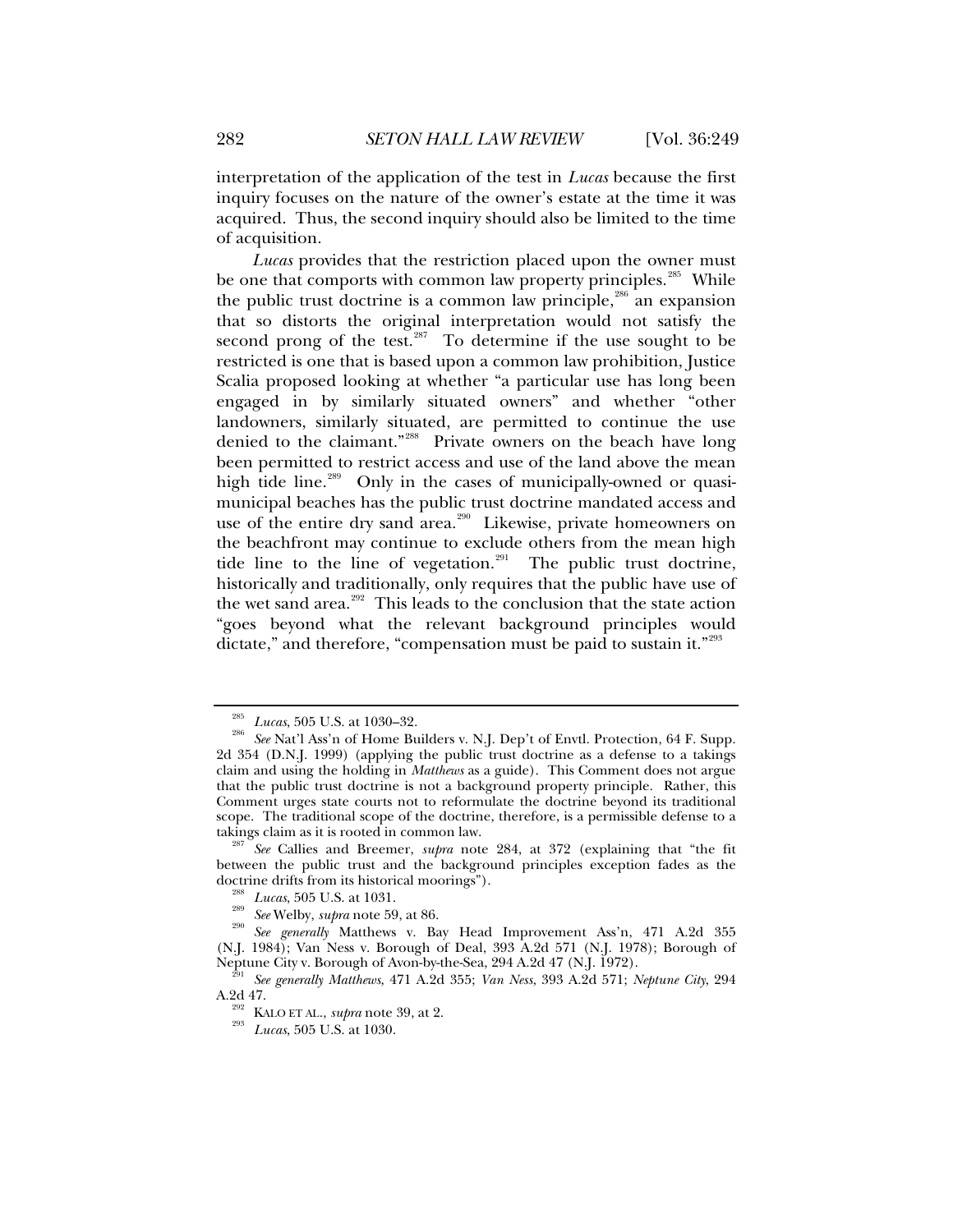## 2005] *COMMENT* 283

*Lucas*, like *Nollan*, provides the landowner with further support against unwarranted government seizures. *Lucas* is particularly helpful in that it clarifies the law regarding takings for the benefit of the public or to prevent harmful uses.<sup>[294](#page-34-0)</sup> Presently, a state may not simply categorize a use as harmful or claim that the reason for the regulation is to provide the public with a benefit.<sup>[295](#page-34-1)</sup> Rather, the state will have to establish its argument in court to escape compensating the owner under the law of property.<sup>[296](#page-34-2)</sup> In sum, the state "may not transform private property into public property without compensation."<sup>[297](#page-34-3)</sup>

# *D. Linking the Takings Doctrine to the Expansion of the Public Trust Doctrine*

The takings doctrine is of particular importance in the area of the public trust doctrine. First, it provides private landowners with a way to combat overzealous state actions.<sup>[298](#page-34-4)</sup> It is especially effective when the government action at issue is legislation.<sup>[299](#page-34-5)</sup> Second, the takings doctrine emphasizes the value of private property in our society.<sup>[300](#page-34-6)</sup> Because of its importance, the Constitution provides safeguards for individuals whose property is threatened with seizure.<sup>[301](#page-34-7)</sup> Therefore, the Supreme Court must uphold this constitutional right to be free from seizure of private property without compensation. It is unclear, however, whether the Court is willing to police state judicial actions that result in loss of private property.<sup>[302](#page-34-8)</sup> The issue of the Takings Clause as it applies to judicial action has never been directly addressed.<sup>[303](#page-34-9)</sup> Most experts have expressed doubts as to the likelihood of the Court's subjecting judicial actions to the protections of the Fifth Amendment.<sup>[304](#page-34-10)</sup> Opponents to subjecting judicial regulation to Takings Clause

<span id="page-34-2"></span><span id="page-34-1"></span><span id="page-34-0"></span><sup>&</sup>lt;sup>294</sup> See id. at 1038–42.<br><sup>295</sup> *Id.* at 1038–42.<br><sup>296</sup> *Id.* at 1032.<br><sup>297</sup> *Id.* at 1031 (quoting Webb's Fabulous Pharmacies, Inc. v. Beckwith, 449 U.S.<br>155, 164 (1980)).

<span id="page-34-4"></span><span id="page-34-3"></span><sup>&</sup>lt;sup>298</sup> See, e.g., Nollan v. Cal. Coastal Comm'n, 483 U.S. 825 (1987); Lucas v. S.C.<br>Coastal Council, 505 U.S. 1003 (1992); see discussion *subra* Parts IV.B–C.

<span id="page-34-8"></span><span id="page-34-7"></span><span id="page-34-6"></span><span id="page-34-5"></span><sup>&</sup>lt;sup>299</sup> Douglas L. Grant, *Western Water Rights and the Public Trust Doctrine: Some Realism About the Takings Issue, 27 ARIZ. St. L. J. 423, 428 (1995).* 

<sup>&</sup>lt;sup>300</sup> See U.S. CONST. amend. V; see discussion *supra* Part IV.A.<br><sup>301</sup> See U.S. CONST. amend. V; see discussion *supra* Part IV.A.<br><sup>302</sup> Grant, *supra* note 299, at 428.<br>*Id.* Thompson, *supra* note 25, at 1451.

<span id="page-34-10"></span><span id="page-34-9"></span>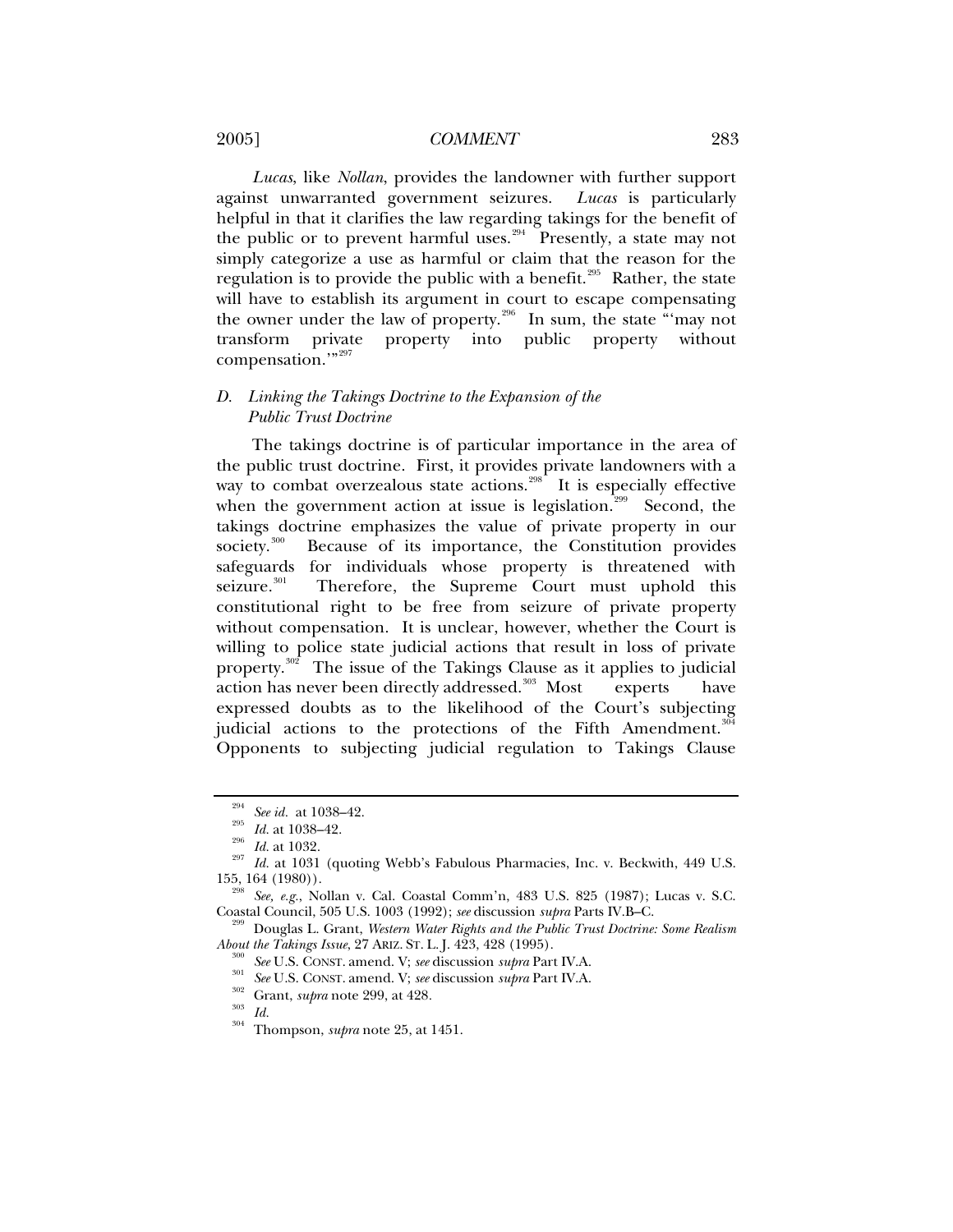requirements claim it "would constrain societally needed change too much [and] that takings protections are less necessary for such regulation because [they are] typically more principled and nonpolitical than legislative or administrative regulation."<sup>30</sup>

The Fifth Amendment may also provide protection to landowners from arbitrary judicial actions.<sup>[306](#page-35-1)</sup> In other words, expansion of the public trust doctrine presents the issue of whether such court actions should be reviewed in light of the Takings Clause. $307$  It presents the question of whether a court, a governmental body just like a legislature, may grant public use and access rights to private property without due compensation.<sup>[308](#page-35-3)</sup> The takings doctrine is interpreted as a protection from government action that results in loss of private property. $309$  As often analogized, property rights are like a bundle of sticks.<sup>[310](#page-35-5)</sup> If the state directly removes one of the sticks from the bundle or claims it as its own, "it is considered a taking and the state will be forced to pay compensation."[311](#page-35-6) Considered in this light, it is difficult to reconcile a court's expansion of the scope of the public trust doctrine that results in a change to the owners' bundle with such an expansion not requiring compensation.<sup>[312](#page-35-7)</sup> In essence, "by exempting courts from the takings protections, we create an imbalance that invites the state to attempt to accomplish through the judiciary what it cannot accomplish through the other branches of government—thereby unnecessarily skewing the appropriate division of responsibility between the branches."<sup>[313](#page-35-8)</sup>

In *Shelley v. Kraemer*, [314](#page-35-9) the Supreme Court held that a state court's enforcement of a racially restrictive covenant violated the

<sup>305</sup> Grant, *supra* note 299, at 428*.* <sup>306</sup> *See* Thompson, *supra* note 25, at 1451 (analyzing the issue of exempting

<span id="page-35-3"></span><span id="page-35-2"></span><span id="page-35-1"></span><span id="page-35-0"></span>judicial determinations from the takings protections).<br><sup>307</sup> *Id.* ("Faced by growing environmental, conservationist, and recreational *Id.* ("Faced by growing environmental, conservationist, and recreational demands, for example, state courts have recently begun redefining a variety of property interests to increase public or governmental rights, concomitantly shrinking

<span id="page-35-5"></span><span id="page-35-4"></span><sup>&</sup>lt;sup>309</sup> See Barton, *supra* note 223, at 116.  $Id$ . ("Each stick in this bundle represents a right that the owner holds against others. Some of these rights include the right to exclude others from the property, the right to sell the property, the right to transfer the property, the right to possess, and the right to use.").

<sup>&</sup>lt;sup>312</sup> *Id.* Thompson, *supra* note 25, at 1544. <sup>313</sup> *Id.* 334 U.S. 1 (1948).

<span id="page-35-9"></span><span id="page-35-8"></span><span id="page-35-7"></span><span id="page-35-6"></span>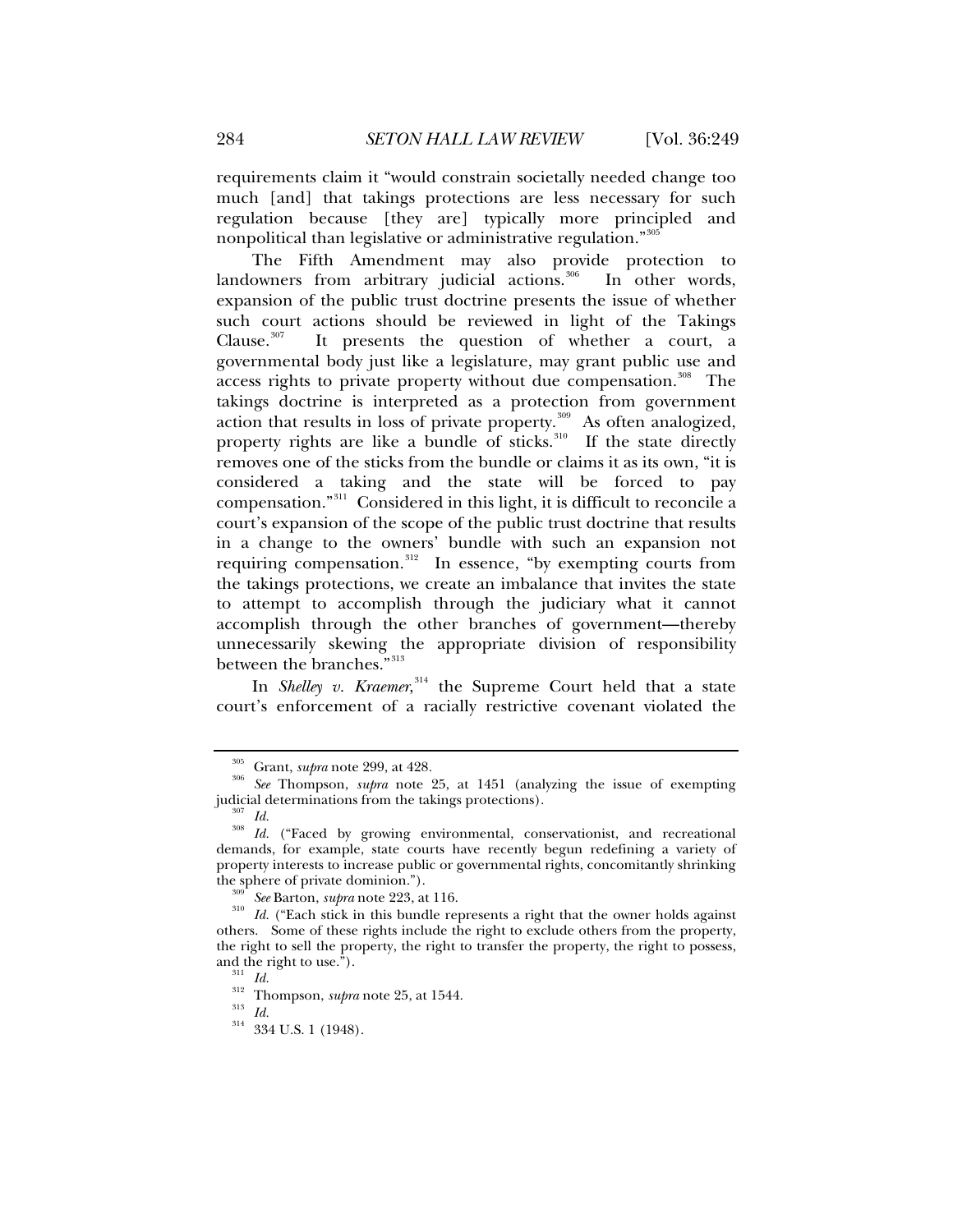Fourteenth Amendment.<sup>[315](#page-36-0)</sup> Specifically, the Court held that state judicial enforcement is state action for the purposes of the Amendment.<sup>[316](#page-36-1)</sup> The opinion noted that "it has never been suggested that state court action is immunized . . . simply because the act is that of the judicial branch of the state government."[317](#page-36-2) In the same way, judicial action should be considered state action for the purposes of the Fifth Amendment. State court decisions that effectuate takings of private property should not be immune from the constitutional requirement of compensation. As the *Shelley* Court clarified, the relevant inquiry should be whether the state court action resulted in a constitutional violation.<sup>[318](#page-36-3)</sup> Just as the Supreme Court interpreted the Fourteenth Amendment, the Court should interpret the Fifth Amendment to "[make] void 'State action of every kind' which is inconsistent with the guaranties therein contained, and [should extend] to manifestations of 'State authority in the shape of laws, customs, or judicial or executive proceedings.'"[319](#page-36-4) Constitutional protections not only prohibit certain executive and legislative actions, they prohibit certain governmental actions in general, including those of the judiciary. Allowing one branch to violate the protections that our forefathers considered essential to free government defeats the purpose of having such protections at all.<sup>[320](#page-36-5)</sup>

## V. CONCLUSION

All of the New Jersey cases involving interpretation of the public trust doctrine show a steady expansion of public rights to municipal

<span id="page-36-1"></span><span id="page-36-0"></span><sup>&</sup>lt;sup>315</sup> *Id.* at 14.<br><sup>316</sup> *Id.* The defendants raised the defense that enforcement of the covenants would violate the Fourteenth Amendment in their amended answer. Brief for Petitioners at 2, Shelley v. Kraemer, 334 U.S. 1 (1948) (No. 87), 1947 WL 30427. The United States Supreme Court may review final judgments by a state's highest court "where any title, right, privilege, or immunity is specially set up or claimed under the Constitution." U.S.C. § 1257(a) (2000). Federal jurisdiction exists when the case involves "a direct adjudication against the validity of a right or privilege claimed under a law of the United States." Shively v. Bowlby, 152 U.S. 1, 9 (1894). Therefore, litigants intending to appeal a state's supreme court decision should allege a Fourteenth Amendment claim at the outset of the litigation. At least, the private owner should make such an allegation at the time the first state court expands the public trust doctrine, effectuating a loss of a property right.

<span id="page-36-5"></span><span id="page-36-4"></span><span id="page-36-3"></span><span id="page-36-2"></span><sup>&</sup>lt;sup>317</sup> Shelley, 334 U.S. at 18.<br><sup>318</sup> Id.<br><sup>319</sup> Id. at 14 (quoting The Civil Rights Cases, 109 U.S. 3, 11, 17 (1883)).<br><sup>320</sup> *See* Munn v. Illinois, 94 U.S. 113, 148 (1877) (Field, J., dissenting) ("The fundamental maxims of a free government seem to require that the rights of personal liberty and private property should be held sacred.'" (quoting Wilkeson v. Leland, 27 U.S. 627, 657 (1829))).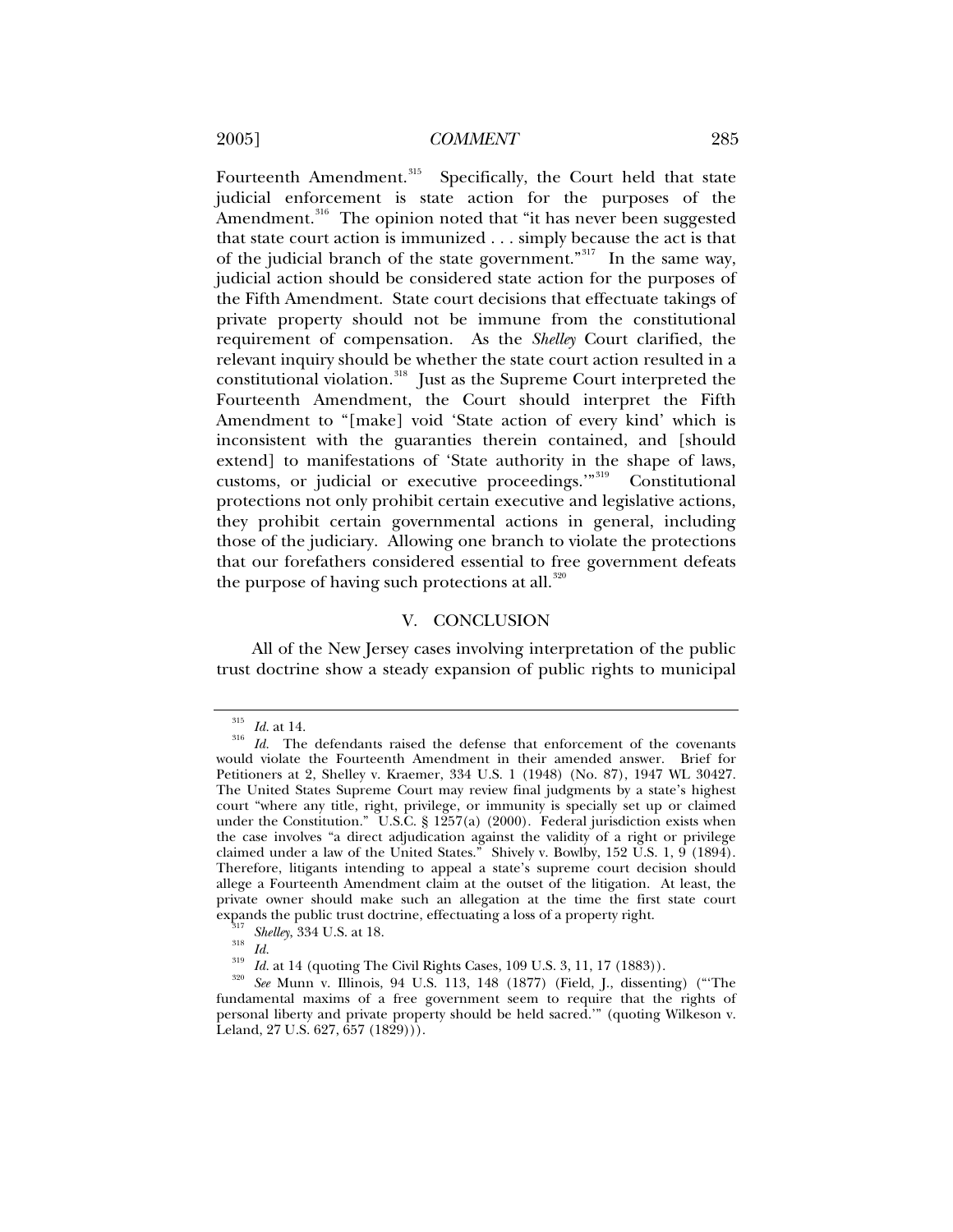beaches,<sup>[321](#page-37-0)</sup> to quasi-municipal beaches, and quite possibly to privately-owned beaches in special circumstances.<sup>[322](#page-37-1)</sup> The New Jersey courts have distorted the traditional protections of the doctrine.<sup>[323](#page-37-2)</sup> The New Jersey Supreme Court in *Matthews* should have arrived at the same result without expanding the doctrine beyond recognition. Instead, like in *Van Ness,* the court could have based its decision to grant the public access to the Association's beach on the fact that it had already been dedicated to public recreation.<sup>[324](#page-37-3)</sup> Before *Matthews*, private landowners knew their rights and appreciated that they ended at the high water mark. Today, private landowners do not have that same level of understanding. The courts did not consider factors like "stability of title in land, the essential qualities of private ownership including the right to exclude others, constraints upon retrospective alterations of the definitions of land title, and any limits upon the

public interest in communal use of property that may be found in the prohibitions of takings."<sup>[325](#page-37-4)</sup> New Jersey today has one of the most expansive public trust doctrines.<sup>32</sup>

However, the doctrine has drifted too far from its original purposes. The courts have thus taken a doctrine with "a seemingly respected place in the historical jurisprudence of Britain and the United States" and "employed [it] to assertively readjust notions of the private and public interests in property."<sup>[327](#page-37-6)</sup> While the original doctrine protected both the public and the private landowners, contemporary courts use the doctrine as a way to redistribute property.<sup>[328](#page-37-7)</sup> Proponents of such judicial activism acknowledge the redistributive element in this policy but claim that the "bonuses" to the public outweigh the "sacrifices" of the landowners.<sup>[329](#page-37-8)</sup> Whether this is true depends upon one's particular values. Therefore, allowing the courts to make this determination involves a policy determination that is properly left to the legislatures.<sup>[330](#page-37-9)</sup> The courts

<sup>321</sup> *See* Borough of Neptune City v. Borough of Avon-by-the-Sea, 294 A.2d 47

<span id="page-37-3"></span><span id="page-37-2"></span><span id="page-37-1"></span><span id="page-37-0"></span><sup>(</sup>N.J. 1972). 322 *See* Matthews v. Bay Head Improvement Ass'n, 471 A.2d 355 (N.J. 1984). 323 The public trust doctrine's main purpose is to protect the wet sand area (seaward of the mean high tide line) because of its importance to all. *See* Shively v. Bowlby, 152 U.S. 1 (1894).<br>
<sup>324</sup> See Van Ness v. Borough of Deal, 393 A.2d 571, 573–74 (N.J. 1978).<br>
<sup>325</sup> Scott, *supra* note 111, at 44.<br>
<sup>325</sup> Morris, *supra* note 5, at 1020–21.<br>
<sup>327</sup> Scott, *supra* note 111, at 4.<br>

<span id="page-37-4"></span>

<span id="page-37-5"></span>

<span id="page-37-9"></span><span id="page-37-8"></span><span id="page-37-7"></span><span id="page-37-6"></span><sup>1487, 1491 (2004) (&</sup>quot;In general, legislatures are presumed to act prospectively, saying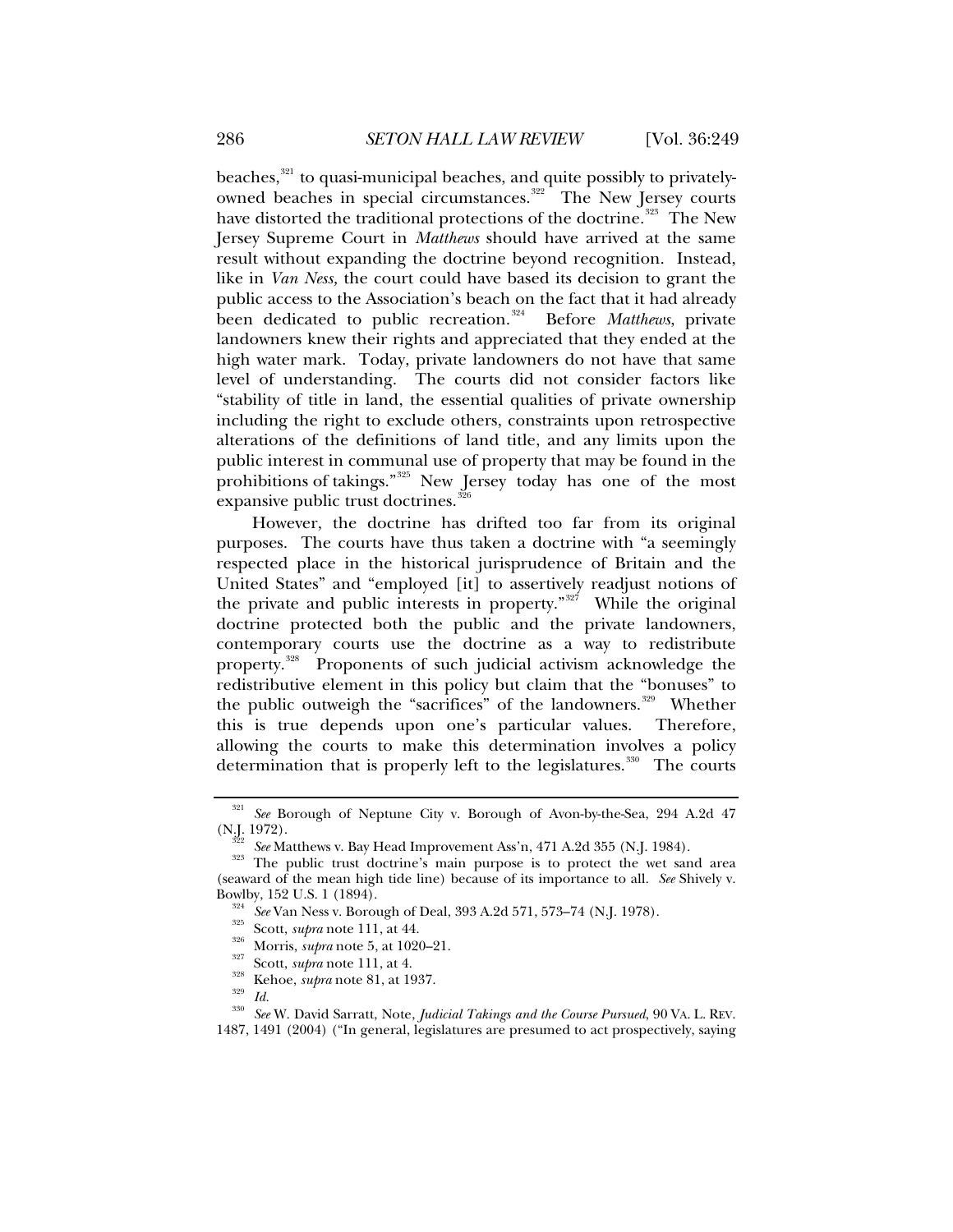should not drastically change property law by implanting their own ideas of policy.<sup>331</sup> Rather, if changes are necessary, the political Rather, if changes are necessary, the political branches should institute such changes because legislative decisions are firmly subject to the built-in restraint of the takings doctrine.<sup>[332](#page-38-1)</sup> The courts' role is to interpret law and apply it to the current case before it,<sup>[333](#page-38-2)</sup> not to change centuries of law because of public pressure.<sup>[334](#page-38-3)</sup> Any property redistribution should be accomplished through the states' power of eminent domain.<sup>[335](#page-38-4)</sup>

Since it is doubtful that the judiciary will subject its own determinations to the protections of the Takings Clause,<sup>[336](#page-38-5)</sup> the courts should not redistribute private property to the public without providing some sort of relief to the affected owner. In other words, courts should not utilize the public trust doctrine to bypass constitutional rights and requirements. The courts should clearly define the geographic scope of the doctrine as well as the rights associated with it, and any changes to the definition should only apply prospectively. A narrow interpretation of the doctrine would eradicate any confusion over notice and provide the private owner with greater protections. Another option that would be fair to private owners is a tax deduction for those owners who involuntarily or voluntarily open their property to the public. This provides some relief to owners who must maintain the property and may be subject to new liabilities.

Limiting the expansion of the public trust doctrine would protect investment expectations $337$  and, in turn, provide for stable and predictable real estate investments. More importantly, state courts should be more conservative in their application of the public trust doctrine when expansion would directly affect the rights and privileges of the private owner, specifically where the proposed

what the law shall be, while courts are presumed to decide questions retrospectively,

<span id="page-38-1"></span><span id="page-38-0"></span>saying what the law is and has been.").<br>
<sup>331</sup> See Thompson, *supra* note 25, at 1544.<br>
<sup>332</sup> See Welby, *supra* note 59, at 91.<br>
<sup>333</sup> See Sarratt, *supra* note 330, at 1534 (discussing the effects judicial activism has

<span id="page-38-3"></span><span id="page-38-2"></span><sup>&</sup>lt;sup>334</sup> See Scott, *supra* note 111, at 44 ("In sum, it might be observed that New Jersey has generally taken a politically active and acquisitive approach to the public trust doctrine, and the courts have responded in support.").

<span id="page-38-5"></span><span id="page-38-4"></span><sup>&</sup>lt;sup>335</sup> See Nollan v. Cal. Coastal Comm'n, 483 U.S. 825 (1987).<br><sup>336</sup> See generally id. (discussing the controversy of exempting judicial determinations from the takings protections).

<span id="page-38-6"></span><sup>337</sup> See Kehoe, *supra* note 81, at 1914 ("Public access to all oceanfront property irrespective of the landowners' rights would cause an extreme diminution in property values of privately owned oceanfront land.").